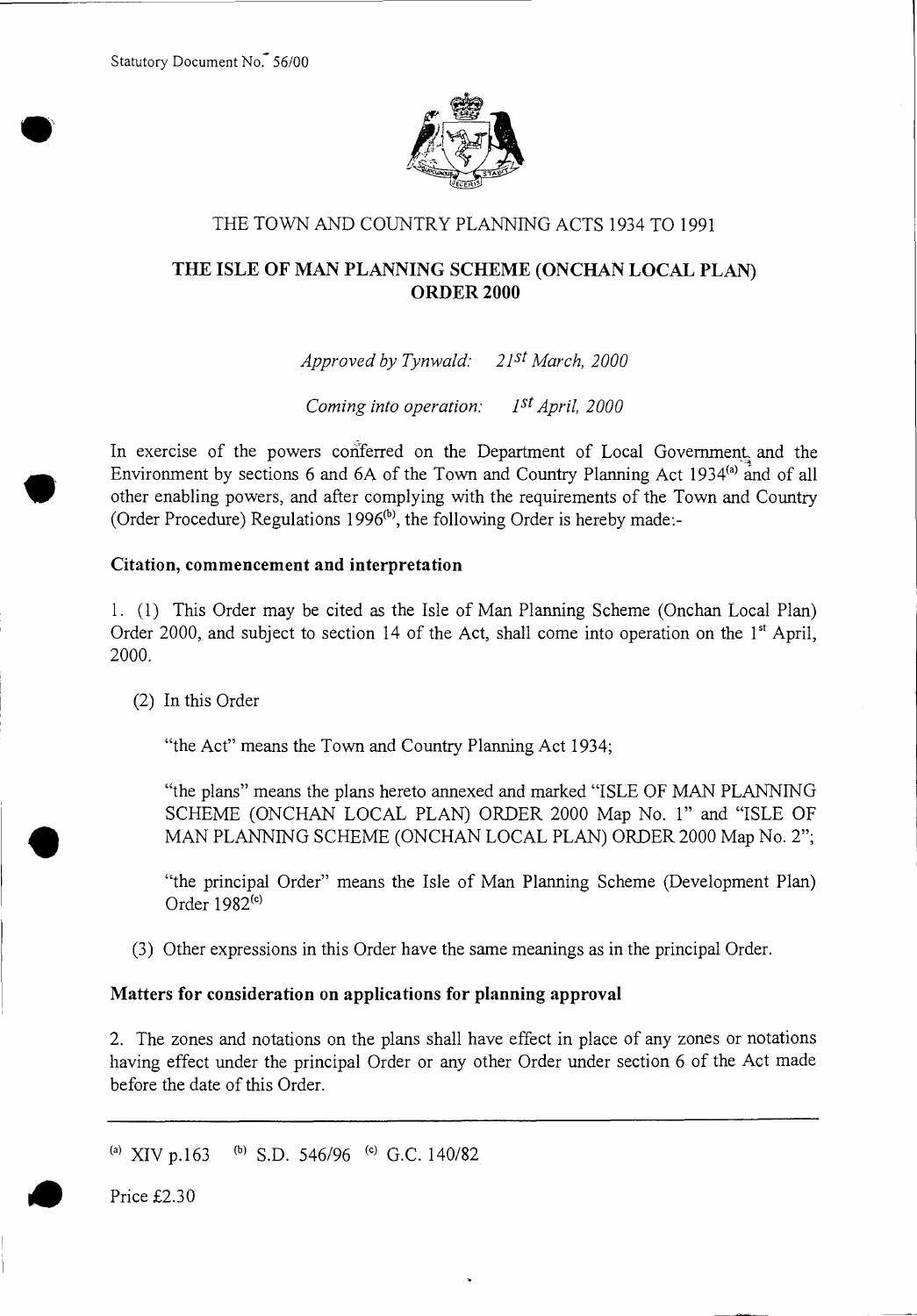## Revocation

3. The Isle of Man Planning Scheme (Onchan Local Plan) Order 1989<sup>(d)</sup> is revoked.

 $29$ Made this  $\hat{\lambda}\theta^{\mathbf{t}}$  day of  $J_{\text{infty}}$   $\hat{\lambda}$   $\hat{\nu}$ Minister for Local Government and the Environment

EXPLANATORY NOTE

(This note is not part of the Order)

This Order introduces a new land use zoning map for Onchan District, replacing the existing Local Plan and that part of the 1982 Development Plan which is outside the former Village District boundary, but within the present District boundary. The site-specific policies which would be applied to these zones are set out in a Written Statement, which, whilst not part of the Order, would be published by the Department as a Planning Circular to be read in conjunction with the new zoning map.

•

 $-\frac{1}{2}$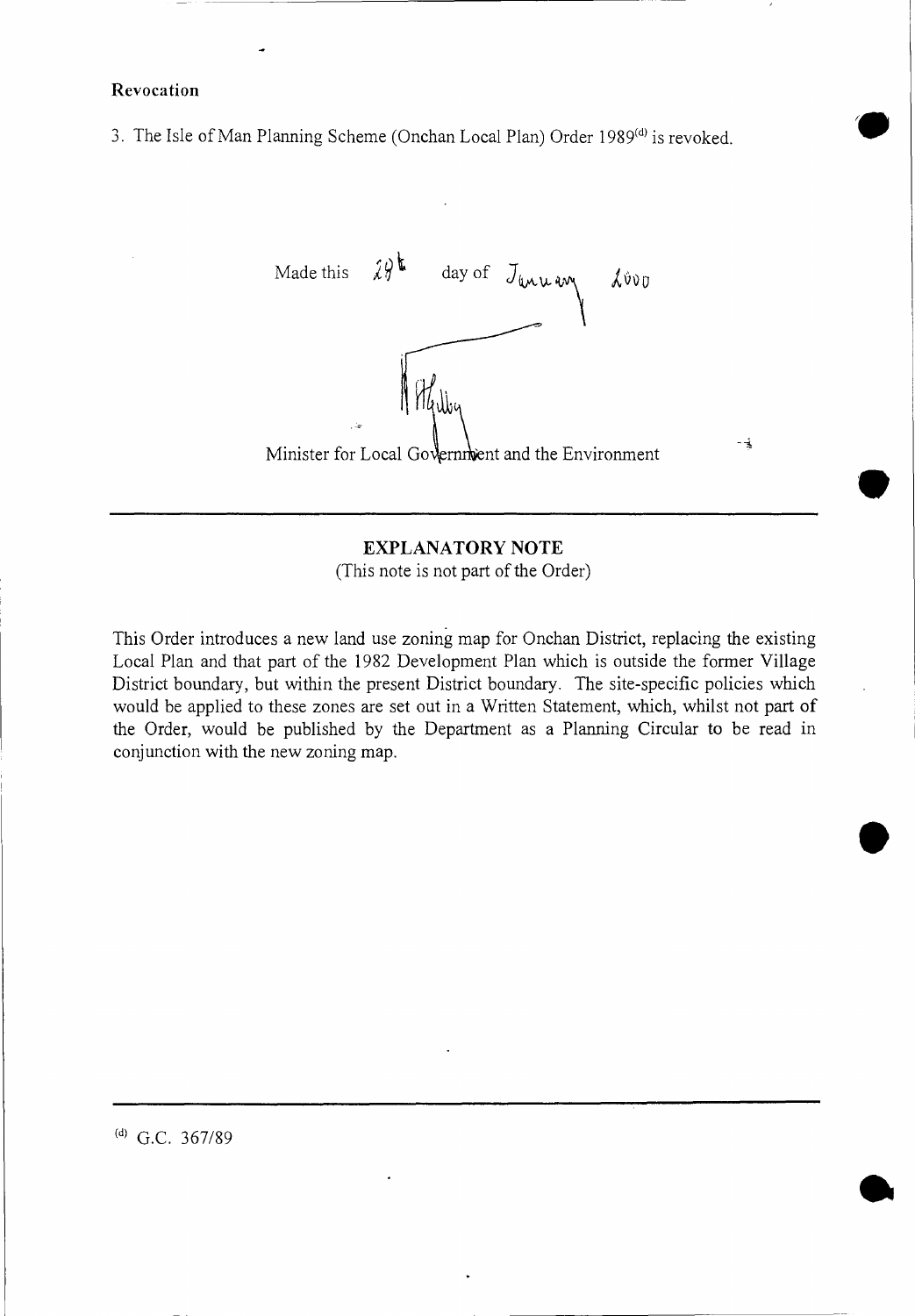# **Foreword by the Minister**

**(MII)** 

ES AN

**I am pleased to introduce the Onchan Local Plan which represents several years of discussion, debate and consideration. This document also represents a revision of a previous local plan which was adopted by Tynwald in 1989. That plan itself introduced a number of significant land use changes to Onchan by revising what was previously the prevailing land use document in the form of the 1982 Development Plan Order.** 

**This latest revision of the Onchan Local Plan has been produced after extensive public consultation and close liaison with the local authority, Onchan District Commissioners. The document, together with the Scheme and Order represent what the Department would hope is a balanced approach to the future of the district in land use planning terms. The predominant issue throughout the consultation period was whether the village should be permitted to expand into the surrounding countryside thereby providing more in the way of opportunities for additional housing for the district and the Island as a whole. The response of the Department has been that the village has expended far enough into its hinterland and that further encroachment into agricultural land is not desirable. The Department is aware that this severely restricts the amount of housing which Onchan can provide and as such its contribution to the Island's housing. However, the Department believes that the visual impact of development and the need to preserve what character and attraction the surrounding countryside retains over-rides the need for more housing in this area.** 

**There are, of course many other issues which have been discussed throughout the consultation period - matters of nature conservation, preserving the district's architectural heritage, providing safe and convenient methods of travelling within and through the study area and identifying areas suitable for a variety of uses - industrial, commercial, and civic uses as well as residential.** 

**It is hoped that this local plan will make adequate provision for and afford appropriate protection of Onchan for the foreseeable future in the interests of those who live in and visit the district.** 



**Hon. Walter A. Gilbey MHK Minister, Department of Local Government and the Environment** 

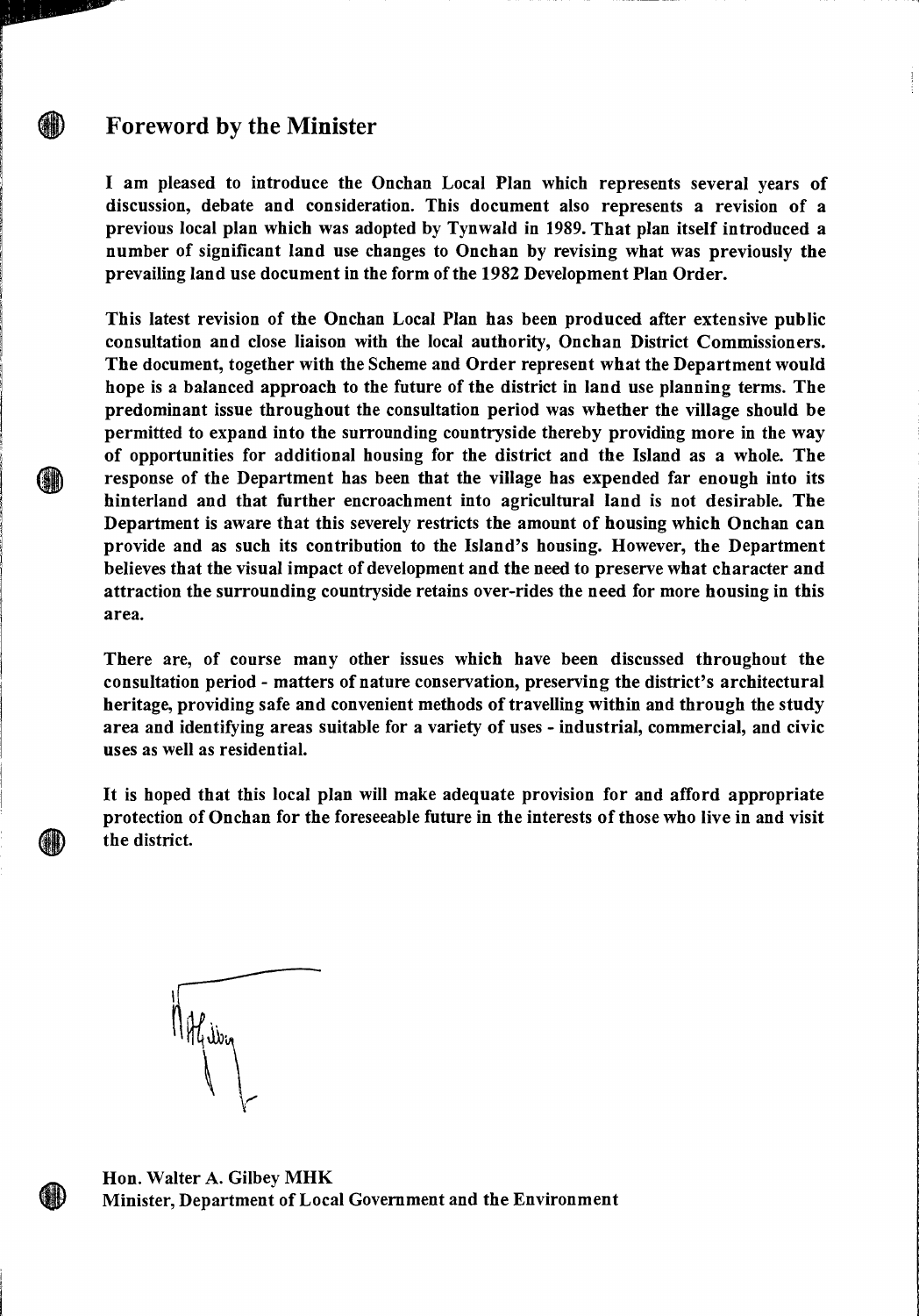# **CONTENTS**

# **Preface**

 $\bigcirc$ 

ľ

 $\bigcirc$ 

 $\bigcirc$ 

 $\bigcirc$ 

|    | Introduction                                   |    |
|----|------------------------------------------------|----|
| 2. | <b>Retail, Commerce and Offices</b>            |    |
|    | 3. Tourism, Recreation and Transport           | 13 |
|    | 4. Residential                                 | 19 |
|    | 5. Industry                                    | 42 |
| 6. | <b>Traffic and Pedestrians</b>                 | 46 |
|    | 7. Conservation Areas and Registered Buildings | 49 |
| 8. | Education                                      | 52 |
|    | 9. Health Services                             | 55 |
|    | 10. Open Space and Nature Conservation         | 57 |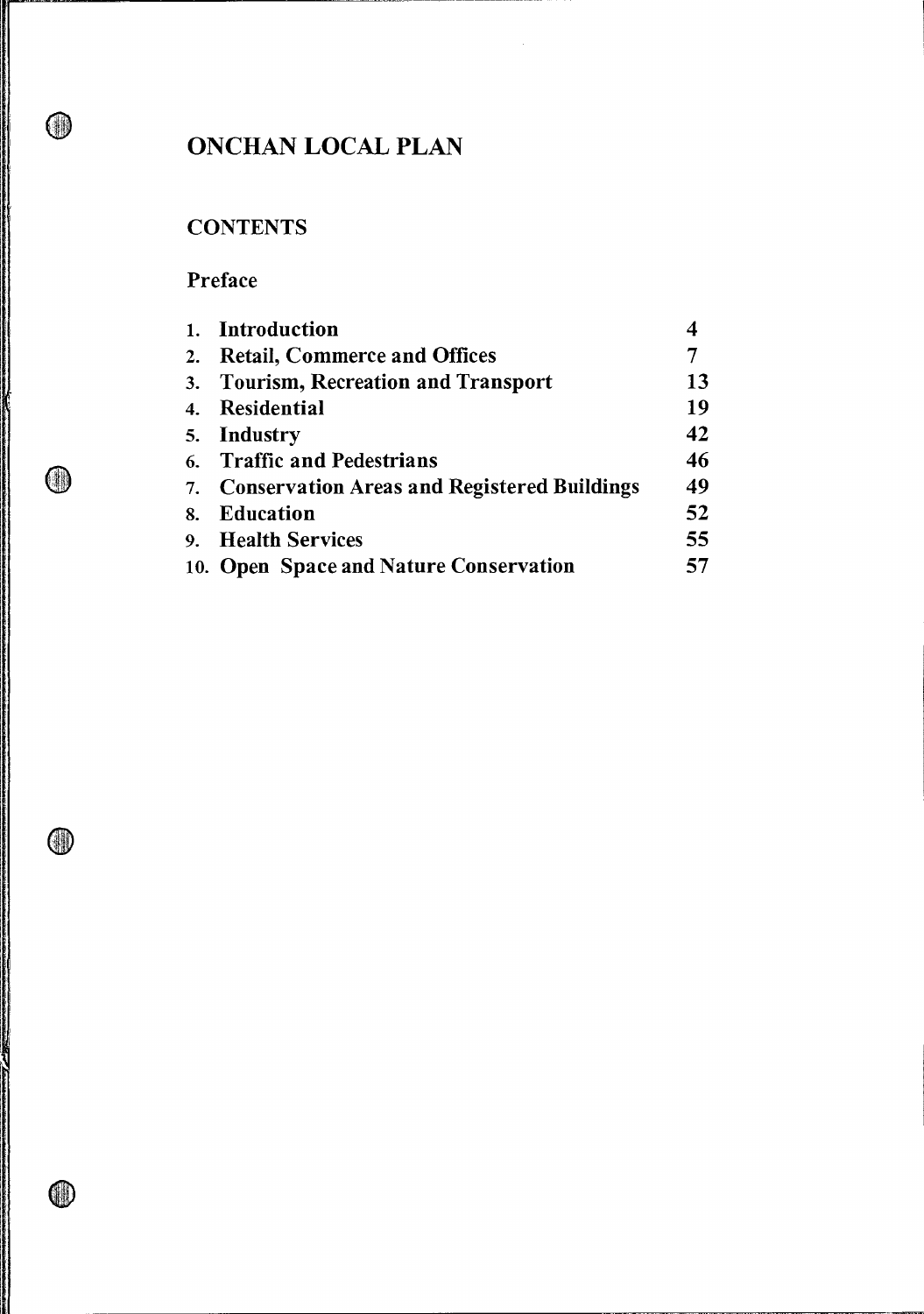# **Introduction**

- 1.1 The first land use planning document which applied to Onchan was the Isle of Man Planning Scheme (Development Plan) Order which was adopted by Tynwald in 1982. This covered not only Onchan but the Island as a whole. In 1989 a local plan was produced for Onchan in its own right. This was adopted by Tynwald on 18th October, 1989 and has continued to be applied as the policy document for Onchan since that date.
- 1.2 Despite a stated intention to monitor and review the provisions of that plan, no such monitoring was undertaken. As such, the Department of Local Government and the Environment resolved in January, 1998 to undertake a review of the Onchan Local Plan. This initial resolution resulted in an Issues and Options document which was circulated to the public and Government Departments in May of that year. Over 100 responses were received, covering a wide range of issues. The Department has considered these views and has translated these, together with its own thoughts and views into a series of policies, proposals and recommendations which will be applied to Onchan.
- 1.3 One of the issues discussed was the extent of the parish which should be considered in the review of the Local Plan. The 1989 Onchan Local Plan covered all of the area which was included within the old village boundary which resulted in a study area which finished at the northern side of Birch Hill but included all of the land stretching to Groudle Beach. It was proposed in the Issues and Options document that the boundaries should be expanded to include more of the district and this was greeted with a variety of responses. Some individuals felt that this should be avoided as this would inevitably lead to a proportionate increase in the amount of land which would be available for building. Others felt that the boundary should be extended to cover **all** of the district and not just that area shown on the map which accompanied the document.
- 1.4 The Department has resolved that, as proposed by Onchan District Commissioners, the boundary of the study area should correspond with the boundary of the district: the boundaries are shown on the accompanying Proposals Map. Whilst this in itself in parts is not a particularly logical study area in planning terms, for example the strangely shaped annex which covers Clucas' Laundry at Tromode, it is considered the most appropriate, given that many of the areas immediately adjacent to the study area are already the subject of local plans which have been approved by Tynwald only relatively recently (Braddan and Douglas and in the case of the former a review of the Braddan Local Plan is to be undertaken in the forthcoming year).

# **Objectives of a Local Plan**

1.5 Local plans are generally intended to apply national and local planning policies and strive to ensure the correct balance between stimulating and encouraging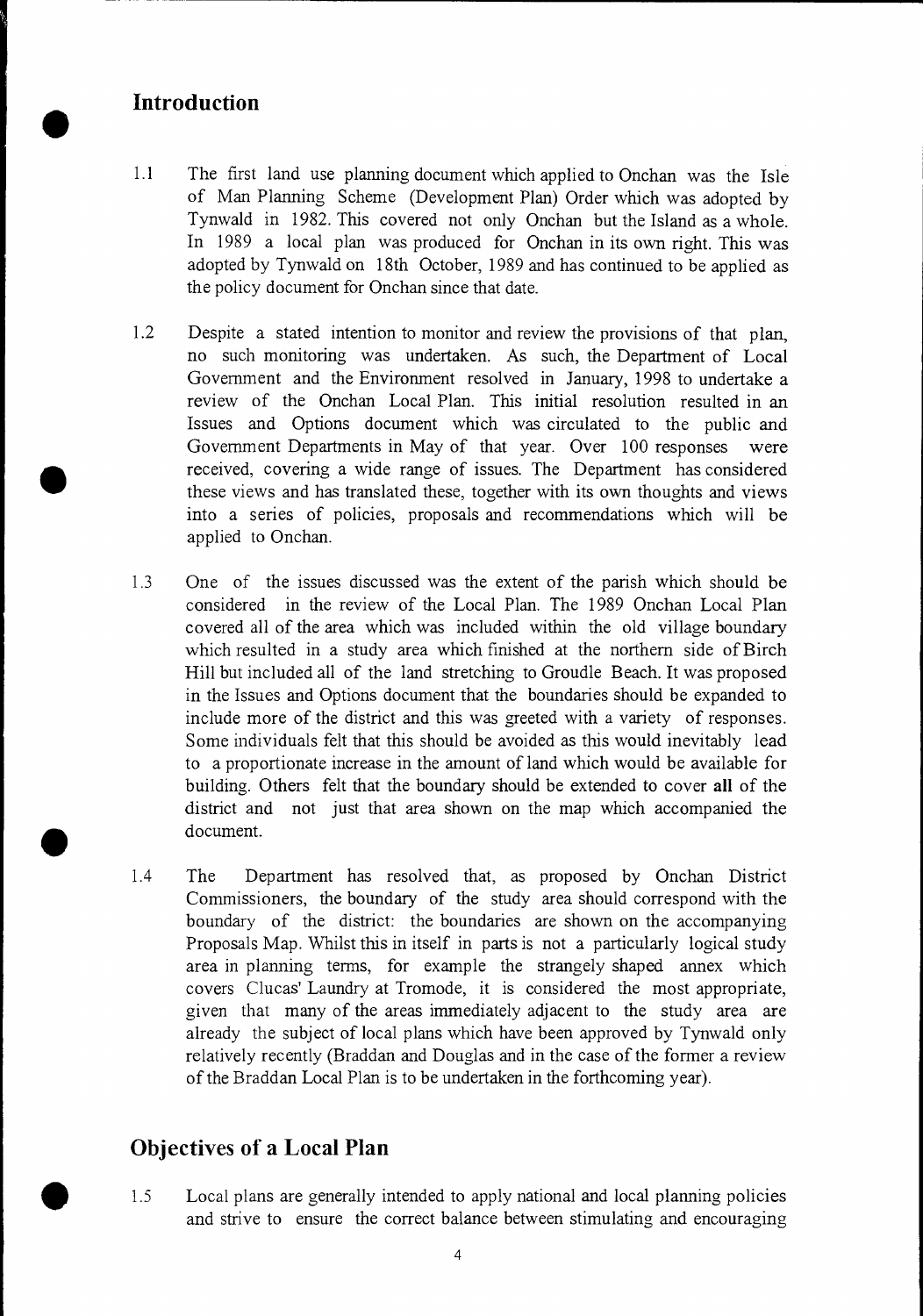development where appropriate and identifying those areas which should be protected from development in the interests of preserving the rural and natural environment.

•

- 1.6 The 1982 Development Plan Order provided significant opportunities for development in Onchan and at the same time designated significant areas around the village as of High Landscape Value and Scenic Significance together with areas of "white" land which is not designated for any particular purpose and in which there is a general presumption against development. The 1982 Plan also identified areas of reservoir catchment and areas which were considered unsuitable for development due to a danger of pollution of the existing or future supply of water.
- 1.7 The Onchan Local Plan which was adopted by Tynwald in 1989 examined only the village of Onchan which represents in general terms the built-up part of the village but stretching as far as Groudle Glen and Beach. This document contained many policies and proposals for this area with regard to issues such as retail, tourism, offices, residential development, industry, open space and traffic.
- 1.8 This revision of the Onchan Local Plan has re-examined the policies and provisions of both of these documents in the light of the circumstances and views which have emerged since then. The following are considered the principal objectives of the local plan:

- to examine the identified needs of the existing community with the local plan area and provide opportunities to meet those needs through appropriate land use designations

- to identify particular areas within the local plan area which require protection from development including areas which are of importance in terms of conservation of the landscape, its wildlife and natural resources

- to identify those areas which may be suitable for further development • and to indicate how such development may occur

- to enable the fulfilment of the above principal objectives through the establishment and implementation of an effective series of policies, proposals and recommendations.

1.9 Whilst the first of these requires an examination of the needs of the existing community and consideration of the provision of opportunities to meet those needs, the Department has been aware from the outset of the review of the Onchan Plan that the opportunities for additional development are likely to come mainly through the expansion of the existing development into the surrounding countryside. From an early stage, the Department has formed the opinion that this should be considered very carefully and it has been equally clear that there is strong local feeling that Onchan has contributed significantly in previous decades to the growth of the Island's population and housing and as such the time may have come to limit the further spread of Onchan into the surrounding area. As such, from the outset it was apparent to the Department that the Onchan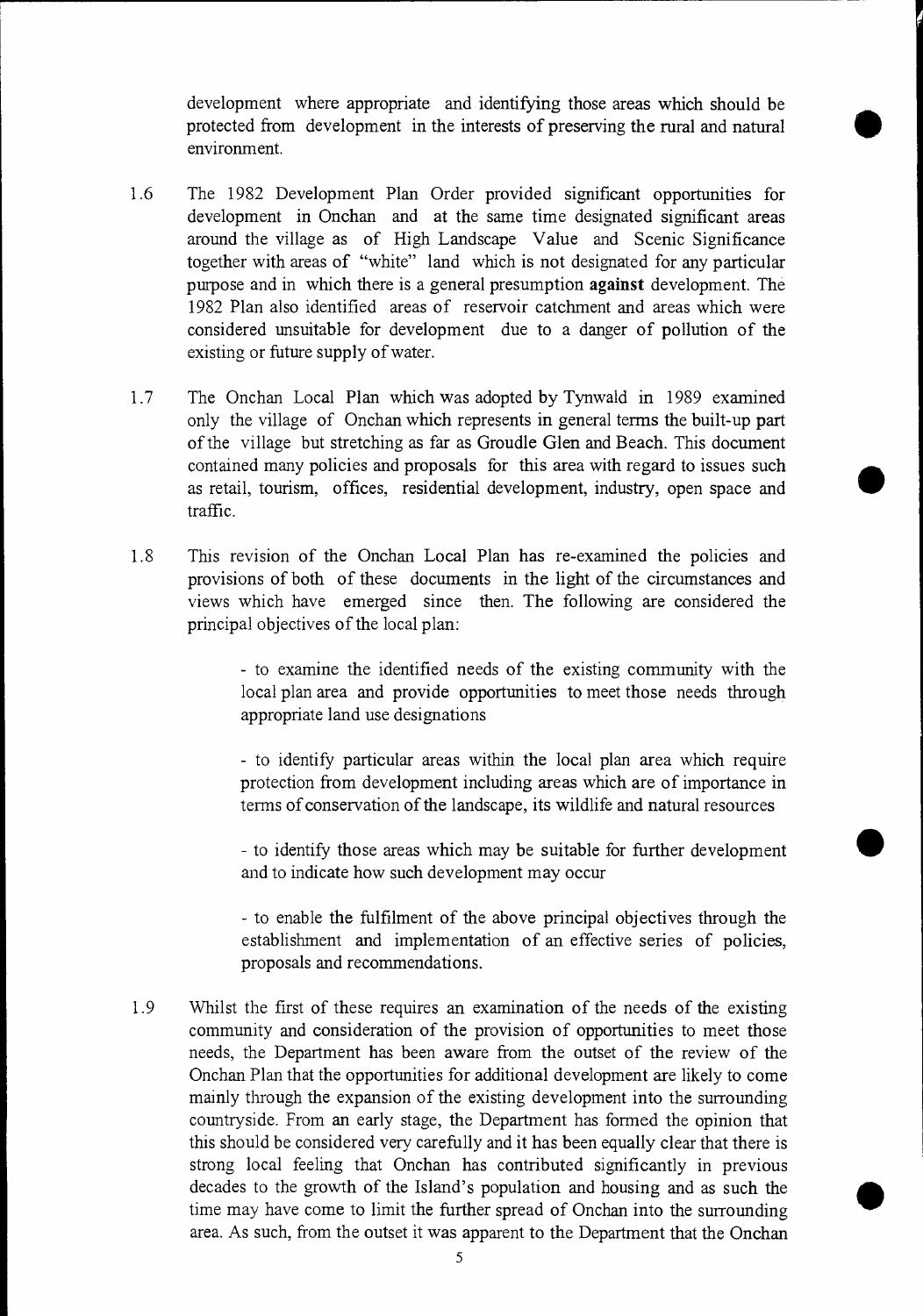plan may well not be able to meet the needs of the existing population in terms of the provision of new housing in order to prevent the expansion of the village at its periphery where this would have an unacceptable visual impact. As such the Department would accept that the plan has largely been prepared on the basis of the visual and physical impact of new development on the village and the surrounding area.

## **POLICIES, PROPOSALS AND RECOMMENDATIONS**

- 1.10 The 1991 Sector plans provided a series of broad policies, proposals and recommendations for the whole of the Island. Although these were of a more general nature, where appropriate reference to individual settlements and specific issues was clearly made.
- 1.11 The Office of Planning has set out the broad policies, proposals and recommendations applicable to the village of Onchan in the following chapters.

# **Definitions**

•

•

•

•

- 1.12 **Policies** are statements of attitude or intention towards existing or postulated situations which require action.
- 1.13 **Proposals** are intended action of some significance to the plan by the Department of Local Government and the Environment, Departments of Government, private or public bodies or individuals and which the Planning Committee feels confident will be implemented.
- 1.14 **Recommendations** are statements where the Department of Local Government and the Environment has no direct control over implementation and where another body has been asked to take action in support of the land use aspects in the plan.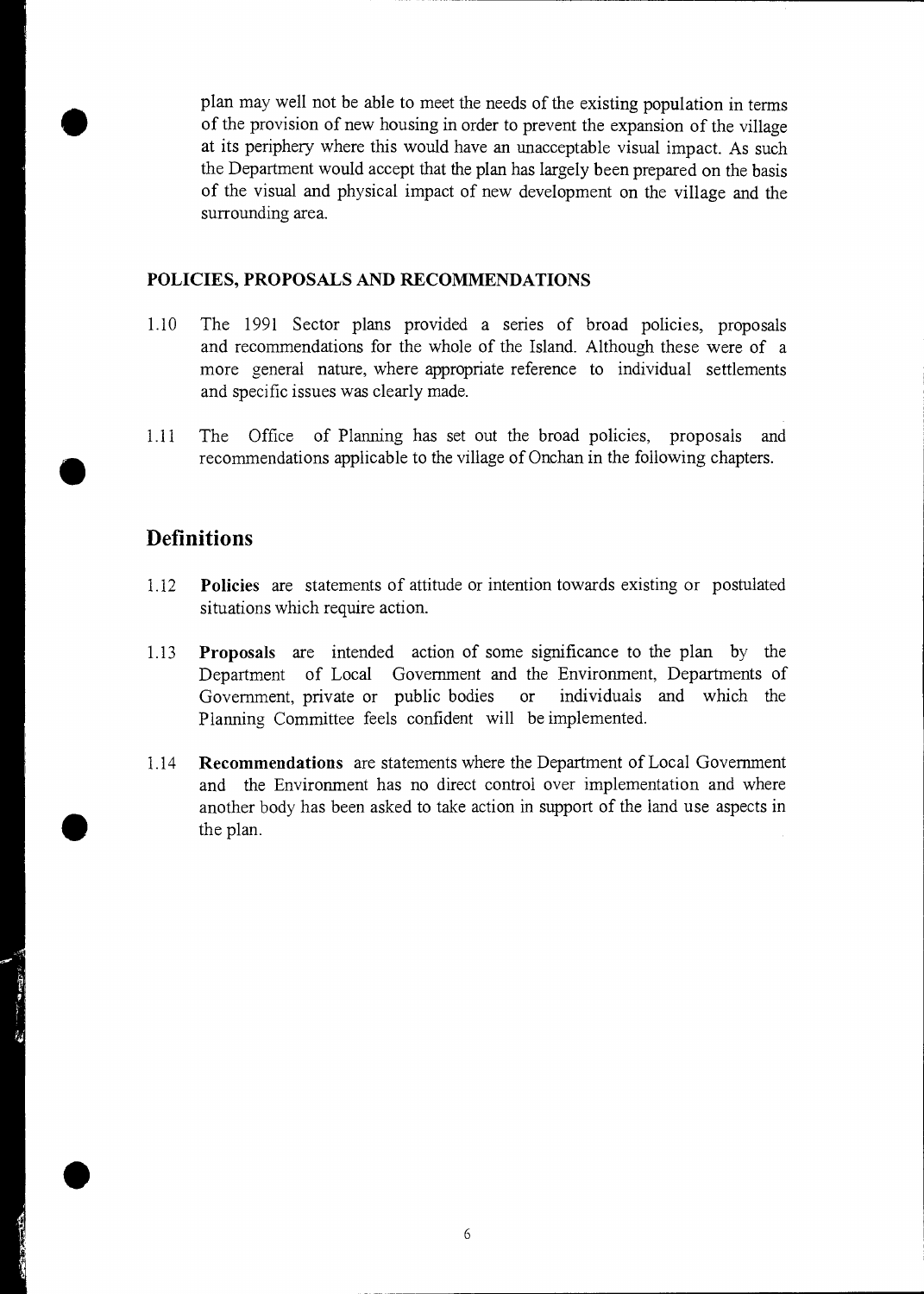# RETAIL, COMMERCE AND OFFICES

- 2.1 The current Onchan Local Plan establishes a firm policy to restrict retail developments and use to specific areas within the village, focusing mainly on the central area from the Village Walk (formerly the Onchan Shopping Precinct) and Main Road with a smaller retail area centred on Port Jack. Similarly, a strict policy for restricting office use to the upper floor of existing commercial outlets was included with an additional indication that office use as an element of mixed use would be permitted on the Douglas Bay Hotel site.
- 2.2 Views received generally supported the continuation of the principle of restricting office and retail development to specific areas although it was indicated by several people that more flexibility should be introduced to permit the sale from existing centres in rural areas of craft items, farm produce or items related to agriculture or horse-riding. Some support was also received for the revitalisation of specific buildings or sites by permitting office use therein: buildings specified were
	- Bounty House (28-38, Main Road) (Area 1)
	- Avondale House (56, Main Road) (Area 2)
	- Douglas Bay Hotel site (Area 3)
	- Majestic Hotel site (Area 4)
	- Howstrake Holiday Camp site (Area 5)
	- Onchan Park Stadium.
- 2.3 The subject of the introduction of office use on the ground floor of units in the Village Walk was generally greeted with opposition and there were various responses to the issue of the use of the land behind the Archibald Knox Public House (Area 19) insofar as views were received in support of the use/development of the site for purposes of
	- retail
	- health facilities
	- sheltered housing and
	- open space.

# Conclusions

2.4 The Department recognises that office and retail use are necessary to greater or lesser degrees within local communities as means of local employment, support for local facilities and services and provision for local income. The Department also believes, however, that it is pertinent to restrict the development and use of buildings for retail and office purposes to specific areas within the local plan area so that investment may be directed to areas where it is most needed, where it is desired by its customers and to areas where this type of development can be accommodated without detriment to the local amenities. It is particularly important to ensure that any area designated for office or retail use has sufficient space associated with it to accommodate the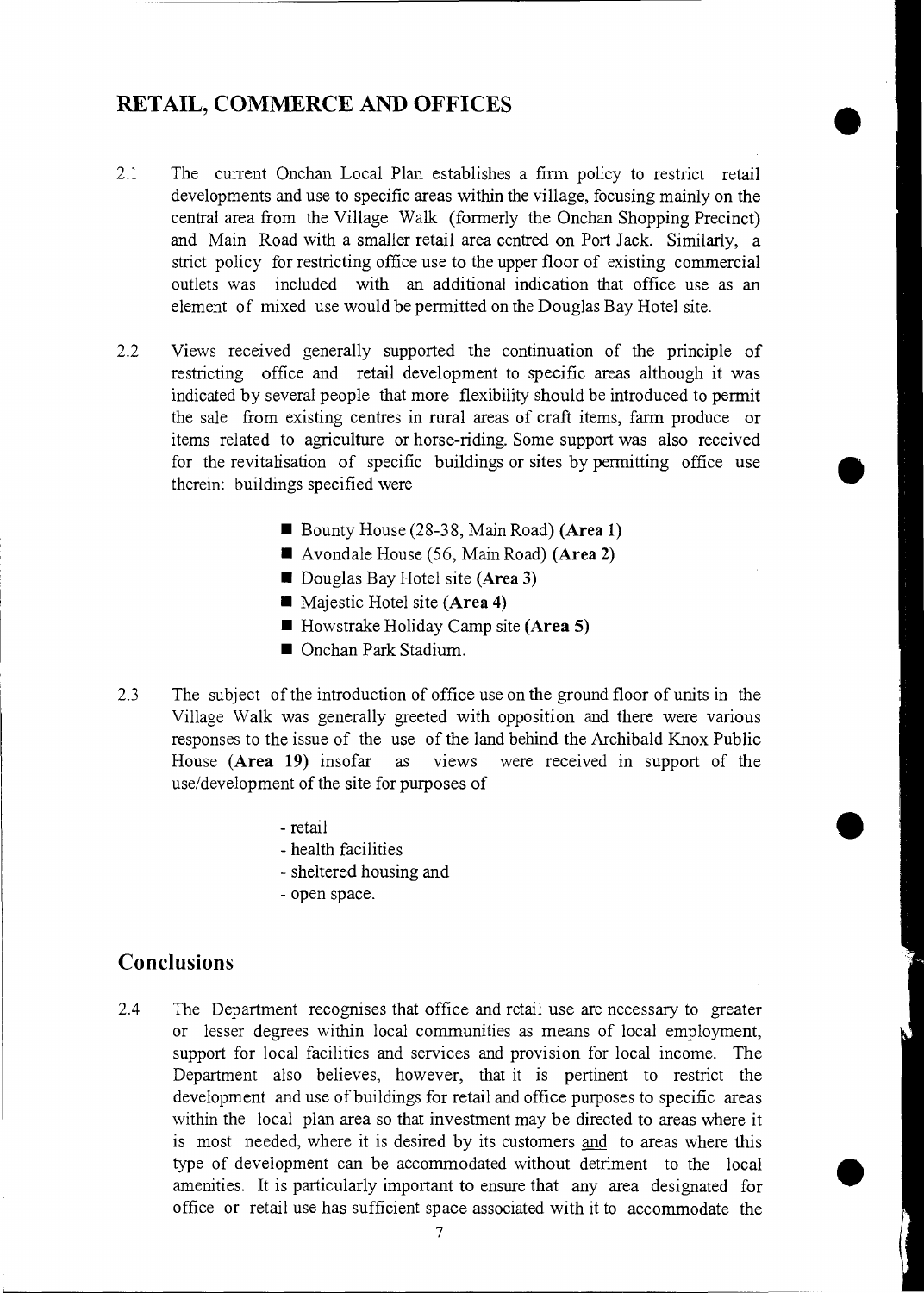vehicles which will be generated by such a use. The Coutts Bank building on the Ballacurrie House site has resulted in over spill of the parking generated by the use of the site onto the surrounding streets to the extent that disc parking has now been introduced on Summerhill Road. Previously no specific ratio for car parking associated with office development has been applied and it is now recommended that a ratio of one space per fifteen square metres net of new office floor space be applied.

#### **Site of the former Nursery Hotel - Area 19**

•

•

•

- 2.5 The Department is aware that there is opposition to the use and development of the former Nursery Hotel site (behind the Archibald Knox Public House) for retail purposes. However, this site represents the **only** significant opportunity for large-scale retail development in the village. Such a largescale development would have the advantage not only of providing a better range of products from which villagers may choose, but would also likely to result in a decrease in traffic movements into Douglas by persons in the village wishing to visit such shops which exist currently only in Douglas. The Inspector appointed to hear the Inquiry agreed with this conclusion and it should be noted that detailed planning permission has been granted recently for such a development on this site (PA 98/1278). It should be noted that the Department also considers that the use of the site for residential purposes, particularly for sheltered housing would be appropriate and as such has introduced flexibility in the permitted use and development of the site **(see paragraphs 4.33 and 4.57)**  and whilst the Inspector has noted that the site would not be suitable for residential development of *any* sort due to the environment in which the dwellings would be situated and also the means of access through a busy car park, the Department would conclude that in the case of sheltered housing, the traffic movements are likely to be much less than those emanating from private non-sheltered housing and the need to be close to shops and services is much greater. As such, the Department would confirm that the site *would* be suitable for sheltered housing should the shopping facility not proceed.
- 2.6 The Department also recognises that permission for office use as part of a redevelopment scheme can assist greatly in the rejuvenation of sites and buildings which are currently underused or neglected. As such, the Department has identified a number of buildings and sites which are **outside** the area in which office development and use is generally to be accepted, where use or redevelopment of the site for office purposes will be permitted: these include the Bounty House site (28-38, Main Road) **(Area 1),** 56, Main Road **(Area 2),** the Douglas Bay Hotel site **(Area 3)** and the Majestic Hotel site **(Area 4).**
- 2.7 There are, however areas or sites which have been suggested as being suitable for office use/development which the Department does **not** feel should be zoned or used as such. The Howstrake Holiday Camp site is currently in a state of dereliction which can be seen clearly from the King Edward Road (Al<sub>1</sub>) and the southern end of the Ballameanagh Road. Whilst the site is in dire need of restoration, it is not felt appropriate to try to achieve this by permitting an office development as the visual impact of such a building and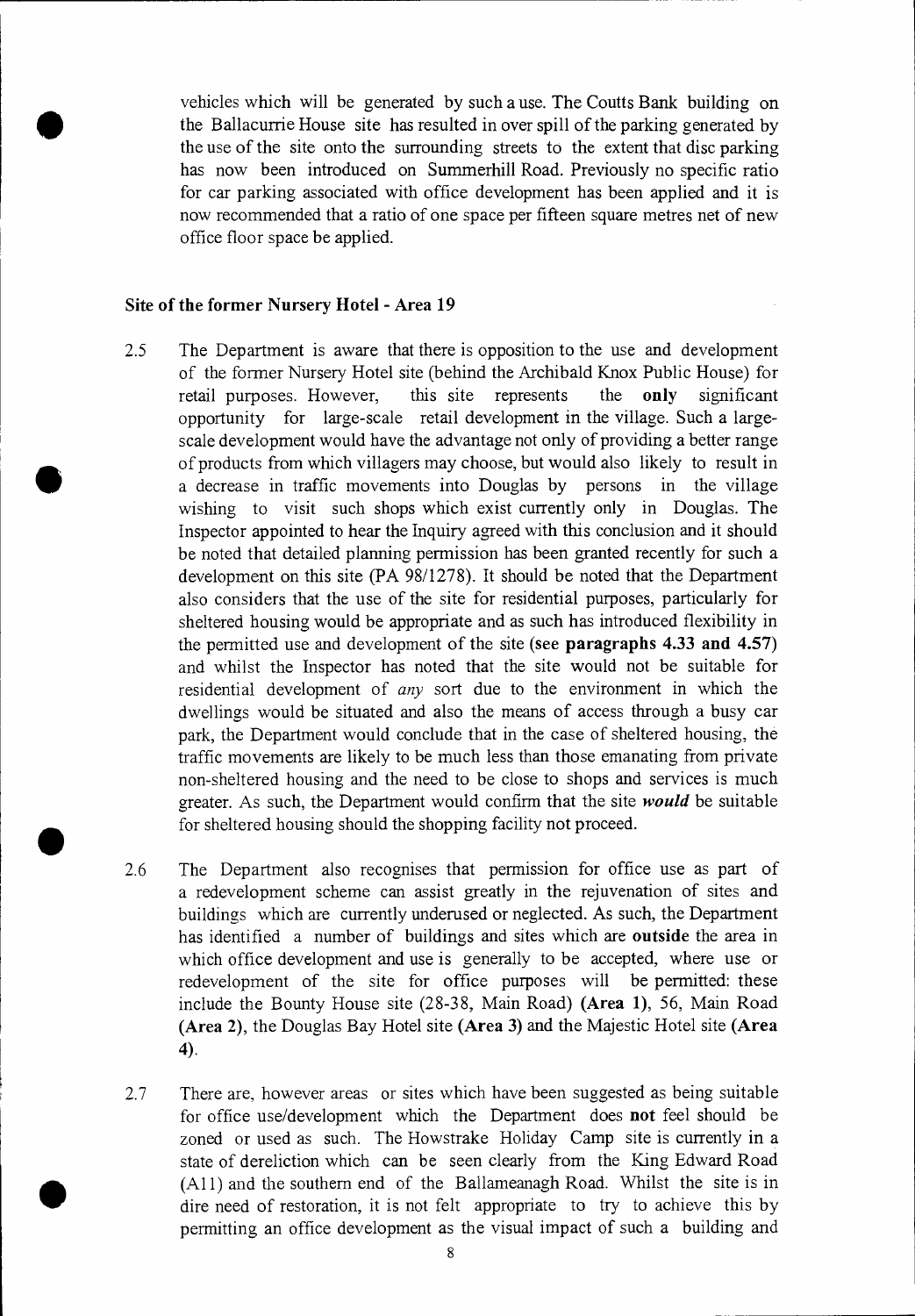the associated traffic movements and car parking is not felt to be appropriate on such an exposed and prominent coastal site.

- 2.8 Also, the proposal for office use within Onchan Park Stadium is not generally supported by the Department who feels that the facilities at the Stadium and the parking spaces which are available should be retained for purposes associated with recreation and leisure.
- 2.9 As such, the Department feels that the following policies are appropriate for Onchan with respect to the provision for office and retail development:

## 0/RCO/P/1

2.10 RETAIL DEVELOPMENTS (WHICH MAY INCLUDE BANKS, BUILDING SOCIETIES, INSURANCE BROKERS AND ESTATE AGENTS) WILL ONLY BE PERMITTED IN THE AREAS IDENTIFIED AS SUCH IN THE SCHEME ORDER (PROPOSALS MAP). OFFICE USES WILL BE PERMITTED ON THE UPPER FLOORS OF RETAIL OUTLETS WITHIN THOSE AREAS IDENTIFIED FOR RETAIL USE AND ON THE GROUND AND UPPER LEVELS OF THOSE PROPERTIES WITHIN AREAS DESIGNATED AS MIXED USE/OFFICE/RETAIL. OFFICE USE WILL NOT BE PERMITTED ON THE GROUND FLOOR OF THE MAIN SHOPPING LEVEL OF THE VILLAGE WALK

#### O/RCO/P/2

## 2.11 NURSERY HOTEL SITE - Area 19

THE SITE OF THE FORMER NURSERY HOTEL IS CONSIDERED SUITABLE FOR RETAIL DEVELOPMENT OF A LARGE SCALE SINGLE UNIT. IT IS NOT CONSIDERED SUITABLE AT THIS TIME FOR DEVELOPMENT OF FURTHER UNITS OF THE SIZE ALREADY EXISTING IN THE VILLAGE WALK AS THERE ARE AND HAVE BEEN FOR SOME TIME, A NUMBER OF RETAIL UNITS WITHIN THE PRECINCT WHICH ARE UNOCCUPIED AT ANY ONE TIME. ANY APPLICATION FOR THE DEVELOPMENT OF A LARGE RETAIL UNIT MUST BE ACCOMPANIED BY ADEQUATE CAR PARKING ON THE SITE TOGETHER WITH SUITABLE LANDSCAPING TO SOFTEN THE IMPACT OF THE BUILDING AND ENHANCE THE APPEARANCE OF THE SITE. CARE MUST BE TAKEN IN THE DESIGN OF THE NEW BUILDING AND THE LAYOUT OF THE SITE TO AVOID UNNECESSARY TREE LOSS AND ADVERSE IMPACT ON ADJACENT RESIDENTIAL PROPERTY IN TERMS OF VEHICULAR MOVEMENT OR LOSS OF LIGHT OR OUTLOOK.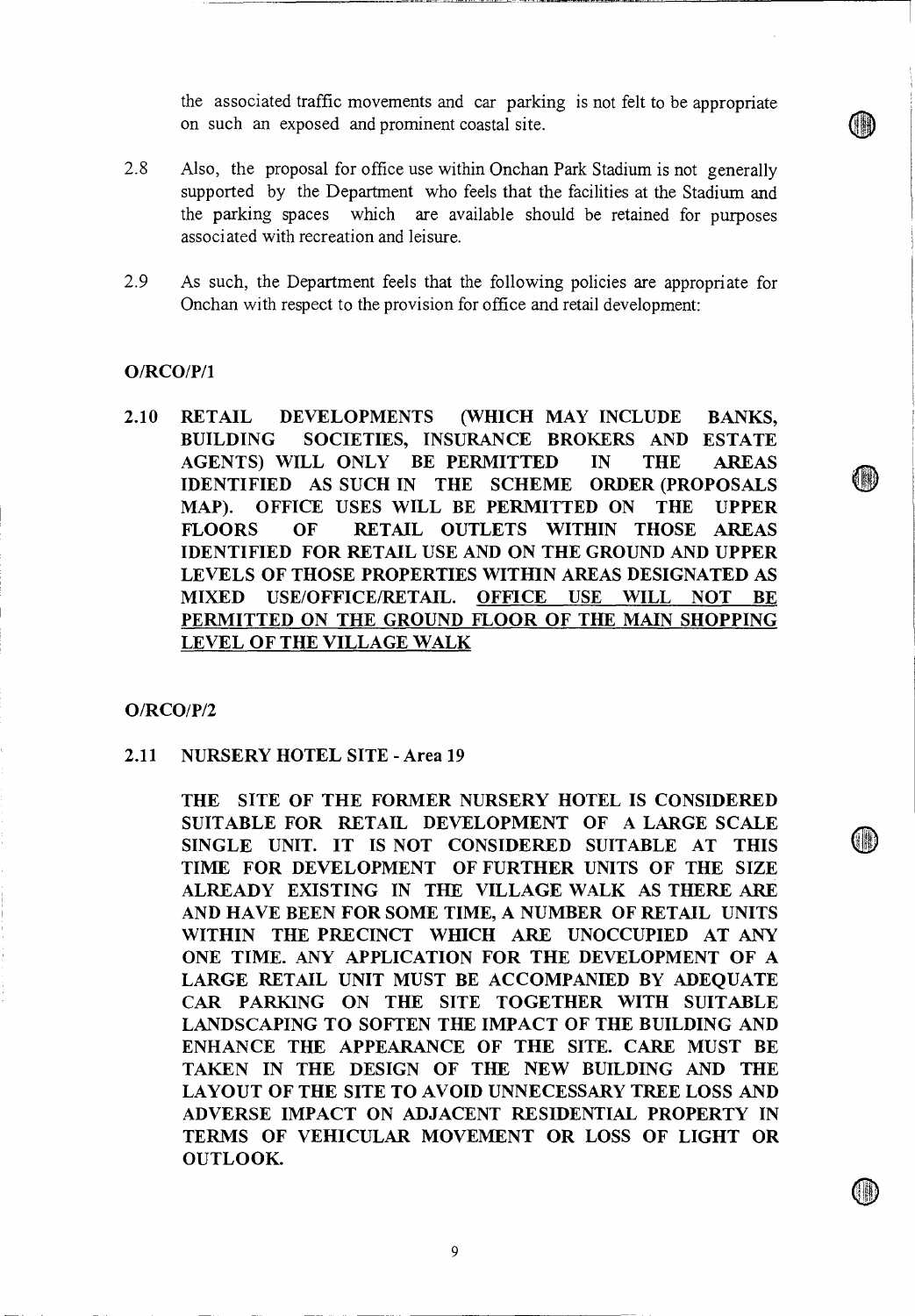#### 0/RCO/P/3

# 2.12 IN ADDITION TO THE PROVISION INCLUDED AT PARAGRAPH 2.10 ABOVE, OFFICE USE WILL BE ACCEPTABLE AS PART OF REDEVELOPMENT PROPOSALS FOR THE FOLLOWING SITES:

1.28-38, MAIN ROAD 2. 56, MAIN ROAD 3. DOUGLAS BAY HOTEL SITE and 4. MAJESTIC HOTEL SITE.

WHERE DEVELOPMENT IS IN ACCORDANCE WITH THE FOLLOWING BRIEFS:

#### 0/RCO/P/4

#### 2.13 BOUNTY HOUSE SITE (28-38, MAIN ROAD) - Area 1

- 1. development of the site must acknowledge the prominent position of the site within Onchan's Conservation Area and reflect the architectural style (in terms of window design, finishes, roof shape etc) of Royal Buildings, immediately to the east.
- 2. car parking must be provided on site at a ratio of at least one space per fifteen square metres net of floor space.
- 3. the development must include the retention of Royal Buildings and the refurbishment of this structure where this is considered necessary.
- 4. development must include the widening of the existing footpath alongside Main Road, to at least 2m.

#### 0/RCO/P/5

#### 2.14 56, MAIN ROAD - Area 2

- 1. the proposed building must acknowledge the style, proportion and massing of adjacent buildings and whilst not necessarily replicating any of these, the new building must sit comfortably in the streetscape.
- 2. the layout of the site must acknowledge existing rights of way across the site and access to car parking spaces on the adjoining land where this exists.
- 3. car parking must be provided on site at a ratio of at least one space per fifteen square metres net of office floor space.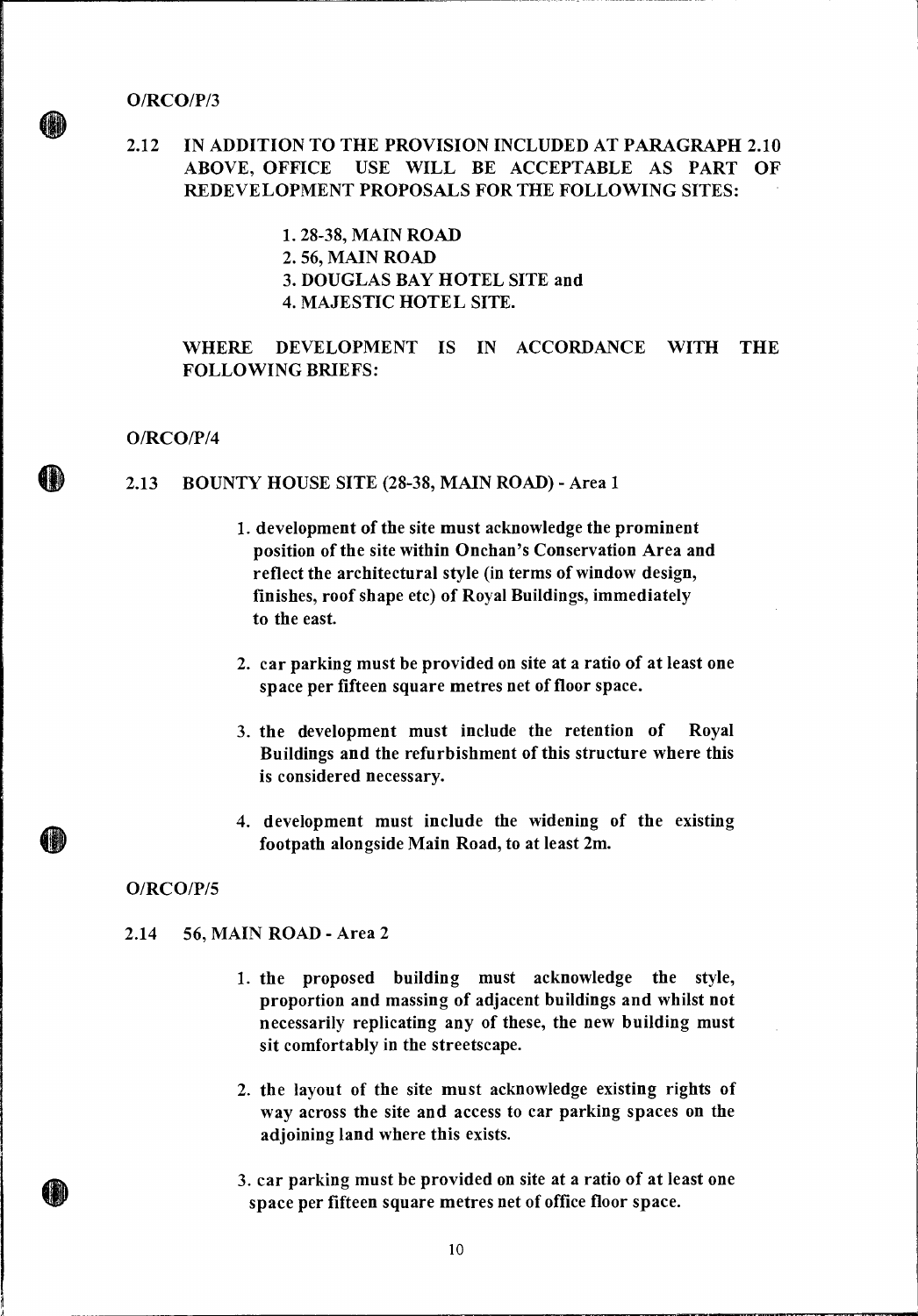#### **0/RCO/P/6**

#### **2.15 DOUGLAS BAY HOTEL SITE - Area 3**

- **1. the design of the new buildings(s) must acknowledge the prominent position of the site and present a suitably dominant and attractive structure as viewed from all sides.**
- **2. car parking must be provided at a ratio of not less than one space per 15 square metres net of floor space.**
- **3. any detailed application must include a landscaping scheme to soften the impact of the new development and particularly to screen any car parking which may be visible from outside the site.**

#### **0/RCO/P/7**

#### **2.16 MAJESTIC HOTEL SITE - Area 4**

- **1. the height of the new building(s) erected between the former hotel and King Edward Road may not exceed that of the former Majestic Hotel that is a maximum ridge height (excluding chimneys) of 56.00 above ordnance datum. Any buildings built on the lower part of the site - that is between the former hotel and the public footpath - must be reduced in height below the level referred to above in recognition of the sloping nature of the site.**
- **2. car parking must be provided on site at a ratio of at least one space per 15 square metres net of floor space.**
- **3. any detailed proposal must include a landscaping scheme to complement the buildings proposed and to soften the impact of the buildings proposed. Particular attention will be paid to the impact of the development from the public footpath which runs on the coastal side of the site and no buildings will be permitted any closer to the footpath than 20 metres.**

#### **O/RCO/P/8**

**2.17 THE DEPARTMENT WILL NOT GENERALLY OPPOSE THE PROVISION OF SMALL-SCALE RETAIL OUTLETS WITHIN THE COUNTRYSIDE WHERE THESE ARE BASED ON EXISTING BUILDINGS OR SITUATED IN EXISTING BUILDING GROUPS AND WHERE SUCH OUTLETS SELL FARM PRODUCE (GROWN OR PRODUCED ON THE FARM IN WHICH THE OUTLET IS SITUATED), FARM OR HORSE-RELATED PRODUCTS. SUCH OUTLETS WILL ONLY BE PERMITTED WHERE:**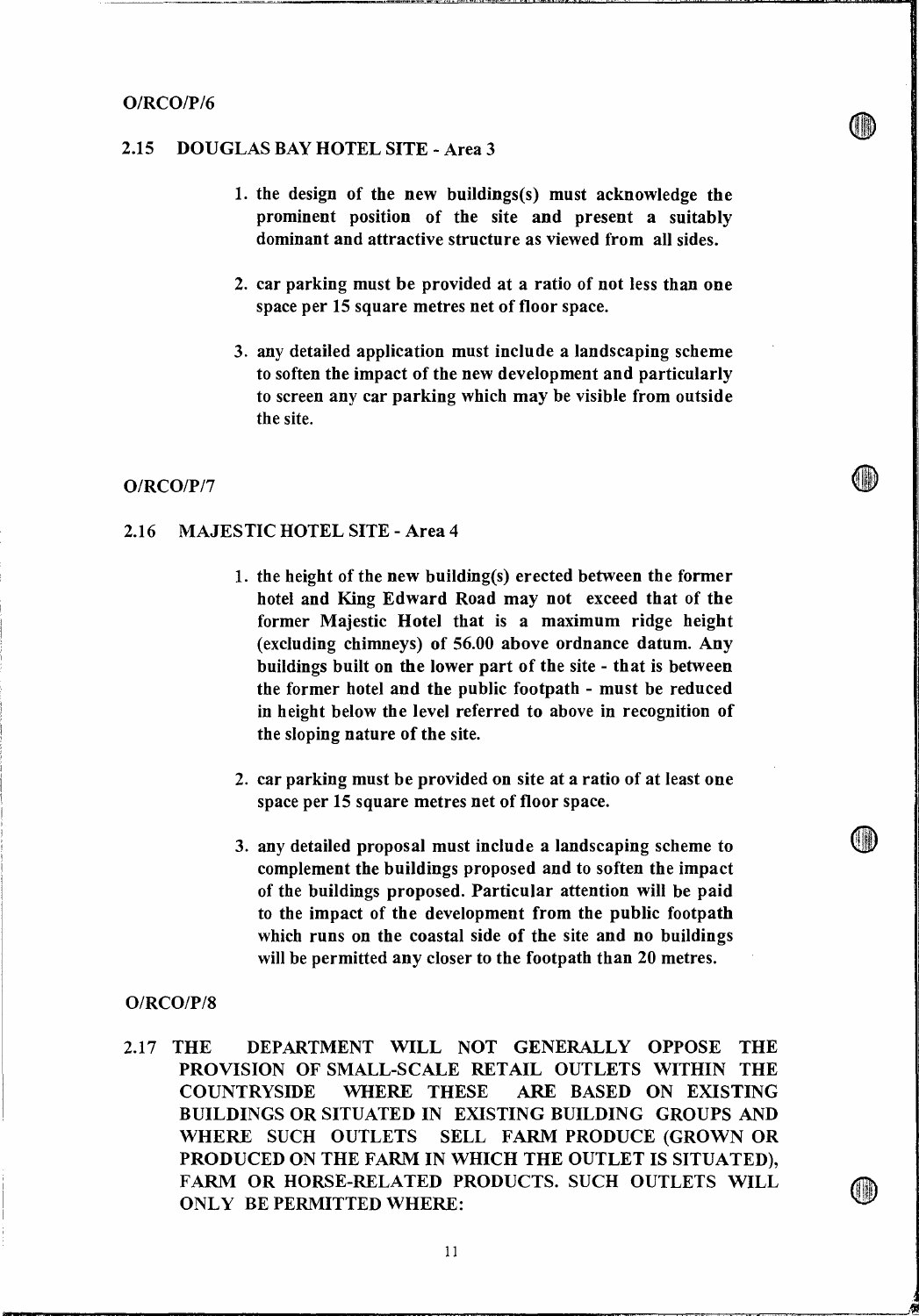- 1. THERE IS SUFFICIENT INFRASTRUCTURE TO ACCOMMODATE THE PROPOSED USE,
- 2. WHERE THE DETAILED DESIGN OF THE BUILDING(S) TO BE USED IS ACCEPTABLE AND
- 3. WHERE THE PROPOSED USE WOULD NOT BE UNNEIGHBOURLY BY VIRTUE OF NOISE, TRAFFIC OR VISUAL IMPACT.

THE DEPARTMENT WOULD GENERALLY FAVOUR THE USE OF EXISTING BUILDINGS RATHER THAN THE CONSTRUCTION OF NEW BUILDINGS FOR THIS PURPOSE.

NOTE: where applications are made for this type of development, the Department would expect there to be provided a description of the type of retail use proposed and a list of items likely to be sold. This is in order to avoid the creation of general retail outlets in the countryside which is contrary to policy 0/R/P/1 above.

0/RCO/P/9

2.18 ALL RETAIL AND OFFICE DEVELOPMENTS (INCLUDING CHANGES OF USE TO PROVIDE SUCH FACILITIES) MUST HAVE ASSOCIATED WITH THEM SUFFICIENT OFF ROAD CAR PARKING TO ACCOMMODATE VEHICLES GENERATED BY THE PROPOSED USE OF THE SITE. A RATIO OF 1 SPACE PER 15 SQUARE METRES NETT OF FLOORSPACE WILL GENERALLY BE REQUIRED FOR NEW OFFICE DEVELOPMENTS: SUFFICIENT PARKING FOR CUSTOMERS AND STAFF WILL BE REQUIRED FOR NEW RETAIL DEVELOPMENTS. IN ADDITION TO THE LATTER, PROVISION MUST BE MADE FOR LOADING, UNLOADING AND DELIVERIES.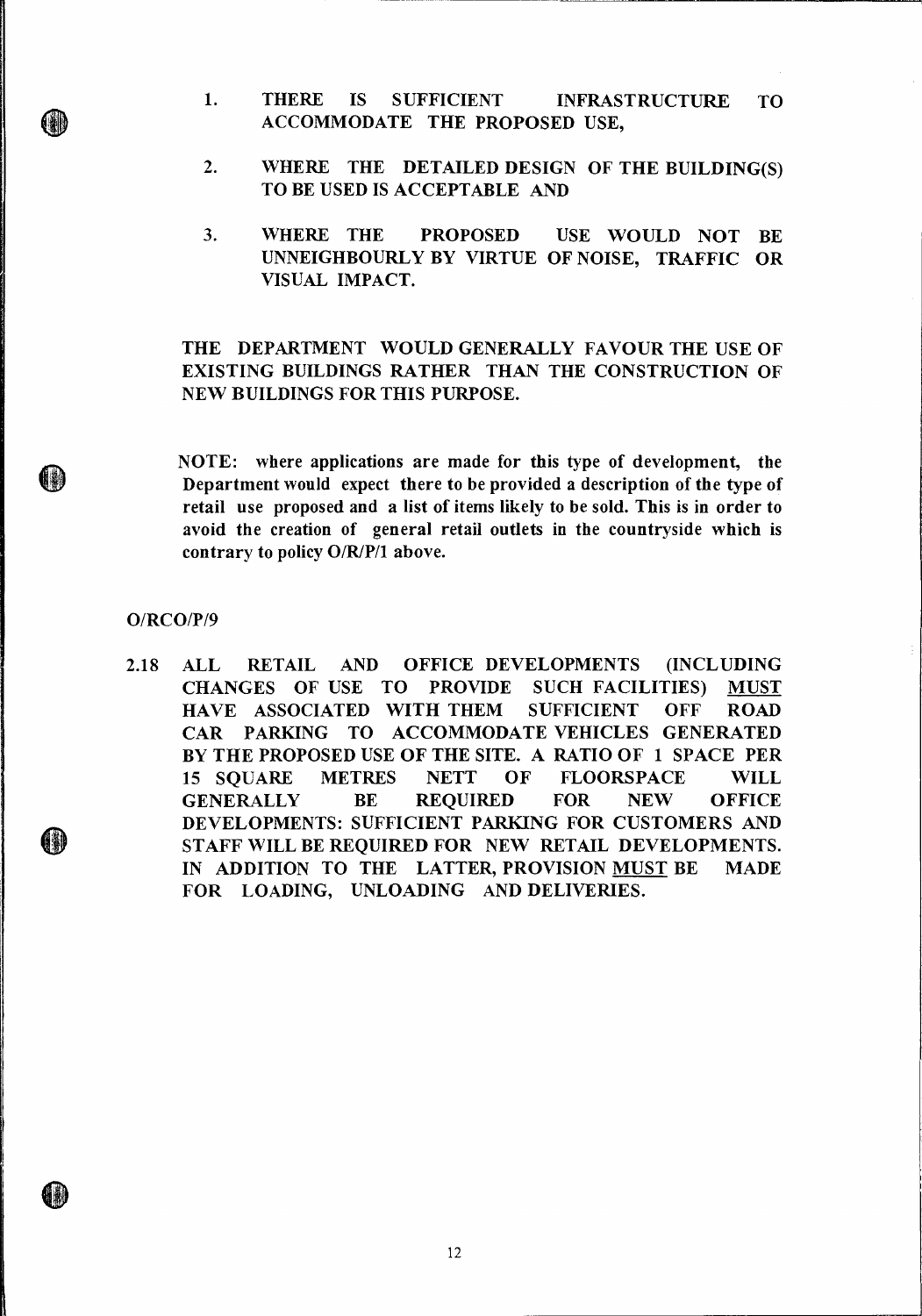# **TOURISM, RECREATION AND TRANSPORT**

# **Tourism**

- 3.1 The role of Onchan in the Island's tourist industry has changed and generally declined over the past decade or so. The major hotels in the district - the Majestic and the Douglas Bay Hotels have long since been used for tourist accommodation and the Howstrake Holiday Camp has not seen any visitors staying at the site for a considerable period. The area which was zoned for Tourist Accommodation in Parkland on the 1982 Development Plan Order between Lakeside and Groudle Glen **(Area 6)** was never developed for such purposes and in fact had its designated changed with the 1989 Onchan Local Plan to **Residential** Development in Parkland.
- 3.2 The remaining tourist accommodation lies at Groudle Beach where holiday chalets are available for tourists. There are also a small number of bed and breakfast and guest houses within the district and the increasingly successful Glen Dhoo Camp Site.
- 3.3 The District also draws tourists through the attractions of the rural countryside which surrounds the village, the Groudle Glen Railway, Onchan Park Stadium, Groudle and Molly Quirk's Glens, the various restaurants and licensed premises within the area and the King Edward Bay Golf Course and Club. One-off events such as trials events at Port Jack, White City and Howstrake, gymkanas at the various equestrian centres within the area and the like also help to maintain Onchan's position in the Island's tourist industry. Suggestions were submitted to increase the range of facilities available at the Groudle Glen Railway including the provision of waiting facilities at Sea Lion Rocks which has been the subject of recent planning approval (PA 97/1780).
- 3.4 The response to the subject of tourism in the Issues and Options document was greeted with a mixture of views: some thought that no further tourist developments should be permitted some felt that there should be more, particularly more bed and breakfast and self catering facilities throughout the district, although the Department is aware that such facilities may cause inconvenience and nuisance to neighbours when the facility is provided in a built-up area.

# **Transport**

- 3.5 The Manx Electric Railway also runs through Onchan with halts at King Edward Park and Groudle and is a form of transport to, from and through the area as well as being a tourist attraction in its own right.
- 3.6 A number of people supported the provision of more footpaths within the area.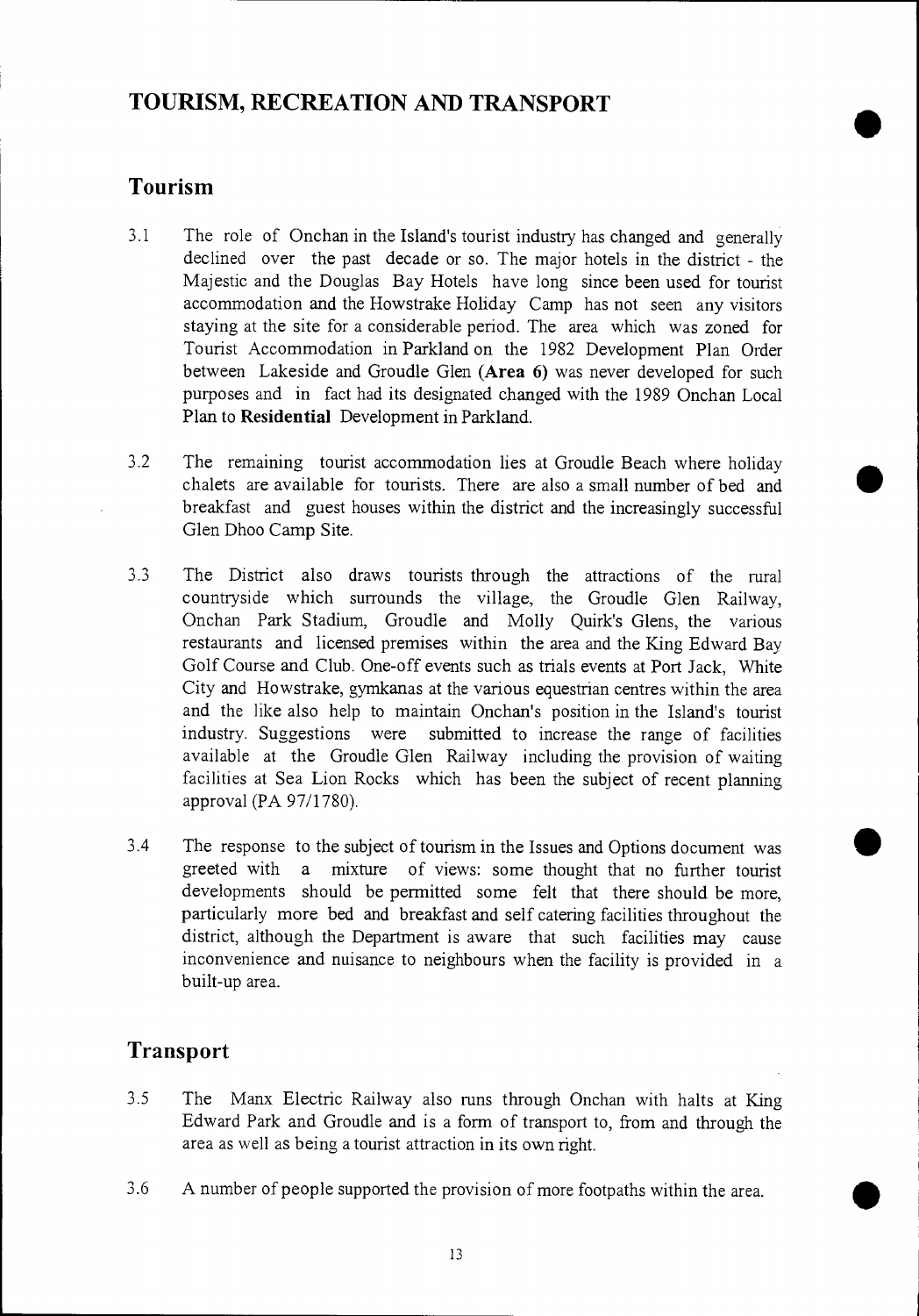# **Recreation**

O

- 3.7 Onchan Stadium provides a wide variety of facilities which are available for local residents as well as visitors. The Park has informal play facilities such as swings, a slide, climbing frame etc as well as organised activities such as the karting, boats, crazy golf, putting, squash, tennis, football and bowls. There is also an amusement arcade, café and licensed function room available. The land to the north of the Birch Hill estate has previously had permission granted in principle for the creation of a golf course (PA 87/1043) and of course there is the existing golf course at the King Edward Bay Country Club.
- 3.8 The Department is aware of a general concern that there is a shortfall in the amount of space available for children's play. Birch Hill has provided a great deal of dwellings with a disproportionate amount of space provided for play facilities. Similarly Lakeside Gardens has one play area which is considered by some to be inadequate for the amount of housing which surrounds it. Ballachurry (from Governor's Road to Heywood Park) has limited play facilities immediately available to the children who live there.
- 3.9 It is difficult to provide retrospectively for areas which have already been developed as the available land has often already been used for building. This is particularly difficult if the potential for further expansion of residential development into open areas is to be resisted as further residential development could present an opportunity to provide play facilities for areas which have previously had inadequate play areas provided. Expansion of recreational facilities or the provision of such facilities on agricultural land adjoining the housing areas is one option, and in the case of Birch Hill, Lakeside and Ballachurry, land is certainly there into which to expand if it is felt appropriate. However, access to such land is often problematical and the availability of the land in terms of whether it is for sale, is seldom straightforward.

# **• Conclusions**

# **Tourism**

•

- 3.10 The Department has embraced a number of policies within its various plans to support the development of tourism on the Island and in this respect Onchan is no exception. However, it is essential to ensure that development is not detrimental to the amenities of the area by virtue of noise, nuisance to adjacent land users, traffic movements, parking provision or visual intrusion where the facilities themselves may destroy or undermine the very landscape or opportunity which attracted the visitors there in the first place. The Department has considered the issue of designating land which may be suitable for new tourist developments and has concluded that the only sites which are suitable for new tourist developments are:
	- the Douglas Bay Hotel Site (Area 3)
	- the Majestic Hotel site (Area 4) and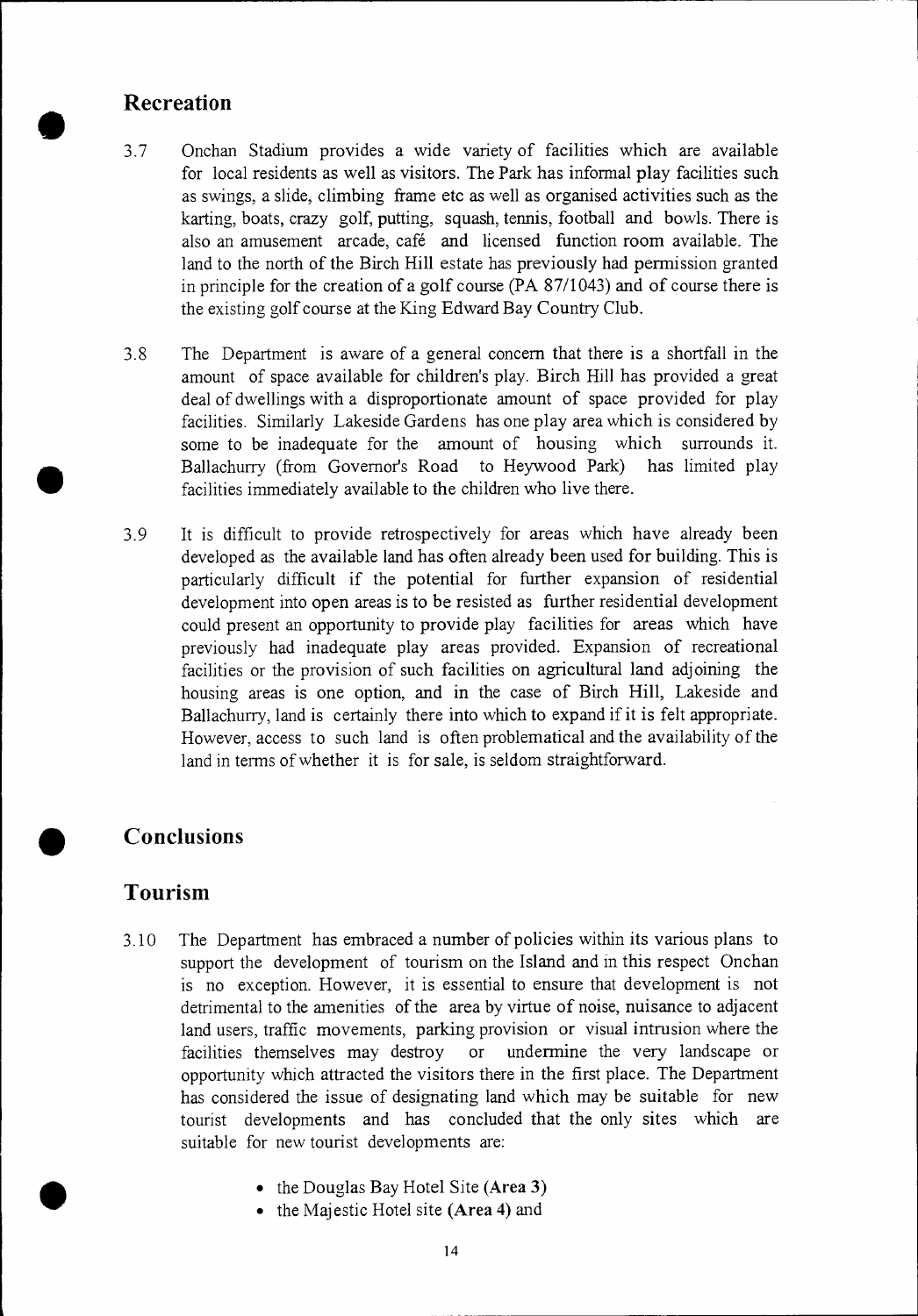- 3.11 The Douglas Bay Hotel site **(Area 3)** has had planning approval for the erection of a large corporate headquarters but this has not been executed to date. The site has clearly been used for tourism-related purposes in the past and is considered suitable for such purposes now. Any building or buildings to be built upon the site must however acknowledge the prominent position of the site.
- 3.12 The Majestic Hotel site **(Area 4)** has also previously been used for tourismrelated purposes and is considered suitable for such uses now.
- 3.13 The Howstrake Holiday Camp **(Area 5)** has a previous history as having been used for tourism and is in dire need of attention and restoration. The 1989 Onchan Local Plan provided for the development of the site for tourism with some residential: however this policy was accompanied by a provision which permitted a five year period for an application to be approved in detail for such a development: failing this the site would revert to having an accepted use as Open Space where development would not be approved. Since that five year rule became applicable the site has remained derelict with the buildings falling further into disrepair and the site remaining as unattractive as it has been for the previous decade and before. The Department initially considered that rather than the site remaining derelict and unattended, **some** development may achieve the restoration of the site for the benefit of all who may view it. However, after careful reconsideration, the Department considers that the benefits of restoring some of the site would be outweighed by the permanent presence of buildings on the site, in a position where such buildings have not been for some considerable time. The Department is aware this is one of the few headlands in Onchan which has not been subject to development and as such, the Department would wish to continue with the policy contained in the previous Onchan Local Plan that, having failed to secure a detailed approval for a sympathetic development on the site within the five year life of the previous local plan, that the site return to Open Space. The Department would encourage the possible future use of the site for purposes of **Public** Open Space with provision of a public right of way through the site to Groudle Beach and Glen.
- 3.14 Existing facilities may require expansion or additional facilities, including the Groudle Glen Railway and Glen Dhoo Camp site and policies should be included to provide for appropriate expansion in these cases. There are existing facilities available at the King Edward Bay Golf Course and Country Club which may require expansion and/or alteration and provided that these do not interfere with the amenities of the area in visual or ecological terms or the amenities of adjacent residents, these will generally not be opposed where they are of an appropriate scale and design.

# **Transport**

3.15 The Department recognises the importance to tourists and locals alike of the Manx Electric Railway which operates within the study area. As such, the Department would wish to provide for the appropriate expansion and improvement of these facilities. **In** order to promote walking within the area, the Department would wish to encourage the Department of Transport in the provision of further footpaths in Onchan if this is considered appropriate.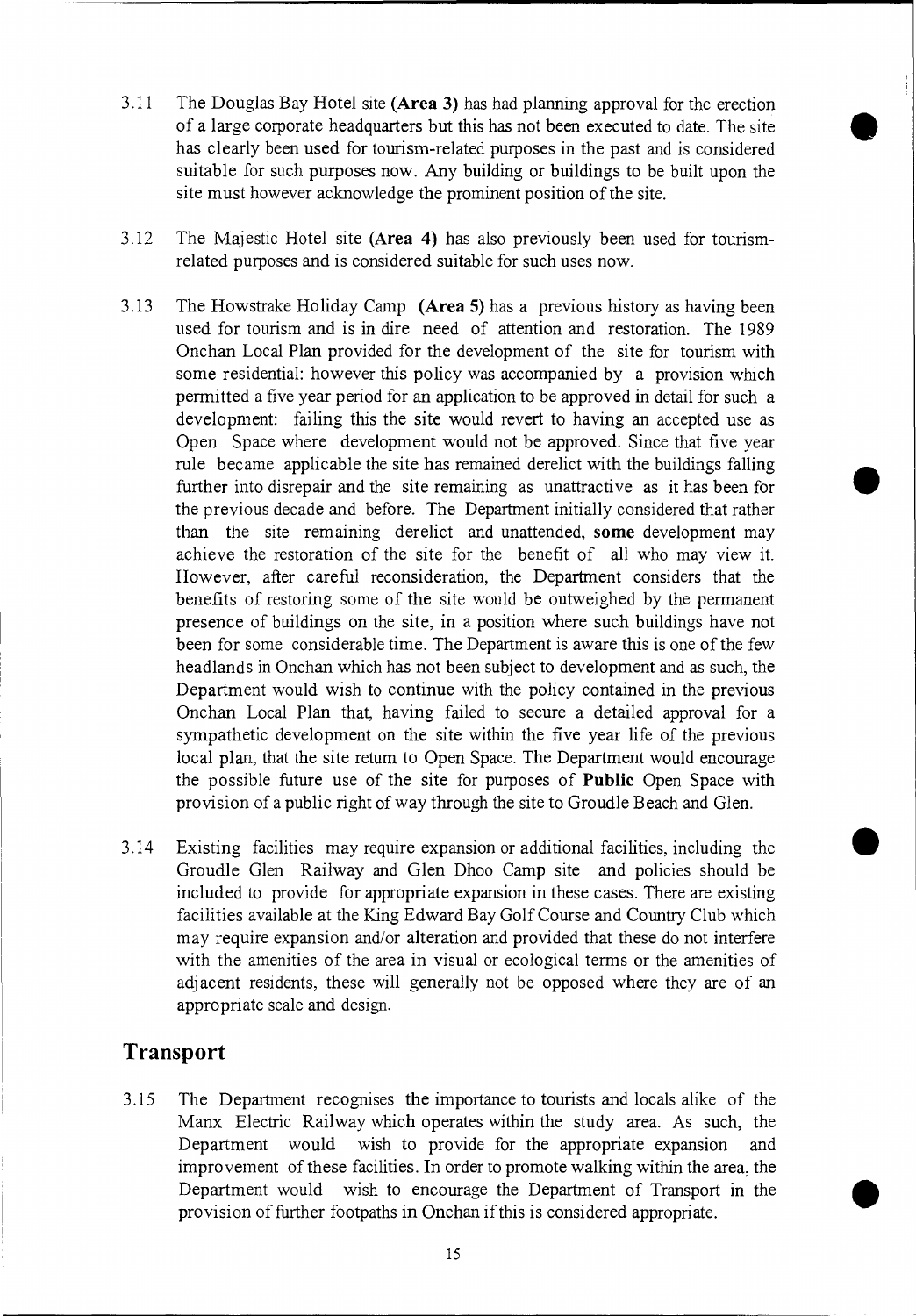# **Recreation**

- 3.16 The Department is generally supportive of attempts to provide further recreational facilities within the area particularly where this is in association with existing residential development. In particular, the Department will encourage the provision of play facilities at Bemahague (on the land zoned for Educational purposes) on the basis that such an area is unlikely to prejudice the development of the site for a new school and would not prejudice the open aspect of the site which clearly identifies the boundary between Douglas and Onchan. Similarly the Department would not oppose the provision of playing facilities on any land adjacent to Birch Hill. In this respect it is important to note the Commissioners' intention to create a centenary park on land at Cronk ny Mona. Whilst it has been suggested that the development of golf course facilities at Ballachrink (north of Birch Hill) could also provide opportunities for additional leisure/sports facilities (running track, pitches etc) it is felt that these would not generally be appropriate here as the land is exposed and highly visible and that the formal and organised appearance of sports facilities such as these would be detrimental to the otherwise natural appearance of the area - an appearance which would largely be retained with the creation of a golf course. The development of a golf course here could also include the provision of a public footpath which has been requested of the Department of Transport on many occasions. The Inspector supported the principle of the creation of a golf course at Ballachrink but dismissed the concept of dwellings erected in association with this facility and the Department would endorse this view.
- 3.17 The Department would also not oppose the provision of playing facilities on land adjacent to Lakeside. However, it should be noted that significant areas of open space and play opportunities are provided in the scheme for residential development recently approved at Appeal (PA 97/0772) (see also Section on **Residential).**
- 3.18 The Department therefore considers that the following policies and recommendation are appropriate to guide and promote tourism in Onchan.

## **0/TRT/P/1 - DOUGLAS BAY HOTEL SITE - Area 3**

**3.19 THE SITE OF THE FORMER DOUGLAS BAY HOTEL WILL BE CONSIDERED SUITABLE FOR TOURISM-RELATED DEVELOPMENT. ANY BUILDING OR BUILDINGS MUST HOWEVER ACKNOWLEDGE THE PROMINENT POSITION OF THE SITE AND MUST BE DESIGNED TO AN APPROPRIATELY HIGH STANDARD.** 

## **0/TRT/P/2 - MAJESTIC HOTEL SITE - Area 4**

**3.20 THE SITE OF THE FORMER MAJESTIC HOTEL WILL BE CONSIDERED SUITABLE FOR TOURISM-RELATED DEVELOPMENT SUBJECT TO THE FOLLOWING DEVELOPMENT BRIEF:**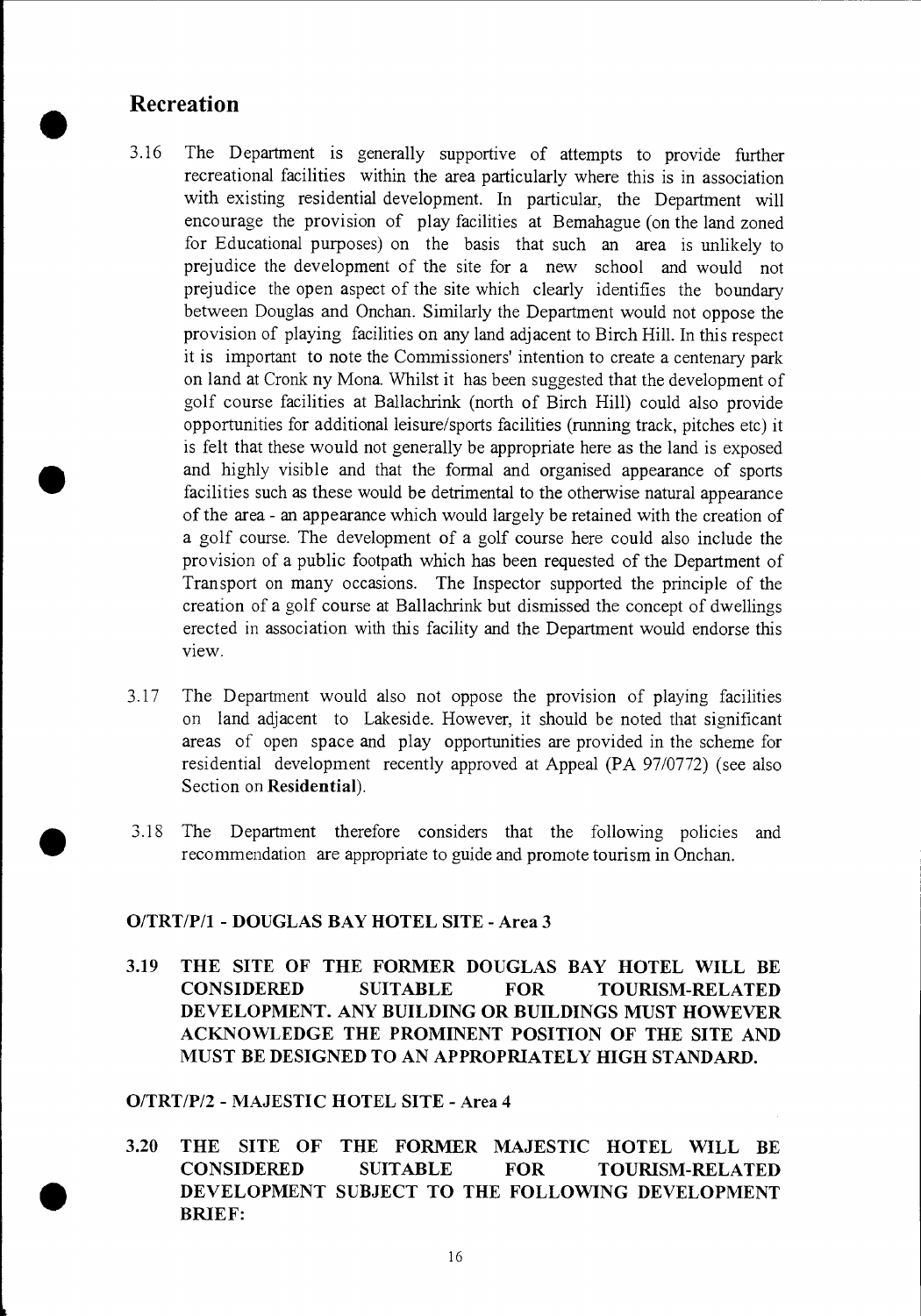- **1. the height of the new building(s) erected between the former hotel and King Edward Road may not exceed that of the former Majestic Hotel that is a maximum ridge height (excluding chimneys) of 56.00 above ordnance datum. Any buildings built on the lower part of the site - that is between the former hotel and the public footpath - must be reduced in height below the level referred to above in recognition of the sloping nature of the site.**
- **2. any detailed proposal must include a landscaping scheme to complement the buildings proposed and to soften the impact of the buildings proposed. Particular attention will be paid to the impact of the development from the public footpath which runs on the coastal side of the site and no buildings will be permitted any closer to the footpath than 20 metres.**

#### **0/TRT/P/3**

# **3.21 THE PROVISION OF TOURIST ACCOMMODATION MAY BE PERMITTED WITHIN THE STUDY AREA WHERE THIS IS EITHER:**

- **• IN BUILT-UP AREAS WHERE THIS WILL NOT CAUSE NUISANCE OR DISTURBANCE TO ADJACENT RESIDENTS OR**
- **o IN RURAL AREAS WHERE THE DEVELOPMENT WILL NOT RESULT IN AN ADVERSE IMPACT IN TERMS OF THE VISUAL IMPACT, TRAFFIC, NOISE OR DEMANDS UPON EXISTING INFRASTRUCTURE. WHERE TOURIST ACCOMMODATION IS TO BE PROVIDED IN ADDITION TO AN EXISTING OR PROPOSED PERMANENT RESIDENTIAL USE, ADEQUATE ADDITIONAL CAR PARKING WILL BE REQUIRED IN PROPORTION TO THE AMOUNT OF ADDITIONAL TOURIST BEDSPACES TO BE PROVIDED.**

#### **0/TRT/P/4**

**3.22 THE DEPARTMENT WILL NOT OPPOSE PROPOSALS FOR THE IMPROVEMENT OF FACILITIES ASSOCIATED WITH EITHER THE GROUDLE GLEN OR MANX ELECTRIC RAILWAYS WHERE THESE ARE APPROPRIATE IN SIZE, SCALE AND APPEARANCE TO THEIR LOCATION AND PURPOSE.**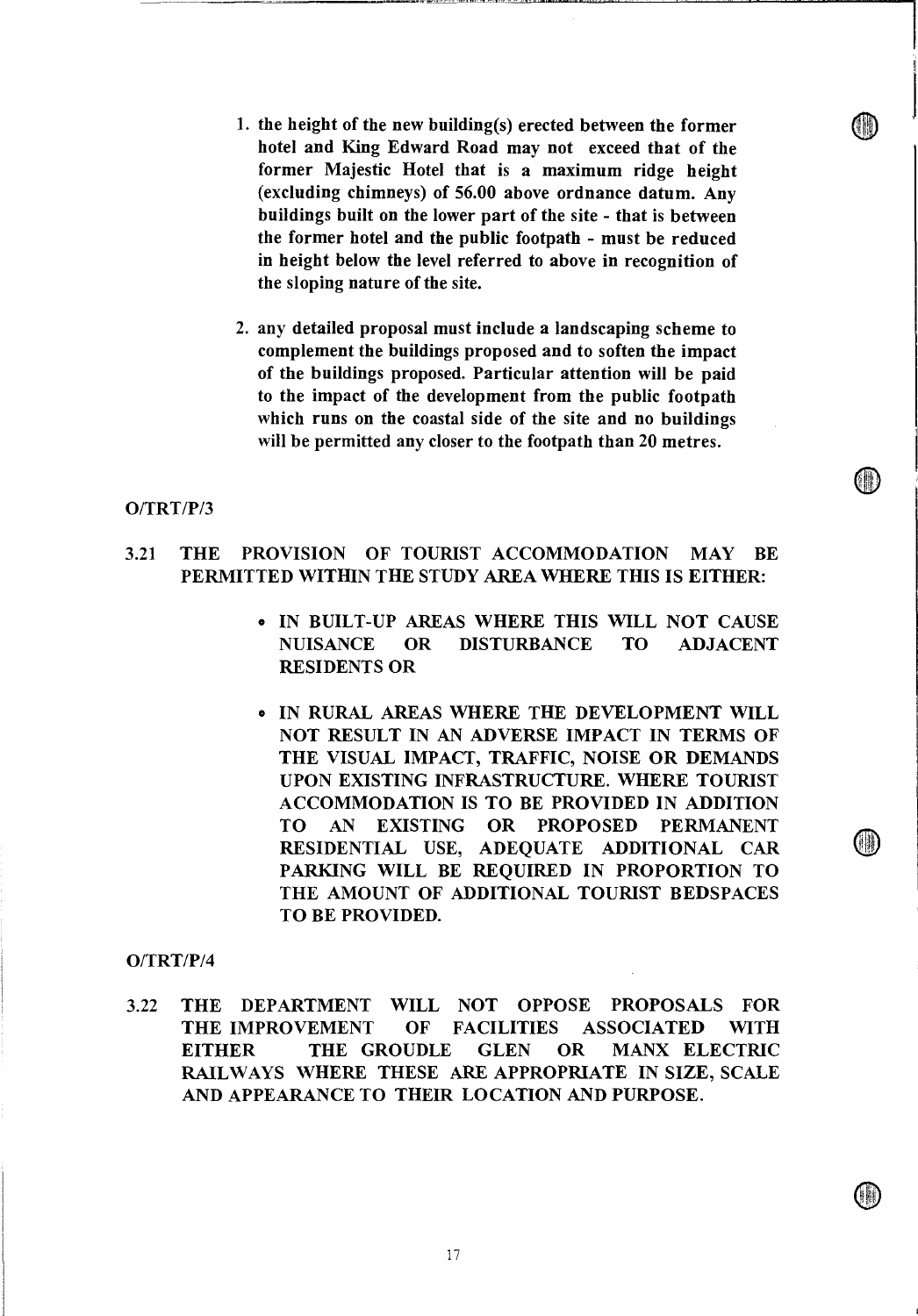0/TRT/R/1

3.23 THE DEPARTMENT WOULD SUPPORT THE DEPARTMENT OF TRANSPORT IN ANY PROPOSAL TO DESIGNATE MORE FOOTPATHS WITHIN THE STUDY AREA.

#### 0/TRT/P/5

3.24 ONCHAN STADIUM, ONCHAN PARK AND THE BUILDINGS WITHIN ONCHAN PARK WILL CONTINUE TO BE DESIGNATED FOR RECREATION AND OPEN SPACE.

#### 0/TRT/P/6

3.25 THE DEPARTMENT WILL SUPPORT PROPOSALS FOR THE PROVISION OF CHILDREN'S PLAY FACILITIES WITHIN THE STUDY AREA. THIS IS PARTICULARLY APPROPRIATE ADJACENT TO EXISTING RESIDENTIAL AREAS.

#### 0/TRT/P/7

3.26 THE AREA ADJACENT TO BIRCH HILL, BALLACHRINK FARM IS CONSIDERED APPROPRIATE FOR THE CREATION OF A GOLF COURSE WITH NEW BUILDINGS LOCATED CLOSE TO AND AMONGST THE EXISTING FARM COMPLEX AND UTILISING EXISTING ATTRACTIVE BUILDINGS WHERE POSSIBLE. PROPOSALS FOR THE CREATION OF A GOLF COURSE HERE MUST INCLUDE THE INTRODUCTION OF A PUBLIC FOOTPATH OR FOOTPATHS RUNNING THROUGH THE SITE. (The Department of Transport Highways and Traffic Division should be consulted in this respect).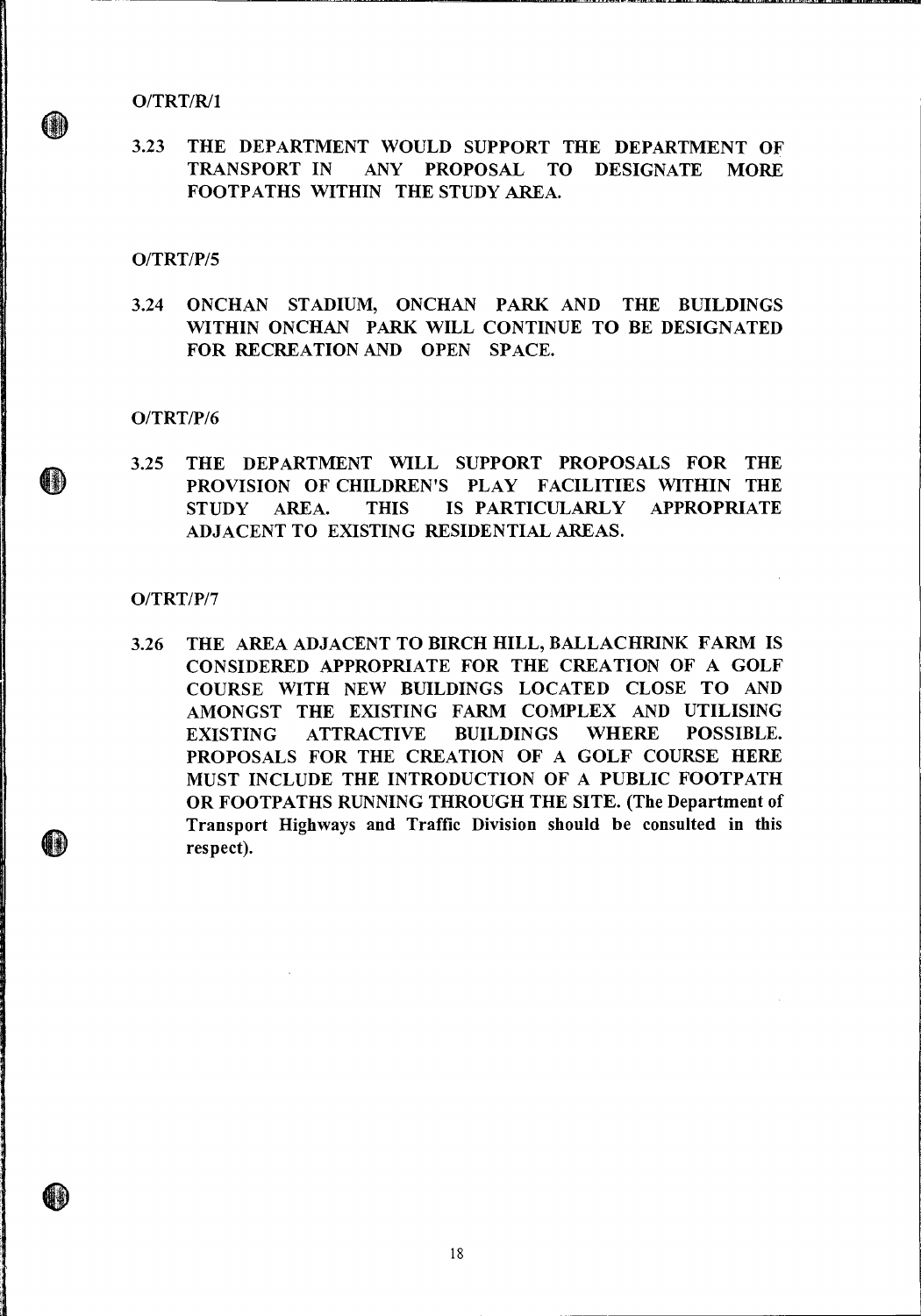# **RESIDENTIAL**

# **Population**

4.1 The population of Onchan is fairly evenly distributed throughout the various age groups with no major "bulges" of any particular age group, unlike the population in Douglas which shows a major concentration of its population in the 25-40 age brackets. This perhaps is explained by the relatively few employment opportunities within the study area and a housing stock which in the past has not generally favoured the first time buyer, although this has been corrected slightly in the last decade by the developments at Heywood Park, Harbour Road and Church Road.

•



4.2 Onchan has slightly more of its population in the 0-15 age bracket than does either the Island as a whole or Douglas, confirming the theory that the housing stock in the village favours more the second time buyer and those wanting family homes which are slightly larger than the standard first time buyers stock in the village favours more the second time buyer and those wanting family homes which are slightly larger than the standard first time buyers' property.



4.3 The population of Onchan has, for the last forty years or so, followed very closely the pattern of population growth seen by the Island as a whole, perhaps not surprisingly as much of Onchan's growth in housing stock - Lakeside, Ballachurry and Birch Hill developed at the time when the Island's population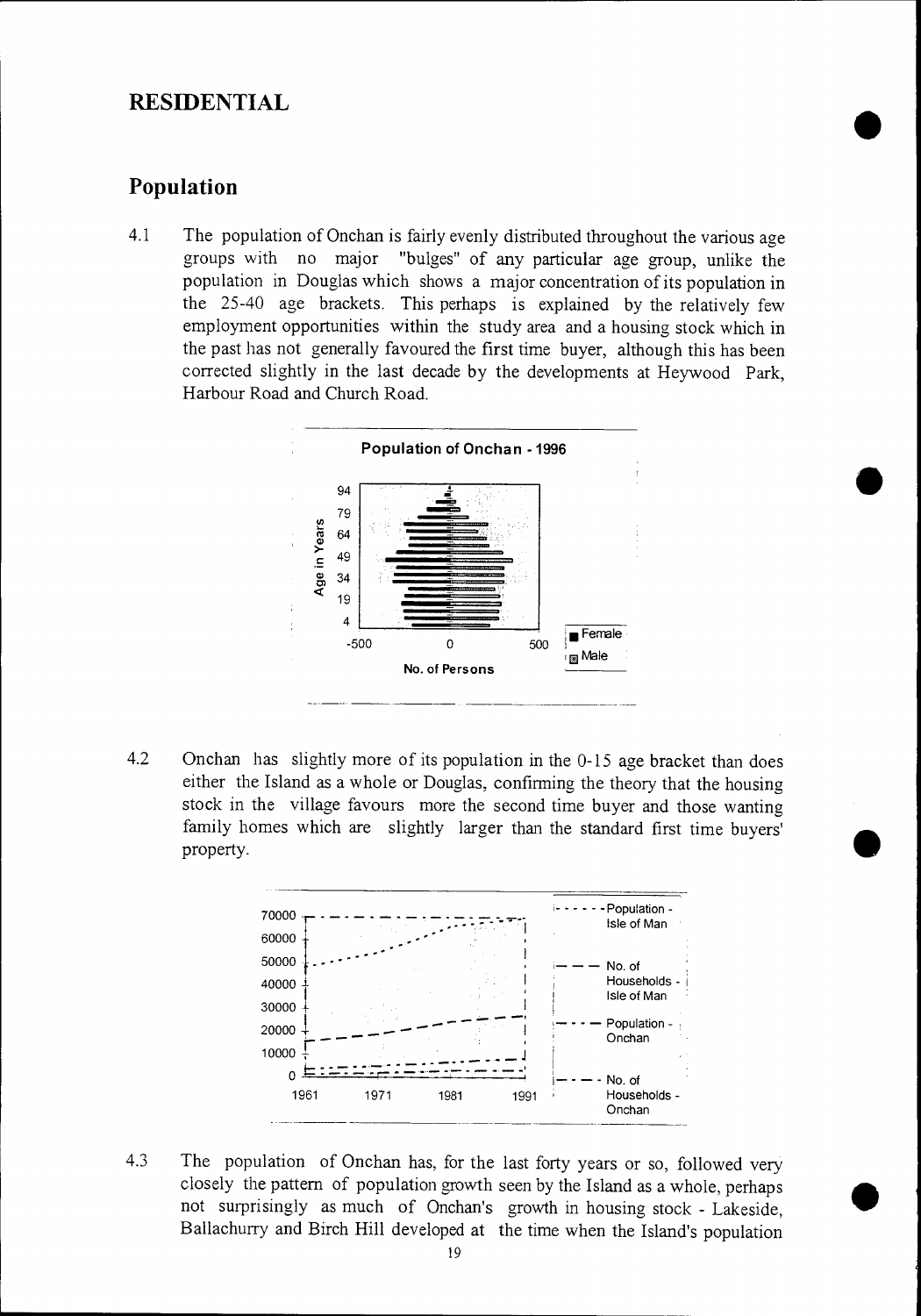as a whole was expanding. Onchan has as such seen a very sudden and dramatic rise in its housing numbers in the form of very modern housing estates located at the periphery of the village bordering open countryside. This has resulted in some areas in a very stark boundary to the built-up area as can be seen at Lakeside and parts of Birch Hill as viewed from the TT course, at the Creg-ny-Baa and from Little Mill.

- 4.4 The Department is conscious of a general desire from local people not to permit any further expansion of development into open countryside although there is some merit in permitting some further development in a form which will soften existing harsh boundaries with the countryside. In the case of the land alongside Lakeside, planning permission has been granted (PA 95/0772) in the form of approval in principle, for a residential development which provides for a net density of around five dwellings to the acre, significant amounts of open space and opportunities for play facilities. Birch Hill can currently be seen in parts from the Creg-ny-Baa area and it is considered that these parts are visible because they are seen on the skyline and could only be hidden by further development which would itself represent an obvious and new extension of the built-up area into open countryside.
- 4.5 There are a number of sites which were identified on the 1989 Onchan Local Plan as being suitable for residential development amongst other uses but which have not been developed or development completed since the adoption of that plan. These areas are as follows:
	- land at Howstrake Holiday Camp (Area 5)
	- land between Lakeside and Groudle Glen (Area 6)
	- land at Hague farm (Area 7)
	- land off Maple Avenue (Area 8)
	- land at Ridgeway Road (Area 9)
	- plots off Manor Park (Area 10)
	- land at Furman Close (Area 13).

It should be noted that Area 8 - land off Maple Avenue was at the commencement of the revision process still subject to various planning applications. Development has since been approved (see paragraph 4.18) and has commenced.

### Douglas Bay Hotel Site - Area 3

4.6 This site has lain undeveloped for some time since the previous hotel building was demolished. Whilst planning permission has been granted for the erection of a corporate headquarters (PA 95/1378), this has not been undertaken to date and the site remains untouched. It may be preferable therefore, in the interests of furthering development of the site, to introduce some flexibility of end-use of the site and in this respect it is considered acceptable to permit residential use of the site. It is important, as is the case with the development of the site for commercial purposes, that the resultant building or buildings are of an appropriately high standard of design which befits such a prominent site. It is also important, bearing in mind the position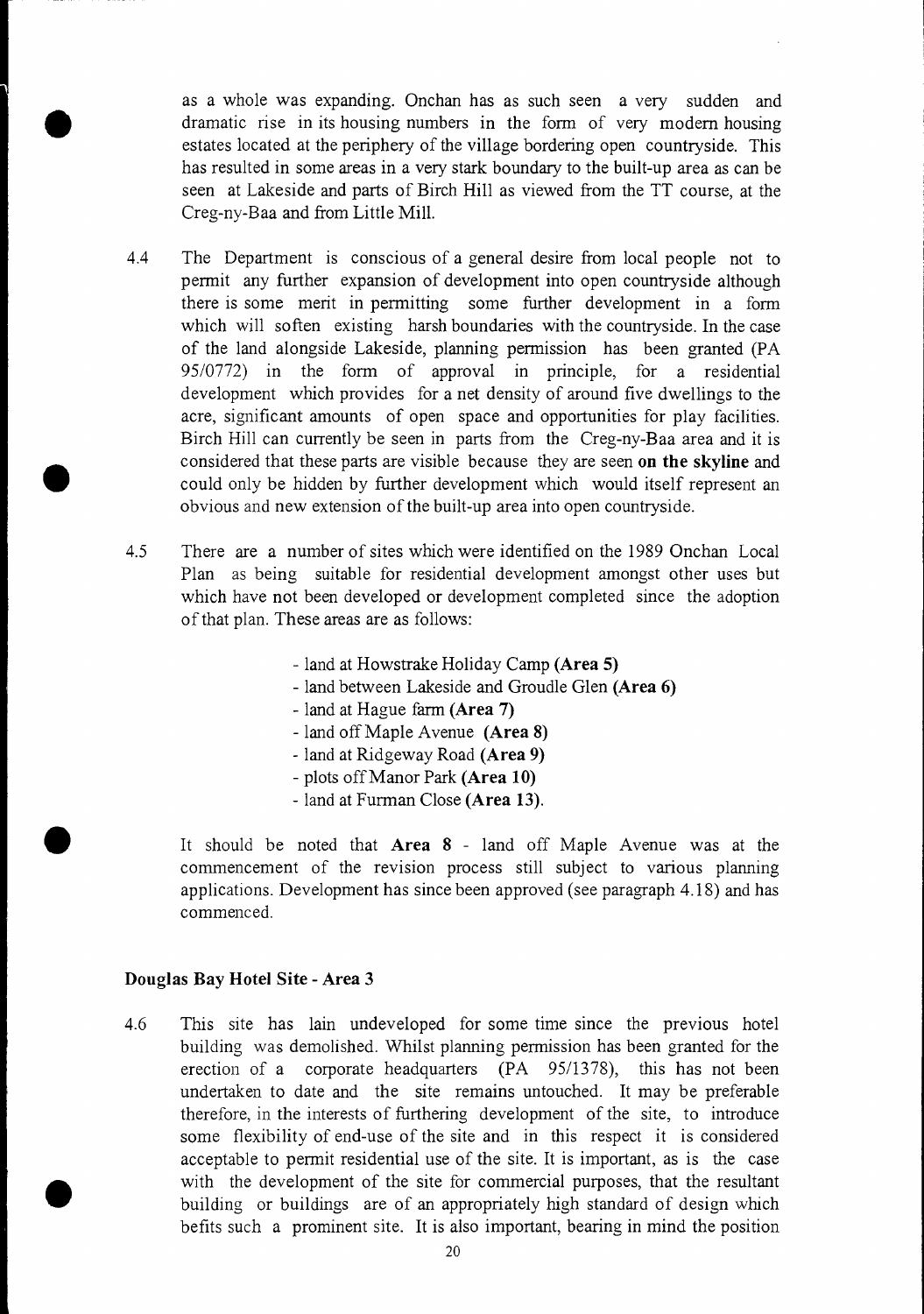of the site that adequate levels of car parking are provided as part of the development. The Inspector appointed to hear the Inquiry supported the view that the site is a prime one for development opportunities and should be retained as such. The Inspector judged however that the car parking ratio to be applied should be reduced in line with the more flexible standard which has previously been applied and which should be applied as a national standard. However, the Department considers that the application of a flexible standard on this site would ignore the fact that car parking is not available for the proposed housing on this site to any great extent outside the site and as such all car parking proposals must be self contained. As such, the Department would confirm its requirement for three car parking spaces per residential unit although attention will be paid to the size of each unit in the case of apartments and the number of bed spaces proposed therein.

## **Majestic Hotel Site - Area 4**

4.7 The Department has previously resolved that the Majestic Hotel site on King Edward Road would be suitable for Office use under certain circumstances **(see paragraphs 2.6, 2.12 and 2.16)** or hotel development **(see paragraphs 3.10, 3.12 and 3.20).** The Department also considers, bearing in mind the location of the site in amongst residential development, that the site would be suitable for a form of residential development. It is important that any new building or buildings are designed to sit comfortably on the site as did the original building and not intrude into the amenities of the public who may view or pass the site or adjacent property owners and, in this respect the proposed buildings where these are erected on the site of the former hotel or between this and King Edward Road may not exceed the height achieved by the original building as viewed from King Edward Road (taken as 56.00 above ordnance datum). Where buildings are erected between the former hotel and the public footpath the overall height of these buildings as measured above ordnance datum should acknowledge the slope of the site and be lower than that of the buildings higher on the site.

## **Howstrake Holiday Camp - Area 5**

- 4.8 This site lies alongside the King Edward Road just to the south east of the Groudle Holiday Village. The site once accommodated a holiday camp but the site has long since been used as such: latterly the buildings have fallen into disrepair and dereliction and when viewed from the King Edward Road, Groudle headland or the Ballameanagh Road do little to contribute positively to the appearance of the coastline.
- 4.9 The Onchan Local Plan adopted by Tynwald in 1989 included a policy which indicated that the site may be suitable for the development of tourist accommodation but required that a detailed application was to be approved within five years of the adoption of the plan or the site was to revert to a status of Open Space with a presumption against development. No detailed approval was granted. The Department resolved in the first draft of the revision of the local plan to identify development opportunities in order to achieve some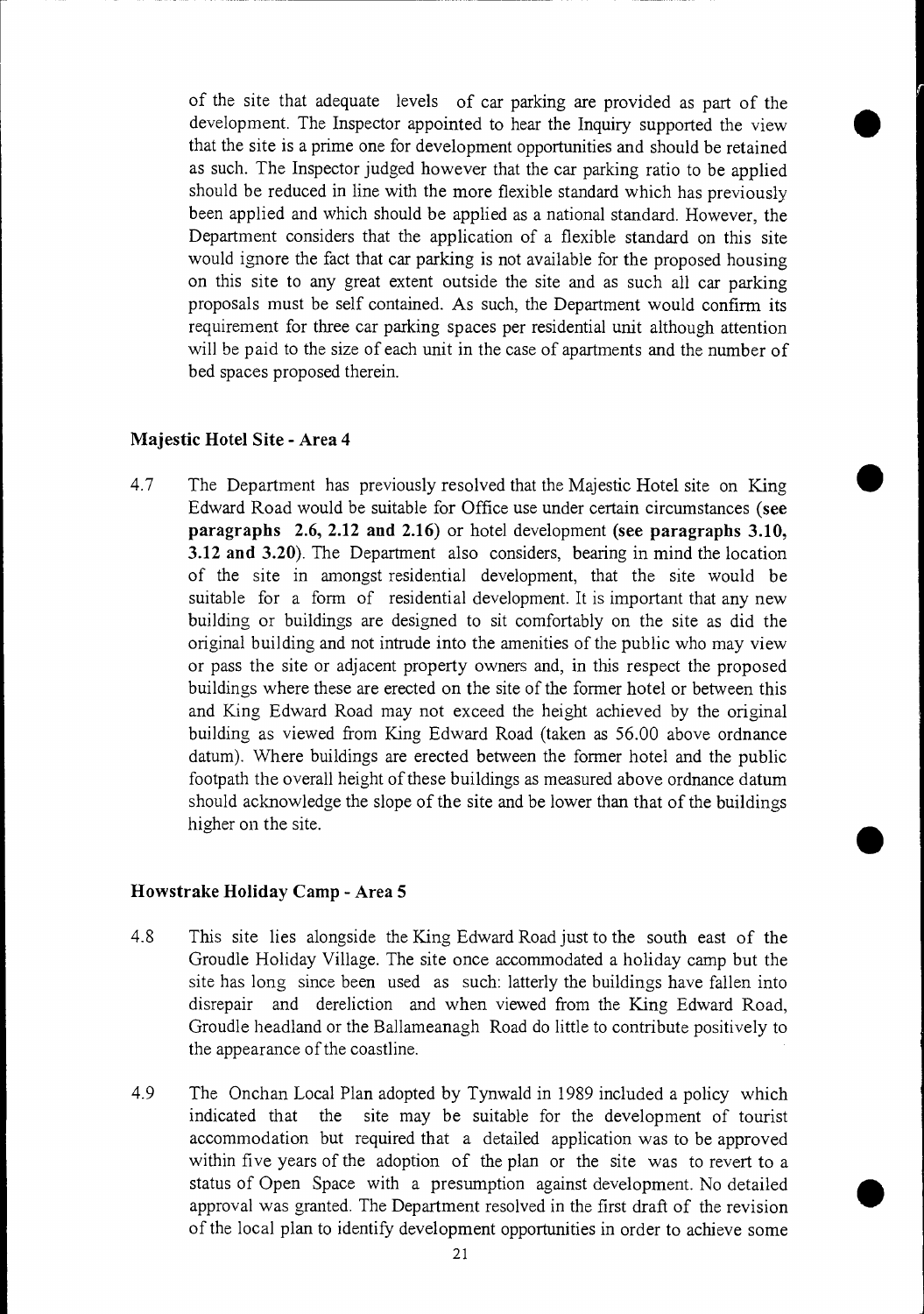tidying up of the site. The Department has received views on this proposal and has reviewed its initial decision in the light of these comments.

- 4.10 The Department reconsidered the options which could be pursued with respect to this site: the stance of designation of the site for Open Space could be continued (see **also paragraph 2.7)** which would have the advantage of protection of the site from the development of new buildings which would limit the visual intrusion on views of the site and limits any destruction of habitat for wildlife (the site is valuable for ecology - see **Section 10 Open Space and Nature Conservation).** The downside of this policy is that it is unlikely that the existing unsightly buildings would be removed or tidied up without some incentive and that the current state of affairs would continue indefinitely.
- 4.11 Another option would be to continue the zoning of Tourism on the site and restrict development on the site to that area which is already built upon. This would have had the advantage of tidying up the site and possibly securing a public right of way across the site, thus presenting some opportunity for public amenity. The drawbacks of this policy include a risk that nothing would happen on the site, bearing in mind the changing nature of tourism and that the site would continue to deteriorate as it has for the past decade or so. Also, any new development would be likely to have a significant visual impact and may have had an adverse impact on the wildlife of the area.
- 4.12 A further alternative option would be to encourage a limited amount of residential development on the site instead of tourist accommodation. This may have the advantage of limiting to a smaller area the part of the site to be built upon and which may secure a better style of development. Disadvantages include a possible detrimental impact on ecology from domestic curtilages and constant human presence on the site and the obvious visual impact of houses on the coast where there has been none previously.
- 4.13 It is concluded that the most appropriate option for the Howstrake Holiday Camp site is to designate the land as Open Space. Whilst this does not achieve an instant improvement of the site in visual terms which was the option preferred by the Department in the first draft and something to which the Inspector hearing the public inquiry would aspire, it does not change what many have become accustomed to see. The Department considers that whilst there may be benefit from tidying up the site and reclaiming part of it, the cost of this is the permanent visual impact of dwellings on the site where there has been none previously. Few if any of the headlands in Onchan remain free from development and, bearing in mind its exposed and rural location, the Department considers that this too should remain free from new development. The Department would encourage use of the site as Public Open Space with public rights of way through the site to Groudle Glen and the beach.

#### **Land between Lakeside and Groudle Glen - Area 6**

4.14 This site represents around forty two acres of land which lies between Groudle Glen, Groudle Road, Whitebridge Road and Lakeside Gardens. The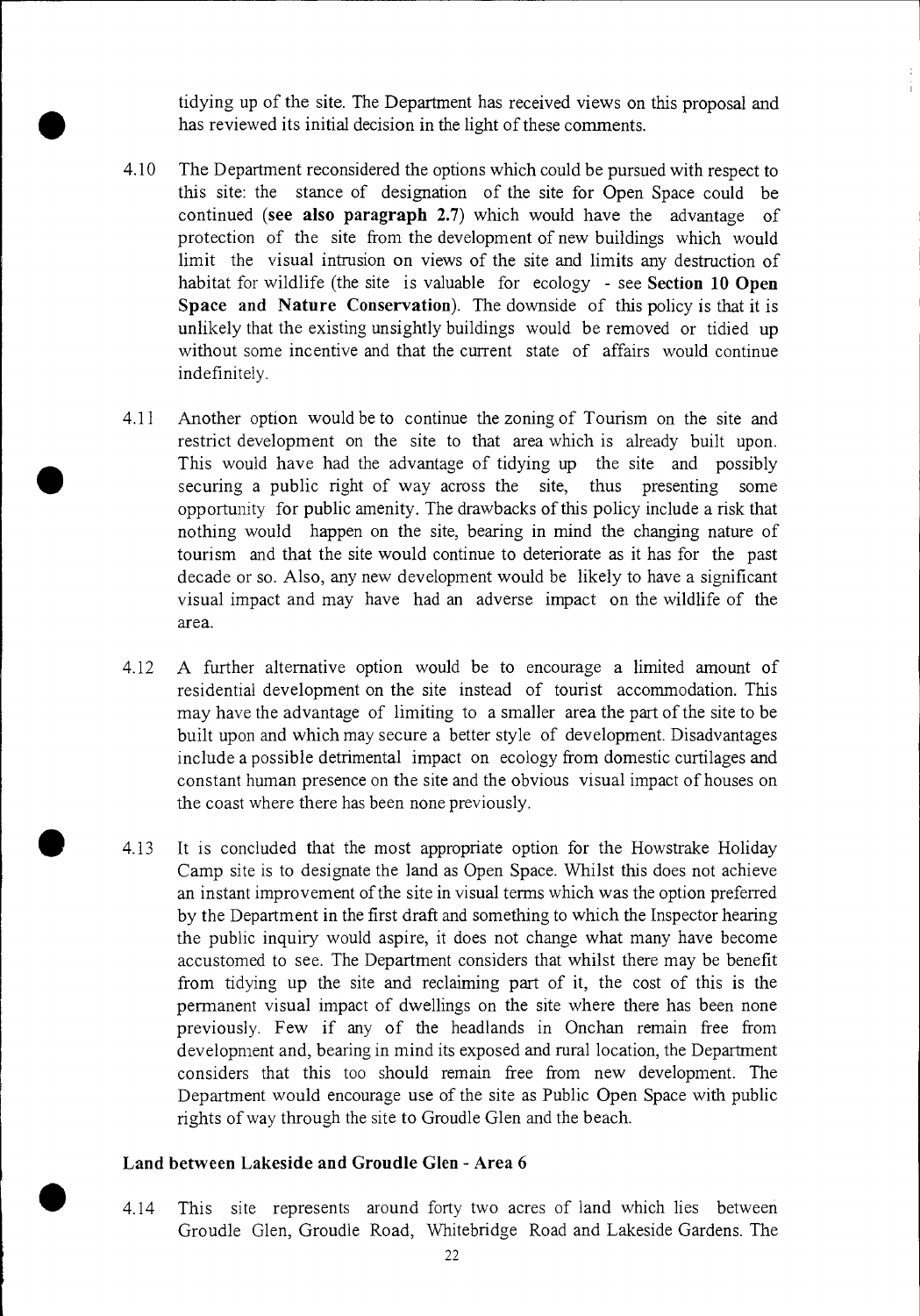site was designated in 1982 for Tourist Accommodation in Parkland but this was altered in 1989 to Residential in Parkland in the main with an area zoned as Low Density Housing in Parkland on that part running from the King Edward Bay Golf Club entrance along Groudle Road. This site was the subject of a number of applications for residential development the last of which was approved in principle on Appeal (reference PA 97/0772). Whilst the Department is aware of significant local objection to the development of this land, the Department believes, as has been clear from the recent decision to approve the above application, that the development of this land is acceptable subject to certain criteria. The development of the site at the appropriate density with significant areas of open space can provide not only a number of dwellings for which there is limited opportunity elsewhere in the village, but can also provide a significant area for children's play and informal enjoyment (walks, seated areas, large areas of planting). This type of development can also achieve a significant softening of the currently stark edge to the built development at Lakeside.

4.15 It should be noted however that there is an elongated piece of land which runs parallel with Groudle Road from a point around the entrance to the Golf Club to the road bridge over Groudle River which was previously zoned for Low Density Housing in Parkland. Whilst a layout of this nature has been approved under PA 97/0772, it is considered that development of any type on this piece of land would only be successful in sitting comfortably in the countryside if the roadside hedge which forms the eastern boundary of the site is retained and reinstated/refurbished where necessary and where new buildings are sufficiently low-rise so as not to be seen from Groudle Road.

#### **Land at Hague Farm - Area 7**

- 4.16 The 1989 Onchan Local Plan identified for residential use an area of some 5.5 acres bounded by Hague Walk, the back of numbers 21-33, Summerhill Road and the back of numbers 2-22, Governor's Road. The site has Hague Farm and its buildings in the middle. Despite having been zoned for residential purposes in 1989 (and having been previously zoned as such in 1982) no development has taken place on this site.
- 4.17 Views received in response to the Issues and Options document revealed some concern that the site should **not** be developed. However, the Department is of the opinion that the land **is** still suitable for residential purposes as it is surrounded by housing, is accessible in terms of highways and drainage. The Department therefore will continue to designate the land for predominantly residential purposes subject to development occurring at an appropriate distance from the adjacent boundaries with adjoining property (10m). The Department would wish to encourage a mixture of types of dwelling on this site with some provision for first time buyer's housing and in this respect would not prescribe a specific density. Whilst there may be some suggestion that this land may not be available for development, the Department and the Inspector agree that the site is appropriately placed in relation to the facilities available to the village and can be adequately served in terms of infrastructure and as such should remain zoned for residential development.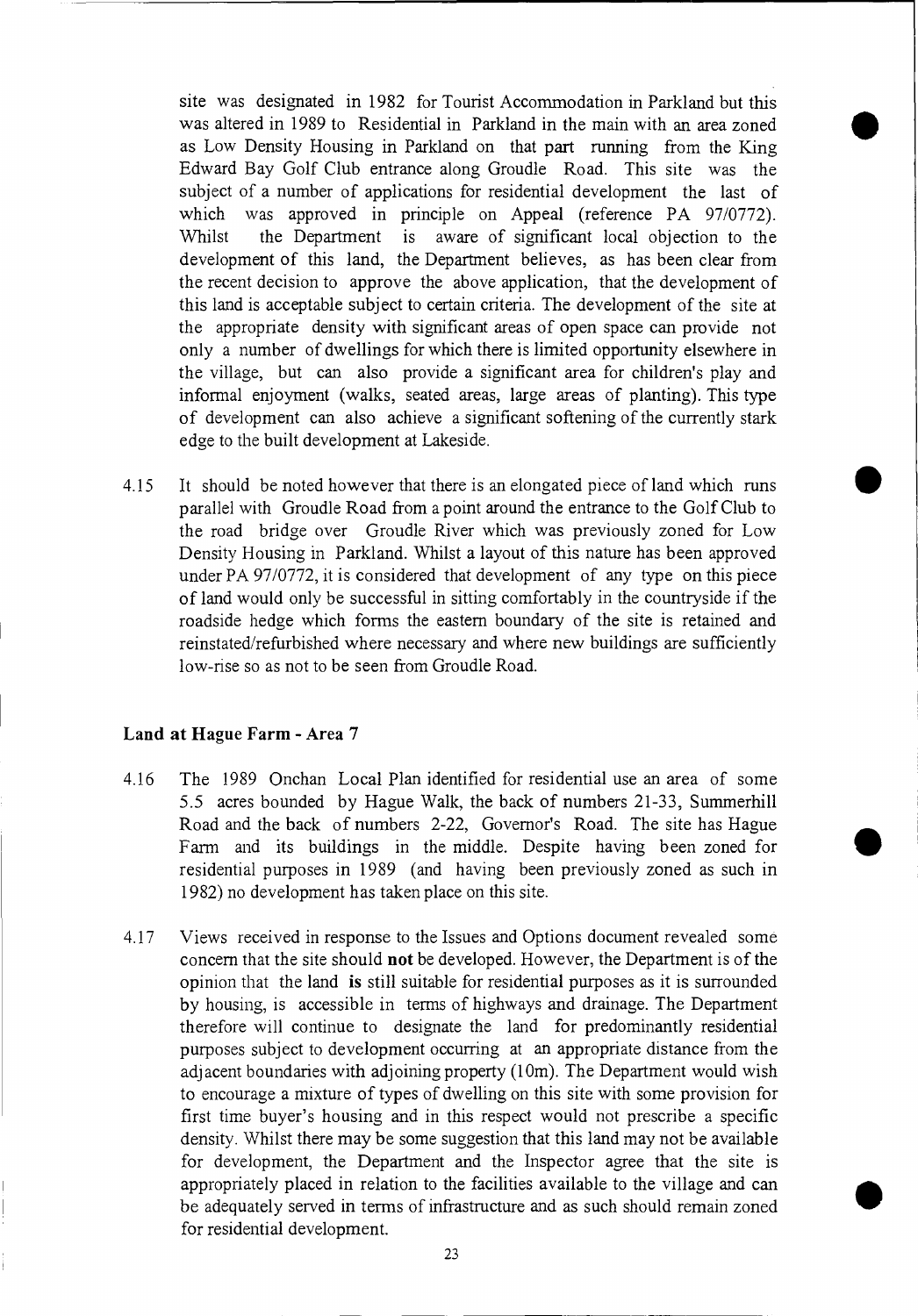# **Land off Maple Avenue, Ashley Park - Area 8**

S 4.18 The 1989 Onchan Local Plan identified an area at the northern edge of Birch Hill as suitable for development. This forms part of the development known as Ashley Hill and is accessible via Maple Avenue which itself leads out onto Hillberry Road. The site has been the subject of a number of planning applications (92/0230, 92/1710, 94/1094, 95/1255, 97/0973, 97/0974 and 97/1605) which have indicated that the site is suitable for the layout of roads and sewers and the development of dwellings. Further applications have proposed the details of the layout and house types for the land (PAs 98/0690, 98/0691, 98/0692 and 98/1219) the development of which is well under way. It is no longer felt to be appropriate to include a development brief for this land as development has already commenced. However care must be taken to avoid the loss of the landscaping by future development in this area.

# **Land at Ridgeway Road - Area 9**

4.19 The Onchan Local Plan identified a piece of land on the southern side of Ridgeway Road which was considered suitable for residential development. This formed part of the land of the former St. Anthony's Presbytery which has been developed for a small number of dwellings. The remaining piece of land lies immediately opposite Ridgeway Road and the Department is of the opinion that this piece of land, being close to existing housing and adequately served by existing roads and sewers, remains suitable for residential development and should remain zoned as such. The site could sustain one of a number of development types given the variety of house types in the vicinity: the provision of first time buyers' housing would be encouraged. The Inspector concluded also that this site was appropriate for the development of housing.

## **Plots within Manor Park - Area 10**

 $\bullet$ 

• 4.20 There are remaining a number of plots off the slowly developing site known as Manor Park which have yet to be developed. Manor Park is accessed from Harbour Road and runs parallel to Howe Road in a west-east direction. The dwellings in Manor Park are of two distinct types: on the southern side the properties are larger and appear as single storey toward the road and two storey toward the sea. The dwellings on the other side of the road, backing onto Howstrake Heights are smaller, mostly mock-Tudor in detailing and finish and appear as split level taking advantage of the fall in the slope of the land. The Department is of the opinion that this area in general should be completed as soon as possible and in this context should remain zoned as predominantly residential. All new properties should be designed to complement existing house types and not be detrimental to the outlook or amenities of those existing properties alongside, in front or behind.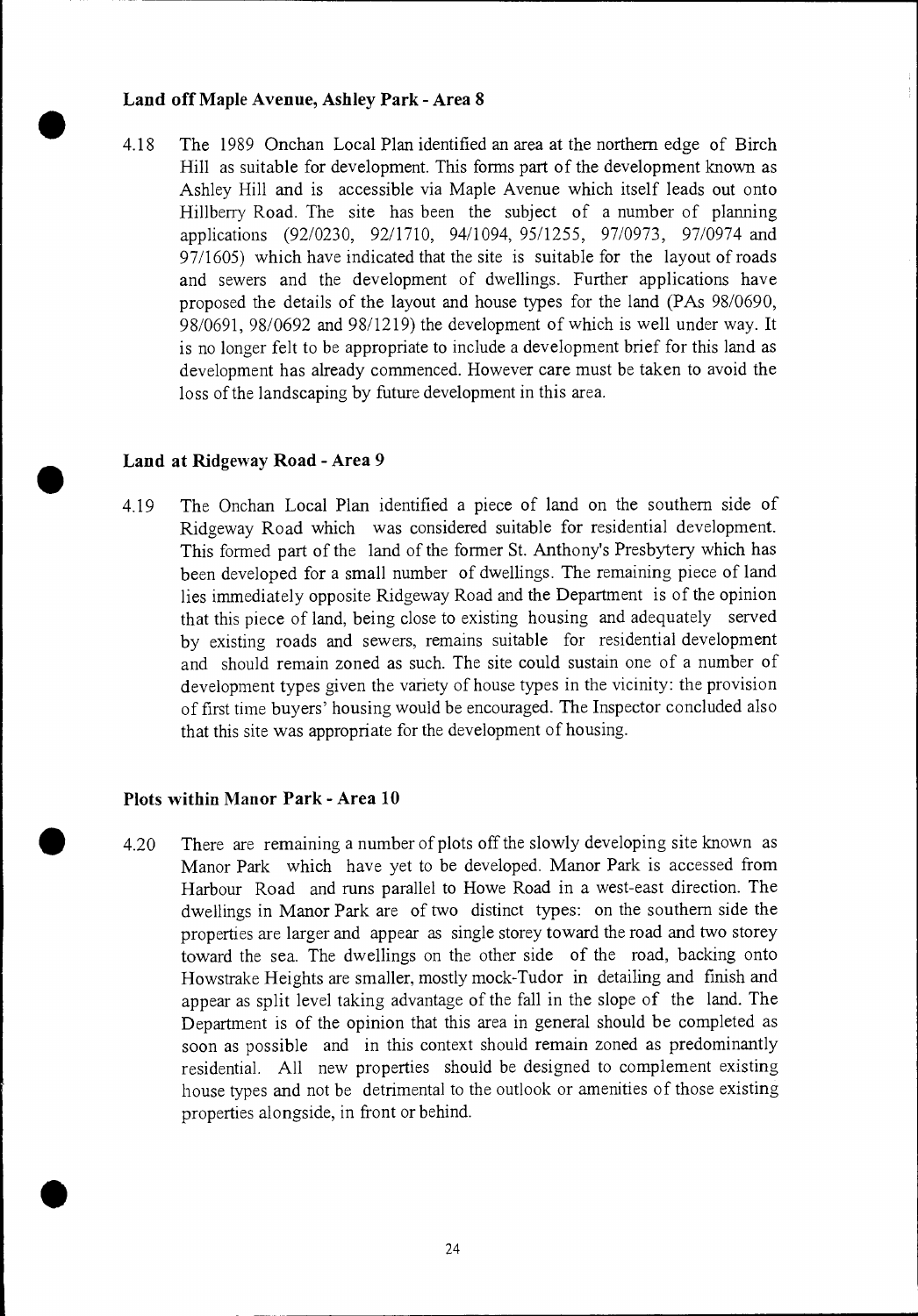# **Other Sites Suggested for Residential Development** •

#### **Land behind Government House - Area 11**

- 4.21 There is a substantial piece of land, around 25 acres which lies between the newly developed Heywood Park and Government House. This land was previously zoned for Educational purposes on the Onchan Local Plan and the Department of Education has indicated that the majority of this land should continue to be reserved for this purpose as the need for increased educational facilities continues to grow in this part of the Island. However, there has also been an indication that there is a need for improved and increased recreational facilities in this area and also a need for the provision for housing of a specialist type for elderly persons and possibly a facility (day centre, administration building) for the Manx Blind Welfare Society. The site is an important one inasmuch as it establishes the boundary between Douglas and Onchan and in this respect the Department would not permit any development which would undermine this separation. However, the development which would undermine this separation. However, the Department is of the opinion that it would be possible to accommodate a variety of uses on this site without undermining the distinction between the two settlements.
- 4.22 The Department would therefore support the re-designation of all of this site from purely Education to a combination of Education (providing for the development of new primary or secondary school facilities), recreation (children's play facilities to provide for children from the neighbouring estates) and specialist residential and associated facilities (sheltered housing and facilities for the Manx Blind Welfare Society). Such development must safeguard the open space between any built development and the TT Course and be sensitive to the outlook and amenities of adjacent existing property (see paragraph 4.52). It should be noted that whilst previously a separation distance of 50 metres between any development and the TT Course was required, the Department now considers that this would not provide sufficient space to maintain the green lung between Douglas and Onchan and that rather than releasing all of the top field for development that building should occur in the top half of the first two fields, thus keeping development some 120 metres from the TT Course: this would also have the benefit of reducing car borne noise to the residents of the new housing.

#### **King Edward Road - Area 12**

4.23 There is a small piece of land which lies between the property known as "Far End" and the public footpath which forms part of the Raad ny Foillan. It has been suggested that this piece of land represents a suitable site for the development of further dwellings, balancing the extent of development on the upper side of the road. The Department would accept that this site could accommodate a small number of dwellings without being detrimental to the amenities of the surrounding area. Whilst it has been suggested that the site may be able to accommodate a higher number of dwellings and the Inspector considered also that a more flexible approach to the development of the site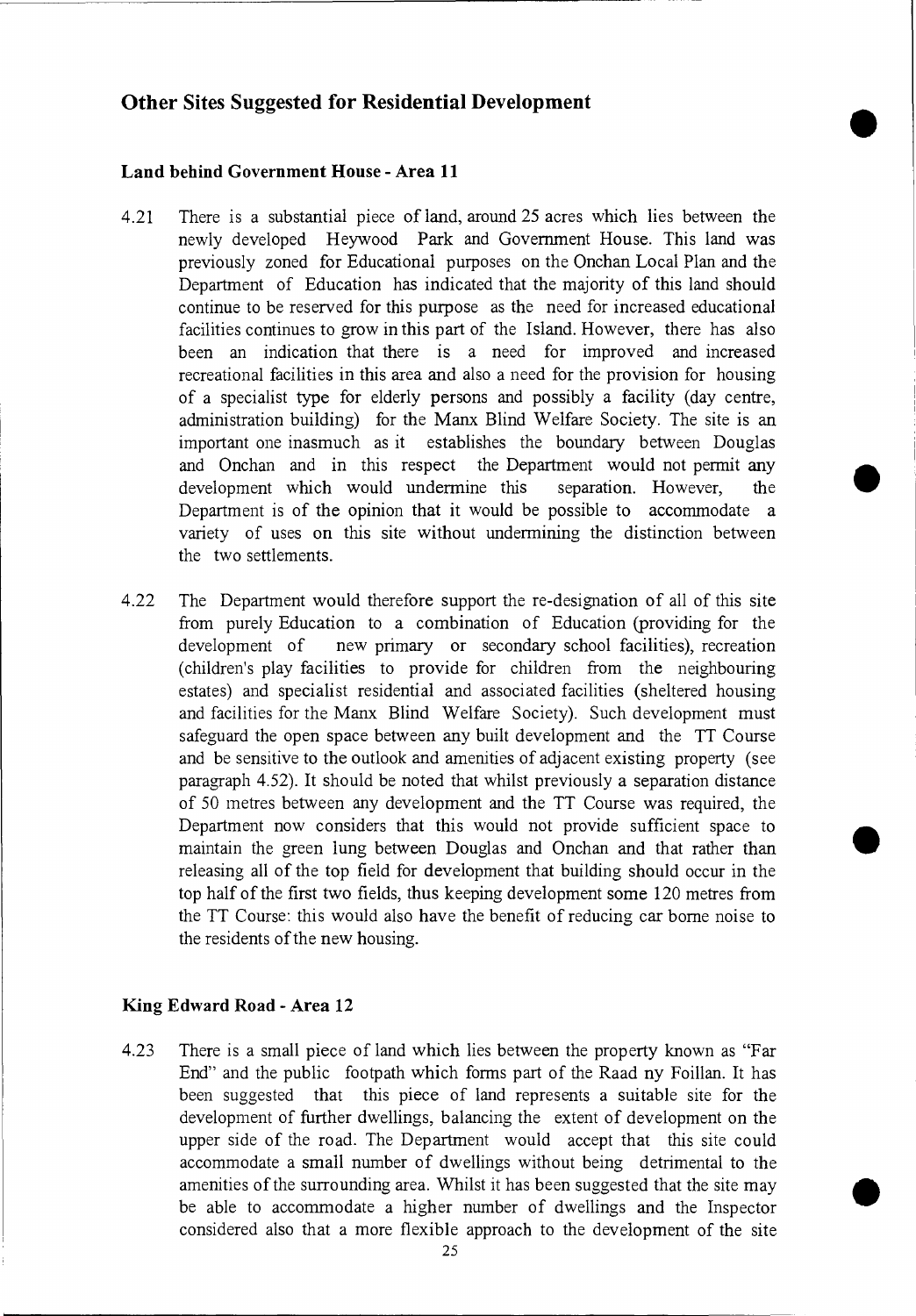should be adopted and that a specific number of dwellings should not be required in the plan, the Department considers that development should be in accordance with that existing to the west and as such has judged that no more than three dwellings could be developed on this site without detriment to adjacent property or the view of the site from the main road. To include flexibility at this stage would, in the opinion of the Department encourage developments which would not be appropriate. Access to the site would be from King Edward Road and any road into the site must not have a gradient in excess of 1 in 10. The advice of the Department of Transport Highways and Traffic Division is recommended prior to the submission of any planning application for the site.

## **Furman Close - Area 13**

- 4.24 There is a small piece of land within Furman Close which lies adjacent to St. Peter's Churchyard which is within an area designated on the 1989 Onchan Local Plan for predominantly residential use. Several planning applications have been submitted on this site for various forms of residential development, some of which have been approved and others rejected. The latest application, PA 97/2121, was approved at Appeal for the development of thirteen dwellings.
- 4.25 The Department considers that this site is suitable for residential development provided that the form of development is appropriate, taking into account the impact on existing property, much of which has been developed right up to the boundaries of this piece of land. It is also important that adequate car parking is provided to cater for the proposed development as adjacent roadways are not sufficiently wide to accommodate increased levels of on street parking.

## **"Brownswood", Ashley Hill - Area 14**

4.26 There has been a request that part of a small area close to Ashley Hill School be zoned such that an additional dwelling could be erected adjacent to an existing property. "Brownswood" is an existing dwelling located on the narrow road which leads to Woodlands Towers. "Brownswood" sits in a large area surrounded by trees and permission has been sought for an additional dwelling to be permitted within the residential curtilage. The Department considers that this is unlikely to have any adverse impact due to the existing screening of the site and would therefore not oppose the development of one additional dwelling of appropriate design within this site. The Inspector concurred with this conclusion.

## **Land at Dowty Aerospace - Area 15**

4.27 There is a piece of land which lies behind the existing Dowty Aerospace factory which was designated in the 1989 Onchan Local Plan for industrial purposes with a recommendation that the future use of the land be reconsidered in any revision of the local plan. This piece of land has never been developed and there has been an indication from the land owner that not all of the site is likely to be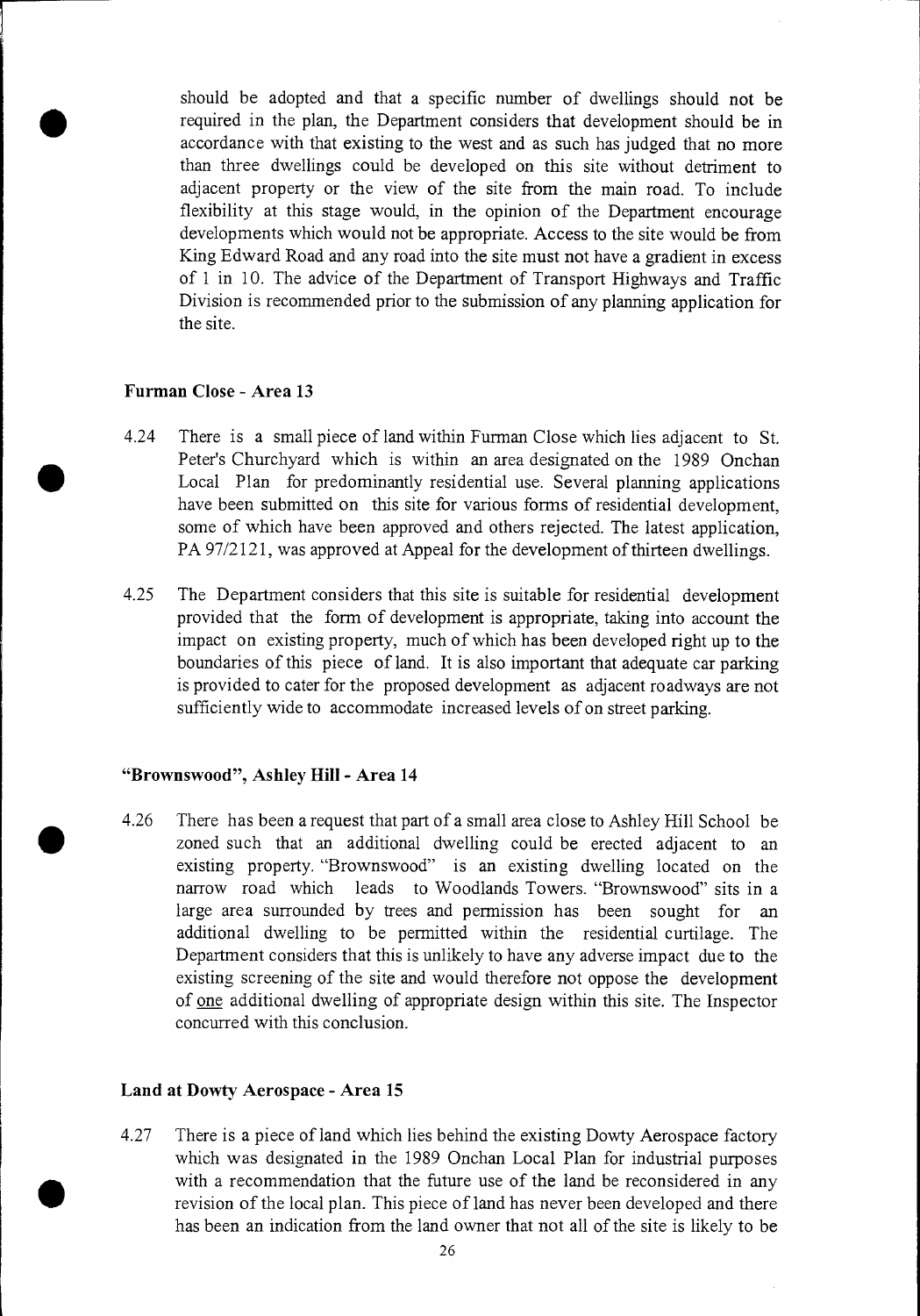required for industrial purposes. As such, part of the site could be developed for residential purposes as there are other residential properties adjacent to the site. The site is heavily banked up adjacent to the lower part of Ashley Road where it joins Little Mill and School Roads and the development of housing, bearing in mind the size and shape of the site would probably mean that housing would be very clearly visible from Ashley Road - a road which is relatively rural at present. Also, it should also be noted that there is not an abundance of industrial land available in the Onchan area and as such the Department, having reconsidered this site considers it appropriate to reserve the site for purely industrial use and development. The Inspector concurred with this conclusion. The Department has also noted that there is a general need for heavy goods vehicle parking in the Onchan area and in this respect would encourage the land owner to consider permitting the use of the site for this purpose.

#### **Land off Royal Avenue - Area 16**

- 4.28 There is a small piece of land which lies behind numbers 112-118 Royal Avenue and which backs onto St. Peter's Cemetery. This piece of land was previously zoned as Private Woodland and represents a piece of back land which is characterised by abundant undergrowth and mature trees.
- 4.29 Several applications have been submitted to try to gain planning permission for the erection of flats, individual dwellings and the creation of a meeting hall - all of which have been refused. Views were received in response to the Issues and Options document which objected to the proposal for any development of this site and one submission request that the site be zoned for residential development, possibly for elderly persons. Indeed the Inspector recommended that the Department reconsider the appropriateness of this site for housing possibly a pair of semi-detached houses - in the light of the lack of overall provision for new housing.
- 4.30 Whilst the site is large enough to accommodate a small-scale development of housing, the Department is of the opinion that **any** development of the site would have an adverse impact on the character and value of the site as a "green pocket" within the built up area. Also, the amenities of those living on Royal Avenue would be adversely affected by having new buildings erected behind them and as such, the Department considers that the site should continue to be designated as Private Woodland with a presumption **against** development. Whilst it is accepted that the continued designation for Open Space or Woodland will be unlikely to result in continued maintenance of the area, the Department believes that, whether managed or not the site contributes significantly in its natural state to the amenities of the Churchyard, those properties immediately alongside it and to the footpath which leads from Royal Avenue to St. Peter's Churchyard.

## **School Road/Sandringham Drive - Area 17**

4.31 There is a piece of land which stretches between Sandringham Drive and School Road which is currently zoned for purposes of education. This

•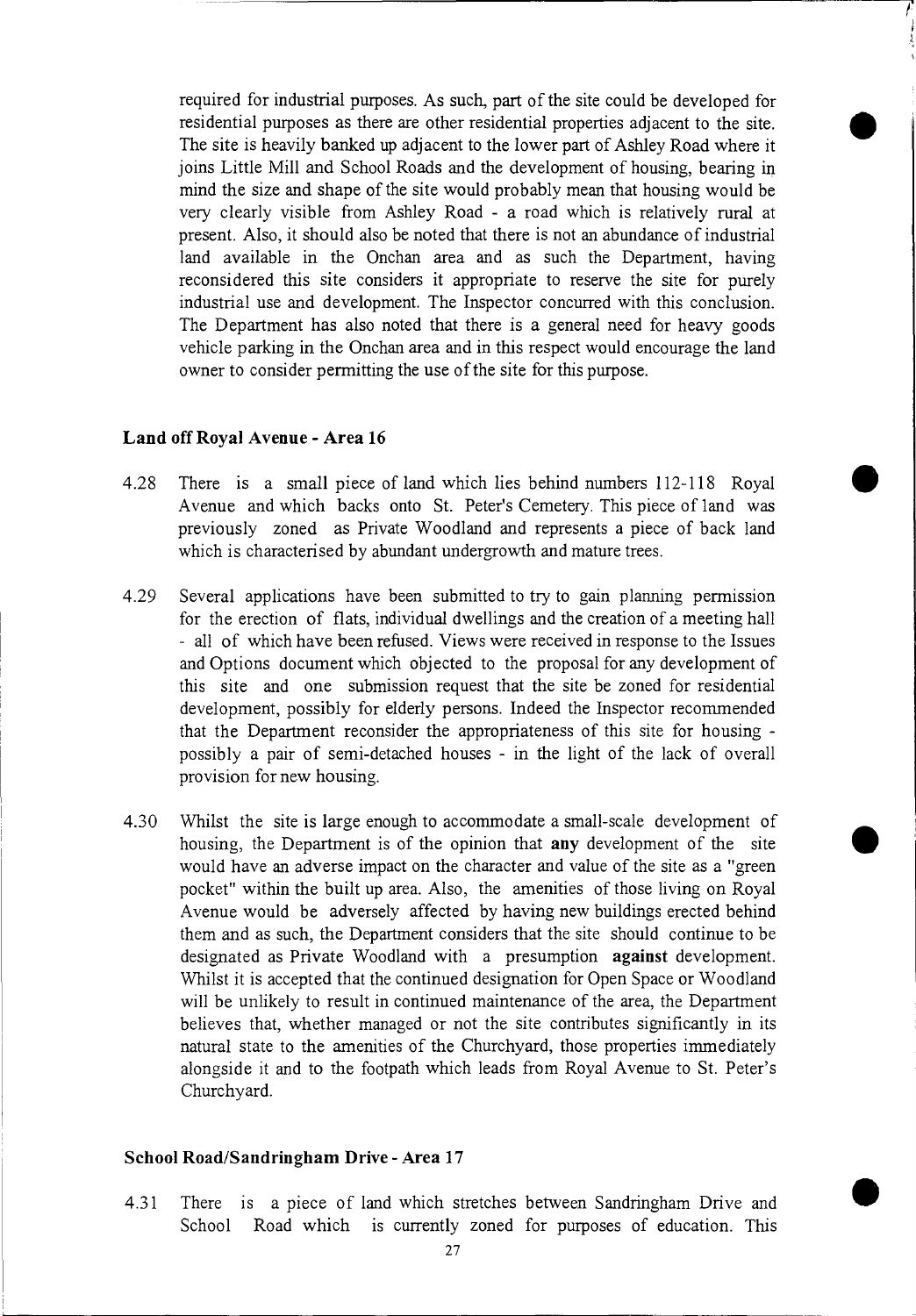represents an area roughly the size of two pairs of semi-detached properties one fronting onto Sandringham Drive and the other onto School Road. This piece of land has clearly once been intended for residential development of a form similar to that which has already been built further down both streets, but after not having been developed has subsequently been considered suitable for retention for educational purposes should Onchan Primary School ever need to expand as there is no opportunity for expansion on any of the school's other boundaries. The access from the school yard onto School Road is also very close to the bend in the road and introduction of a new entrance and crossing for the school children further down School Road would be of benefit: this would be possible through this site. Despite having been zoned for educational purposes since 1989 and the school having been extended within its existing curtilage, the area below the school has not been the subject of any proposals for use in connection with Onchan Primary School. However, it is considered, as Onchan School is land-locked with limited opportunities for expansion, that there should still be some opportunity retained for the site to be used or developed for educational purposes and as such, the site should be zoned solely for purposes of education. Whilst the Inspector concluded that adequate opportunities had been available for the acquisition of the land for educational purposes, the Department would not wish to prevent the land becoming available for the use of the school and as such has resolved to confirm the use of the land as Education.

#### **26, Governor's Road - Area 18**

•

•

4.32 This was previously within the Mixed Use zone which centred upon the former Ballacurrie House which was redeveloped to form the Coutts Bank headquarters. Alongside this new building is a small plot of land which is characterised by an abundance of trees which has been the subject of numerous planning applications for a variety of uses (PAs 90/0630, 90/1176, 92/0660, 97/0334, 97/1832 and 97/1833). Planning permission has been granted for the erection of a dwelling although this has never been erected. Whilst the land was not previously zoned for residential development, it is considered most suitable in principle for use for residential rather than other purposes due to the existence of housing on other sides of the site. It should be noted however, that the trees on the site are considered an important feature and the presumption during the course of any planning application will be that **the trees will, in the main be retained.** Any planning application must be discussed, prior to the submission of plans with the Department of Agriculture, Fisheries and Forestry, Forestry Section to ensure that the proposals are possible and acceptable in terms of the protection of the trees on site both during and after the course of construction. It should be noted that there is some concern that this site would be better left undeveloped and used as either Open Space or as Public Open Space. It is proposed that the site would be suitable for only one dwelling (see paragraph 4.56) on the basis that whilst two dwellings, possibly semi-detached could take up the same floor area or footprint as one detached property, the amount of land dedicated to hard surfacing, drives, paths, parking etc, would double and it is these areas as well as the actual buildings which cause harm and possibly the loss of the trees, it is considered that the site is only suitable for one dwelling and no more.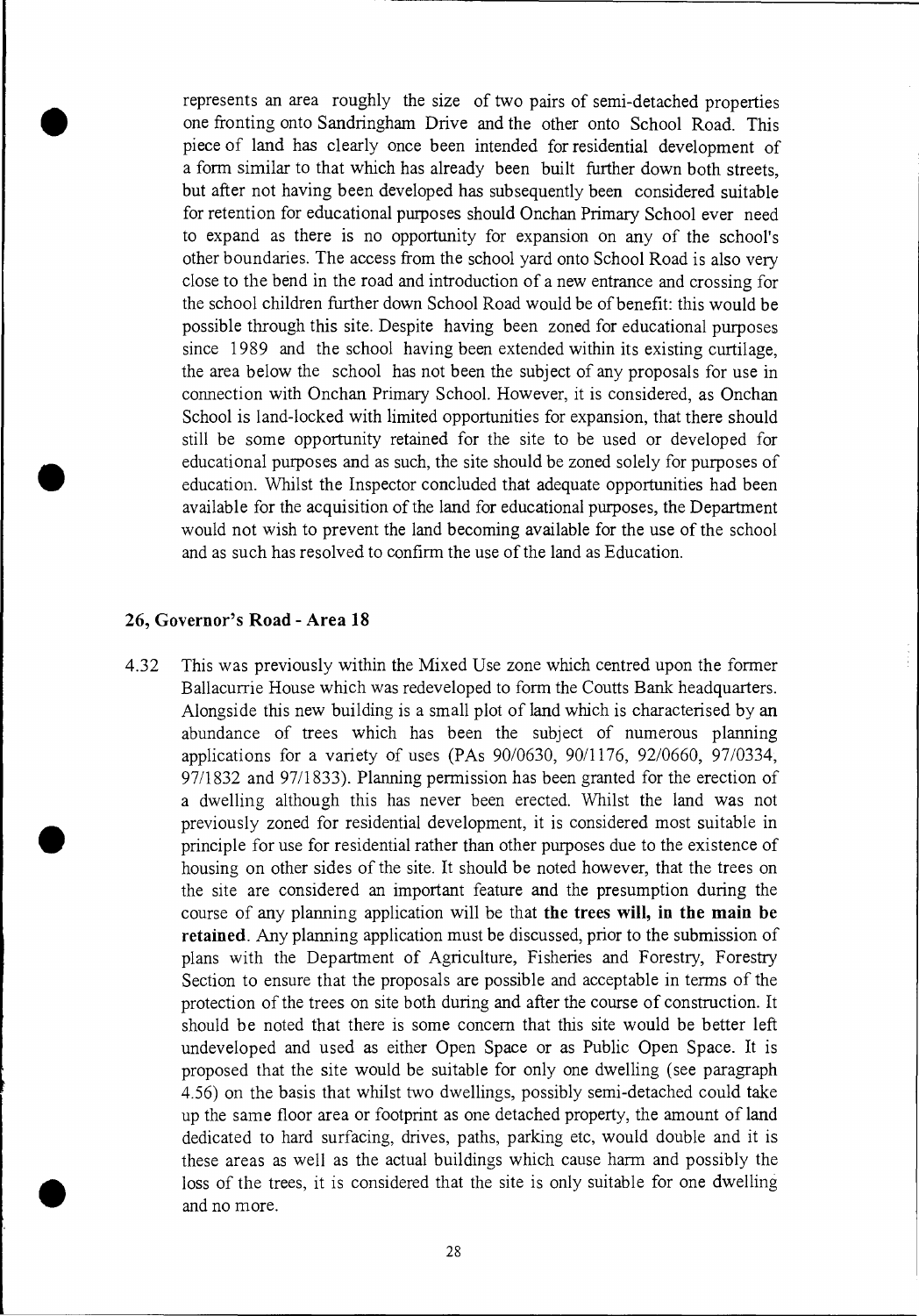#### **Nursery Hotel site - Area 19**

4.33 It has been suggested that the site of the former Nursery Hotel could be suitable for sheltered housing rather than the development of a large-scale retail facility **(see paragraphs 2.5 and 2.11).** Whilst there may be some conflict between the operation of the car park and public house and sheltered housing, it is envisaged that the retention of the existing trees between the car park and the site and suitable boundary treatment could enable sheltered housing to be accommodated on the site. It may also be acceptable, bearing in mind the nature of the traffic to be generated by such a development for access to be provided via the narrow land alongside Birchley Terrace. It is not considered appropriate for the site to be developed for non-sheltered housing.

#### **Abbeylands - Area 20**

4.34 The Department has received a submission regarding the desire by the land owner to develop one dwelling on the holding known as **Lower Ballacashin**  which is situated at the northern end and to the east of the Abbeylands Road. Planning permission has been refused on this site previously (PA 90/0815) due to the absence of a proven agricultural need and the perceived visual impact of a new dwelling in this location. However, the local planning process offers the opportunity for sites such as this to be re-assessed and where it is considered that there would be no adverse impact, the opportunity may be afforded to develop such sites, despite having been refused in the past (see also the site adjacent to "Brownswood" - **Area 14).** In this respect, it may be considered that the visual impact of a new dwelling here may not be significant and that the local need outweighs the general presumption against development in countryside such as this.

#### **Other Parts of Onchan**

4.35 There are only relatively limited opportunities for further development within the existing built-up part of the village and these have been identified in the various numbered sites which are illustrated on the scheme and included in the text of this document. There are sites which lie within wider areas of residential use and in this respect the land at Larch Hill and off Alberta Drive warrant consideration. The land at Larch Hill was identified as residential in the 1982 Development Plan Order but was not within the area considered in the 1989 Onchan Local Plan. Planning approval was sought and denied for housing on this site and despite opposition to the principle of the development of the land from the Planning Committee, an Appeal resulted in this principle being deemed acceptable (PA 98/0608). Similarly the land between Royal Avenue and Alberta Drive was included in the wider residential area designated in 1989. In both cases the principle of the development of the land is still considered acceptable in overall terms and the density and form of the development should respond to the individual characteristics of the site (for example the presence of trees) and the general form and density of development in the surrounding area. The Issues and Options document included a question as to whether the built-up part of the village should be permitted to expand further into the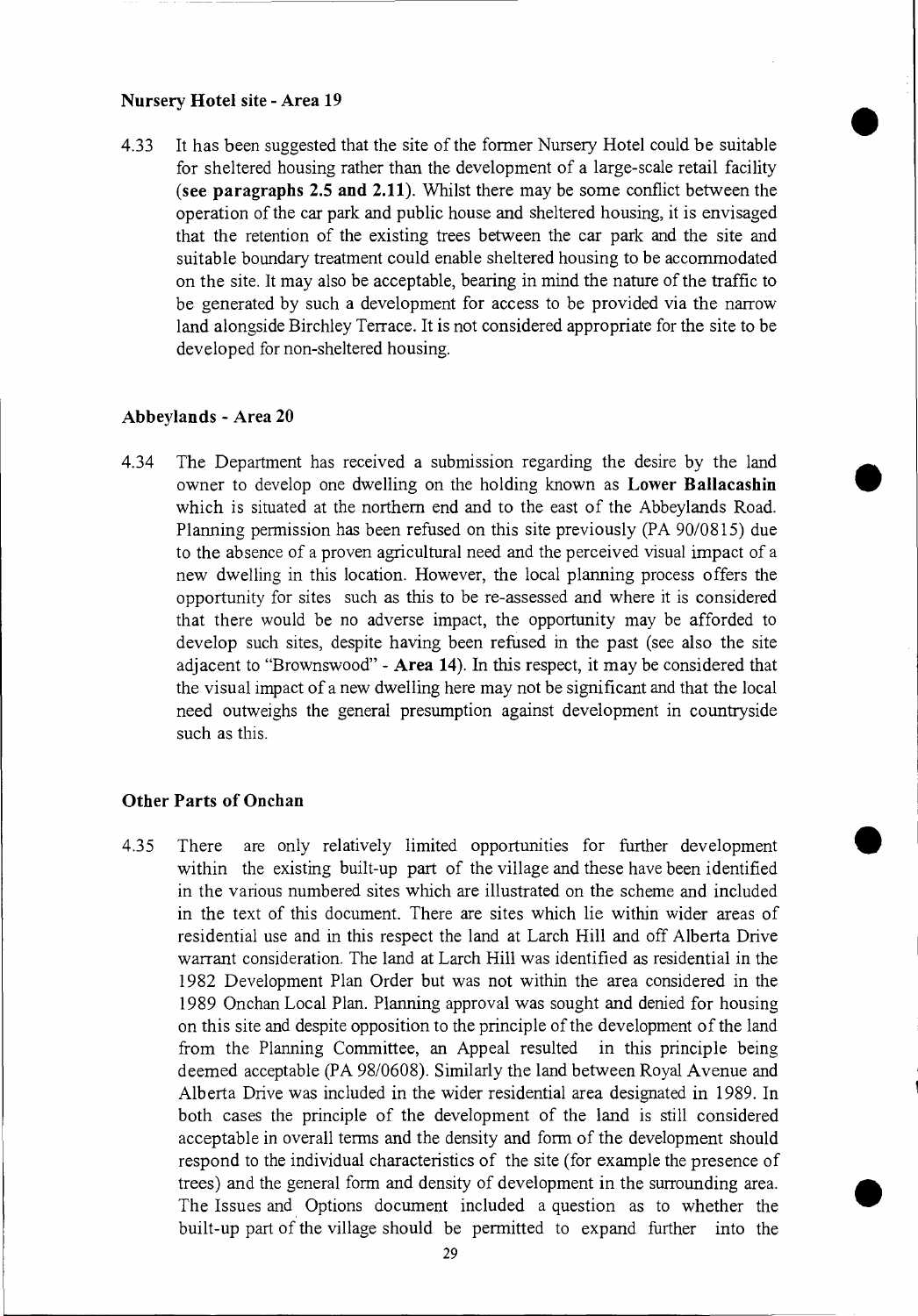surrounding countryside. The majority of responses to this Issue indicated that no further development should be permitted into the surrounding countryside. The built edge of the village abuts the countryside in a number of places some of which *could* physically accommodate development: the King Edward Road and King Edward Bay Golf Course lie to the east, Groudle and Molly Quirk's Glens and Little Mill to the north east and Ballachrink and Glen Dhoo Farms to the north.

- 4.36 There are problems with the development of most of these areas for a variety of reasons: the development of the King Edward Bay Golf Course would result in the loss of a successful recreational facility and promote the development of a prominent hillside which would be visible for miles. The land on both sides of the Whitebridge is also prominent and would result in new access points being created off a very busy highway: sewerage in this area is also non-existent. Little Mill currently has a number of properties situated on or near it although the roadway through the area is narrow and tortuous and is not suitable for any further traffic. Finally, the hillside surrounding Birch Hill is very prominent as viewed from the Creg-ny-Baa and Kate's Cottage and from the Ballacottier Road. The Department would not accept the development of the fields immediately to the north of Highfield Crescent as this would result in the appearance of dwellings creeping over the hillside and into the rural countryside below.
- 4.37 It has been suggested that there may be scope for some development of this land to the north of Birch Hill without this having a detrimental impact on the view of the area: the field which backs onto numbers 48 to 68 Birch Hill Crescent/Birch Hill Close - referred to in the public inquiry as the "omission site" lies such that development of an appropriate scale may not appear on the skyline or as viewed from the north an obvious addition to the existing development. However, the Department is aware that new buildings on this site would be clearly visible from the Little Mill Road and the road which leads up to the Clypse and Kerrowdhoo Reservoirs. The Department believes that there is an important principle associated with the development of this site in that if development is to be prevented from spreading further toward the Ballacottier Road, it is going to have to stop at some time and if the "omission site" is developed then the existing development will be seen to have crept around the side of the hill and will soon be appearing on the downhill slopes of the area where existing dwellings can be seen on the skyline. If development is permitted on the "omission site" then prevention of the further development of the remaining land between Birch Hill and the Ballacottier Road would be undermined. For these reasons, whilst the Department is aware that there is an overall lack of provision for new housing in Onchan and whilst the Inspector has indicated that development of this area would be acceptable on this basis, the Department would not wish to see any further expansion of the existing boundary of Birch Hill with the surrounding countryside.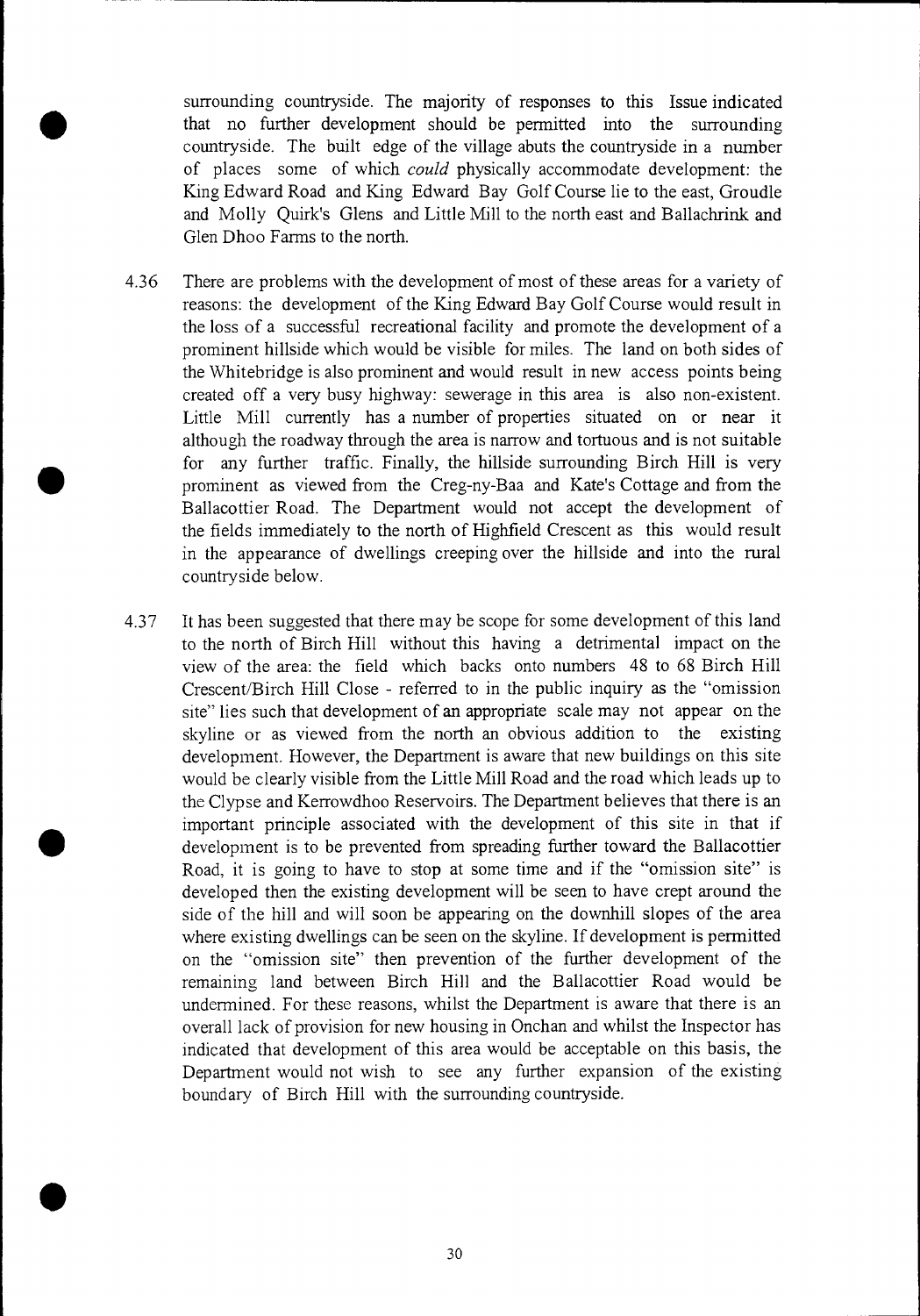#### **Area 21 - Slegaby and Ballacottier Farms**

- 4.38 The Department has received a suggestion that the area between the Clypse and Ballacottier farms could be suitable for some additional dwellings on an infill basis. There are two stone buildings in this area - one, a tuck mill and the other a substantial barn which are worthy of consideration for some type of development. There are also a small number of dwellings scattered around these buildings which collectively could, it has been suggested, become a nucleus for a new dwelling group. The land is generally quite neglected but has considerable potential for an area of great landscape value, ecological and public interest. There is potential for a public footpath to be introduced through this area from the Ballacottier Road and/or the road leading to the Clypse and Kerrowdhoo Reservoirs up to the Creg-ny-Baa where the public could appreciate the attractiveness of the area, the unique setting and the buildings of interest.
- 4.39 The Department is concerned, however, that the character of this area should not be undermined by the introduction of new, modern buildings - a concern shared by the Inspector - and in this respect, the Department would give positive consideration for the conversion of both the substantial barn and the tuck mill to residential use or the demolition of the former and its rebuilding to form a substantial dwelling designed in accordance with policy 8 of Planning Circular 3/91 - Guide the Design of Residential Development in the Countryside. Such a proposal must involve the complete demolition of the existing derelict farmhouse alongside the barn and does not permit or imply permission for its rebuilding elsewhere. This proposal does not strictly accord with the Department's general policies regarding the use of redundant farm buildings: however, the building is visible from the Ballacottier Road and the continued deterioration of this building would not be in the interests of the countryside in general.
- 4.40 Items of archaeological interest have been found on this site ("Gold Coins" is annotated on the County Series Maps of 1867) and as such, appropriate opportunities must be afforded to Manx National Heritage to inspect disturbed ground, should development proceed.

# **Conclusions**

- 4.41 The Department considers that Onchan Village has grown quite considerably in the last few decades to such an extent that it spreads very visibly as an extension to Douglas from the golf course in the east to open countryside at Little Mill and Ballachrink. The Department considers that Onchan should not be permitted to spread any further into the surrounding countryside and that development opportunities should be maximised within the built-up part of the village. This Section on Residential development is intended to present a balanced approach to the provision of land for housing whilst bearing in mind infrastructural constraints such as schooling.
- 4.42 There is often pressure or demands for the development of new dwellings in the countryside. Often these are associated with the running of a viable farm or the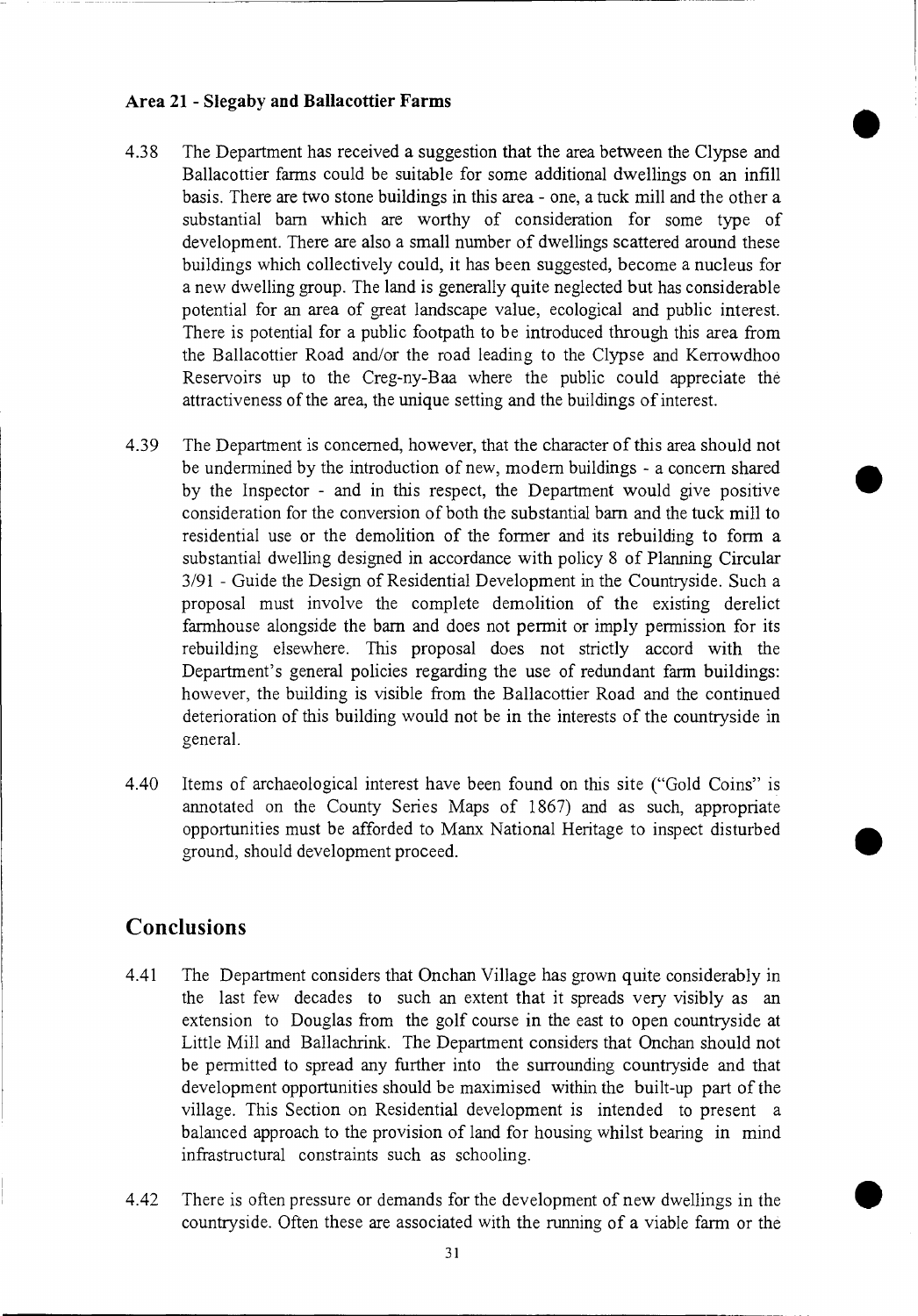renovation and use of an existing structure, both of which are provided for and dealt with in the Department's Circulars 3/88 and 3/89. Aside from these cases there is throughout the Island a general policy against the development of new dwellings in the countryside (as set out in Planning Circular 1/88) and there is to be no exception (excepting those few sites previously identified) in the case of the countryside which surrounds the built up part of Onchan in order that the natural undeveloped nature of the countryside is not undermined.

•

•

- 4.43 Also, there are other pockets of land on the periphery which may be seen by some as suitable for infill development. There are many such pieces of land, for example within Little Mill or on the Scollag Road where it would be physically possible to accommodate more dwellings. However, it is considered that at present the built up part of Onchan eases into the surrounding countryside quite subtly at these points and the gradual transition between village and country where the number and frequency of dwellings decreases as one proceeds further from the village should be protected and not eroded by the introduction of new buildings. Furthermore, in particular, in this respect it was considered that the piece of land which lies between Larch Hill and Clucas' Laundry which is currently within a wider zone of Predominantly Residential land use on the 1982 Development Plan Order should be rezoned to Open Space. However, this site was the subject of PA 98/0608 where it was resolved at Appeal that the site was suitable for residential development and that with suitable landscaping proposals and sufficient distance separating the buildings and associated domestic curtilages from the trees a satisfactory development could be achieved. As such this site is now included as suitable for residential development.
- 4.44 It should be noted that the previous drafts of this local plan contained a requirement that a minimum of three car parking spaces be provided with any new residential development in Onchan. The Inspector appointed to hear the public inquiry commented that this was inappropriate and that the Department should rely upon the standard set out in the Isle of Man Planning Scheme (Development Plan) Order 1982 which requires 1.5 spaces to be provided per unit, preferably behind the building line. It is pertinent to note that if 1.5 spaces are to be provided behind the building line and the building line is the standard distance of five or six metres from the highway, there will be two and a half spaces provided in any case and the requirement for three spaces is not a significant increase over and above what is currently being required. The Department is however, obliged to take account of changing circumstances in Onchan and in particular the rise in residential development and car ownership and the reliance upon the motor car by many residents for transport to and from work. It has been observed that many of the residential areas in Onchan now experience significantly more on-street car parking than was the case in previous years despite the application of the 1.5 space policy and in order to avoid congestion of residential roads in this way, the Department considers that in Onchan it is appropriate to increase the requirement for car parking to a minimum of three spaces per dwelling unit. Whilst there is some merit in having an Island-wide standard, conditions and circumstances vary considerably from area to area. As Onchan is within convenient driving distance of the capital and appears to have a relatively high level of car ownership, it is felt that the Inspector did not properly understand the car parking problems which Onchan faces. Consequently the Department does not accept the Inspector's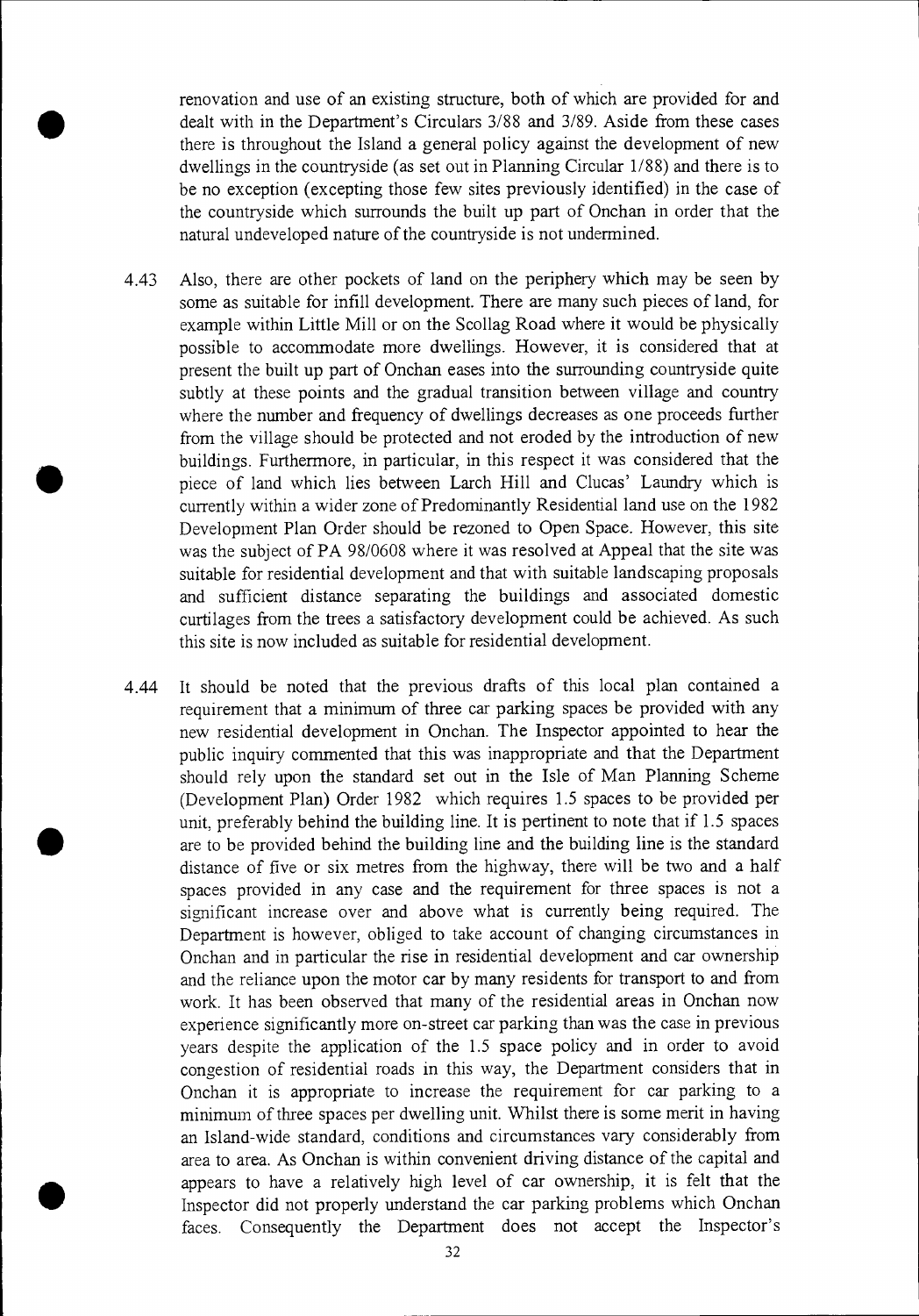recommendation to apply a standard which is applied throughout the Island namely 1.5 spaces per dwelling unit - and at that a standard which was introduced over seventeen years ago. It should be noted that local plans are intended to look in some detail at local demands and pressures and in this respect this is what this policy intends to achieve. It is also particularly relevant that this policy is supported by both Onchan District Commissioners and the Department of Transport.

As such, bearing in mind the above points, it is considered that the following policies are suitable for Onchan with respect to residential development:

#### **0/RES/P/1**

#### **4.45 DOUGLAS BAY HOTEL SITE - Area 3**

**THIS SITE WILL BE CONSIDERED SUITABLE FOR RESIDENTIAL DEVELOPMENT OF EITHER INDIVIDUAL DWELLINGS OR APARTMENTS. ANY DEVELOPMENT MUST BE**  SYMPATHETIC TO THE PROMINENT LOCATION AND **BUILDING OF EQUAL PROMINENCE AND OF A HIGH STANDARD OF DESIGN WILL BE EXPECTED TO DOMINATE THE SITE. EACH RESIDENTIAL UNIT MUST HAVE AT LEAST THREE CAR PARKING SPACES ALLOCATED THERETO ALTHOUGH CONSIDERATION WILL BE PAID TO THE NUMBER OF BEDROOMS AND THE SIZE OF UNITS WHERE APARTMENTS ARE PROPOSED.** 

#### **0/RES/P/2**

#### **4.46 MAJESTIC HOTEL SITE - Area 4**

# **DEVELOPMENT OF THIS SITE FOR RESIDENTIAL PURPOSES WILL BE PERMITTED WHERE THIS COMPLIES WITH THE FOLLOWING DEVELOPMENT BRIEF:**

- *I. provision must also be made for the servicing of the development in terms of access and car parking which must be provided at a ratio of at least three spaces (which may include a garage) per dwelling. Where apartments are proposed, parking spaces should be provided at a ratio of one space per bedroom.*
- *2. the height of the new building(s) erected between the former hotel and King Edward Road may not exceed that of the former Majestic Hotel that is a maximum ridge height (excluding chimneys) of 56.00 above ordnance datum. Any buildings built on the lower part of the site - that is between the former hotel and the public footpath - must be reduced in height below the level referred to above in recognition of the sloping nature of the site.*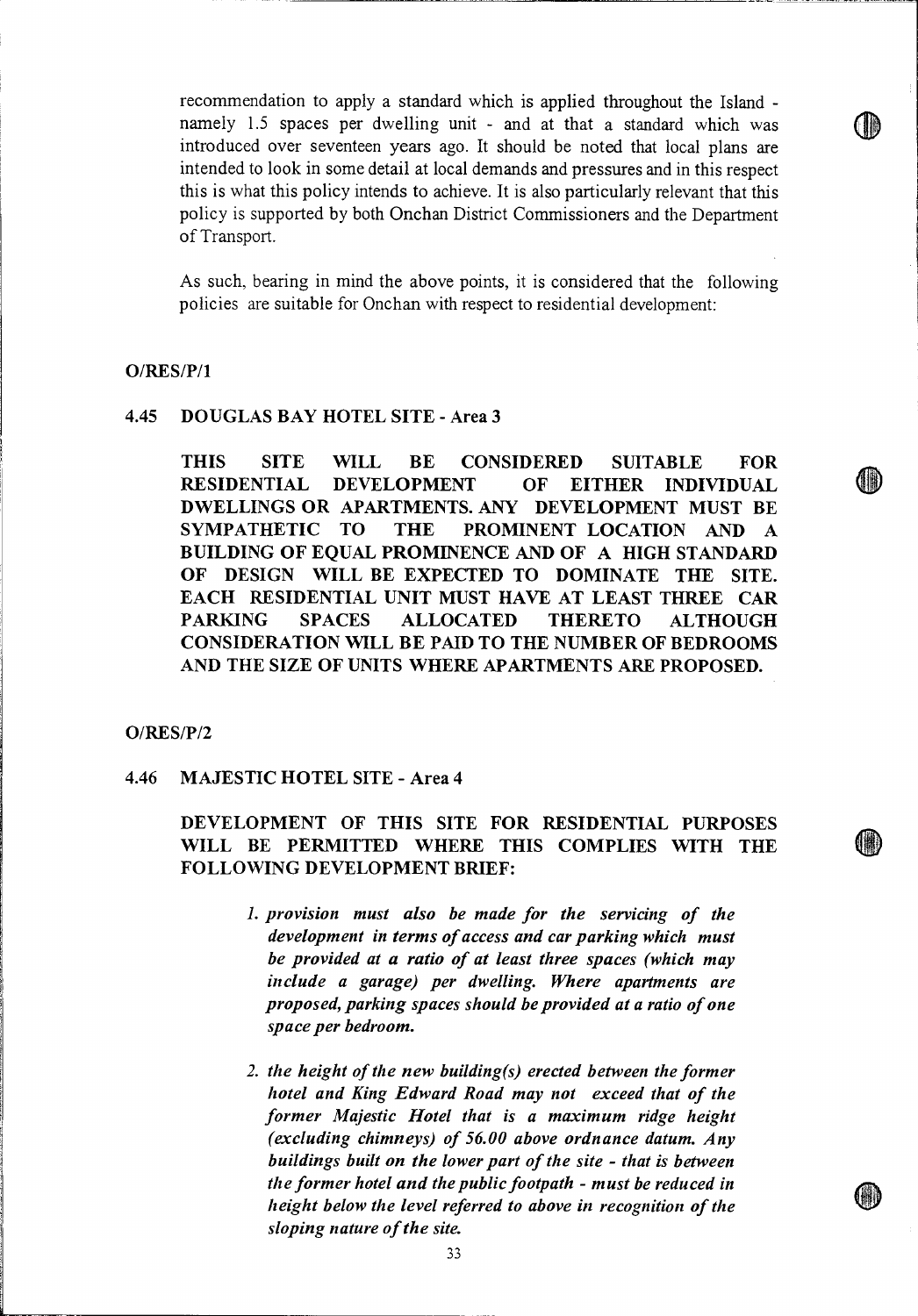*3. any detailed proposal must include a landscaping scheme to complement the buildings proposed and to soften the impact of the buildings proposed. Particular attention will be paid to the impact of the development from the public footpath which runs on the coastal side of the site and no buildings will be permitted any closer to the footpath than 20 metres.* 

#### $O/RES/P/3$

#### **4.47 LAND BETWEEN LAKESIDE AND GROUDLE GLEN - Area 6**

**DEVELOPMENT OF THE AREA SITUATED BETWEEN LAKESIDE GARDENS, GROUDLE ROAD, WHITEBRIDGE ROAD AND GROUDLE GLEN WILL BE CONSIDERED APPROPRIATE FOR RESIDENTIAL DEVELOPMENT WHERE THE DOMINATING FEATURE OF THE SITE IS LARGE TRACTS OF PUBLIC OPEN SPACE WITH APPROPRIATE CLUMPS OF TREE PLANTING AND PUBLIC RIGHTS OF WAY THROUGHOUT THE AREAS OF OPEN SPACE. DEVELOPMENT OF THE SITE SHOULD IN ADDITION COMPLY WITH THE FOLLOWING DEVELOPMENT BRIEF:-** 

- *1. Development must be arranged in separate clusters of buildings, each distinguished from others by open space and tree planting. Within each cluster a variety of house types is encouraged to minimise the impact of the buildings as viewed from elsewhere and particularly further afield.*
- *2. Development of these clusters may only take place within the area delineated for development with no building erected closer than 80 metres to the Groudle River*
- *3. Each individual cluster may not exceed a density of five dwellings per acre with no more than 61 dwellings in total on the site.*
- *4. A variety of house types, sizes and materials should be introduced onto the site to add interest and help reduce the impact of the development as viewed from further afield.*
- *5. Each dwelling must have provided a minimum of three car parking spaces at least one of which must be provided and retained behind the building line.*

#### **0/RES/P/4**

**4.48 LAND BETWEEN GROUDLE ROAD AND GROUDLE GLEN - Area 6 (Low Density Housing in Parkland)** 

**DEVELOPMENT OF THE PIECE OF LAND WHICH LIES BETWEEN THE SITE REFERRED TO IN 4.14 AND 4.47 ABOVE, GROUDLE GLEN, GROUDLE ROAD AND THE BRIDGE OVER**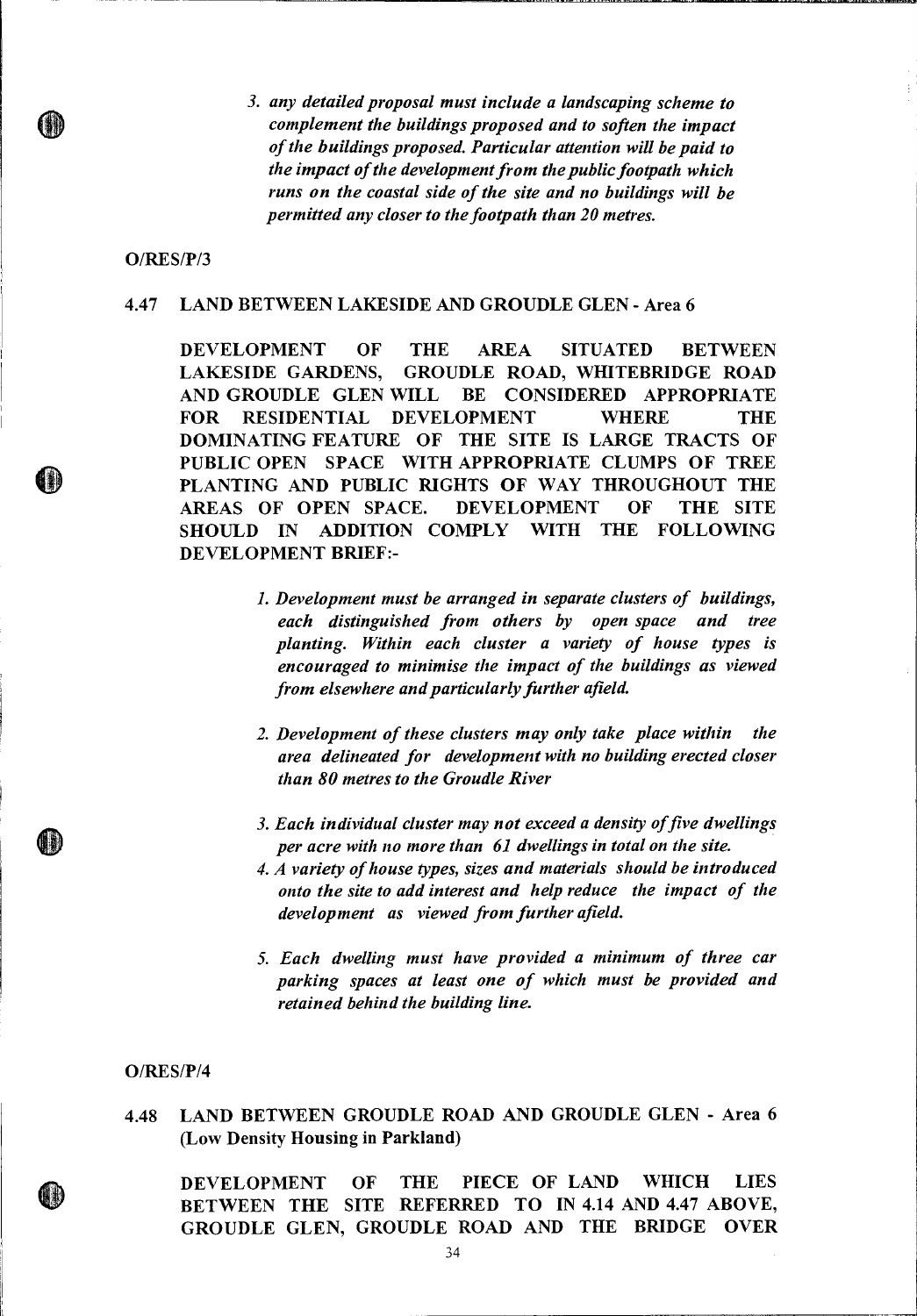GROUDLE RIVER WILL BE CONSIDERED ACCEPTABLE FOR LOW DENSITY HOUSING IN PARKLAND IN ACCORDANCE WITH PLANNING CIRCULAR 8/89 AND WHERE NO DEVELOPMENT IS ERECTED WITHIN 80 METRES OF THE GROUDLE RIVER. THE BOUNDARY BETWEEN THE SITE AND GROUDLE ROAD MUST BE FORMED BY A SOD HEDGE - EITHER THAT WHICH CURRENTLY EXISTS OR ONE RECONSTRUCTED AS PART OF THE DEVELOPMENT. THE SITE MUST ALSO HAVE ON ITS NORTHERN PART A SIGNIFICANT AREA OF PUBLIC OPEN SPACE CONTIGUOUS WITH THAT PROPOSED AS PART OF THE DEVELOPMENT OF THE ADJOINING LAND (see paragraph 4.47).

#### 0/RES/P/5

4.49 LAND AT HAGUE FARM - Area 7

# THIS SITE MAY BE DEVELOPED FOR RESIDENTIAL PURPOSES WHERE:-

- *I. a mixture of house types would be encouraged with some provision for smaller units suitable for first time buyers.*
- *2. where the development abuts existing property, new buildings may not come closer to this mutual boundary than 10 metres or the distance from the existing property to the mutual boundary, whichever is the greater.*
- *3. development proposals must include provisions for children's play facilities which must represent at least one area of a minimum of half an acre within the site.*
- *4. development proposals must demonstrate a reduction in the density of development toward the north western edge of the site where this abuts the fields alongside Blackberry Lane and a significant increase in planting to soften the edge of the development in this part of the site.*
- *5. each dwelling must have a minimum of three car parking spaces provided at least one of which must be provided and retained behind the building line.*

#### 0/RES/P/6

## 4.50 LAND AT RIDGEWAY ROAD - Area 9

THIS PIECE OF LAND WILL BE CONSIDERED SUITABLE FOR RESIDENTIAL DEVELOPMENT AND THERE IS A VARIETY OF WAYS IN WHICH THE SITE COULD BE DEVELOPED. AS RIDGEWAY ROAD IS CHARACTERISED BY DEVELOPMENT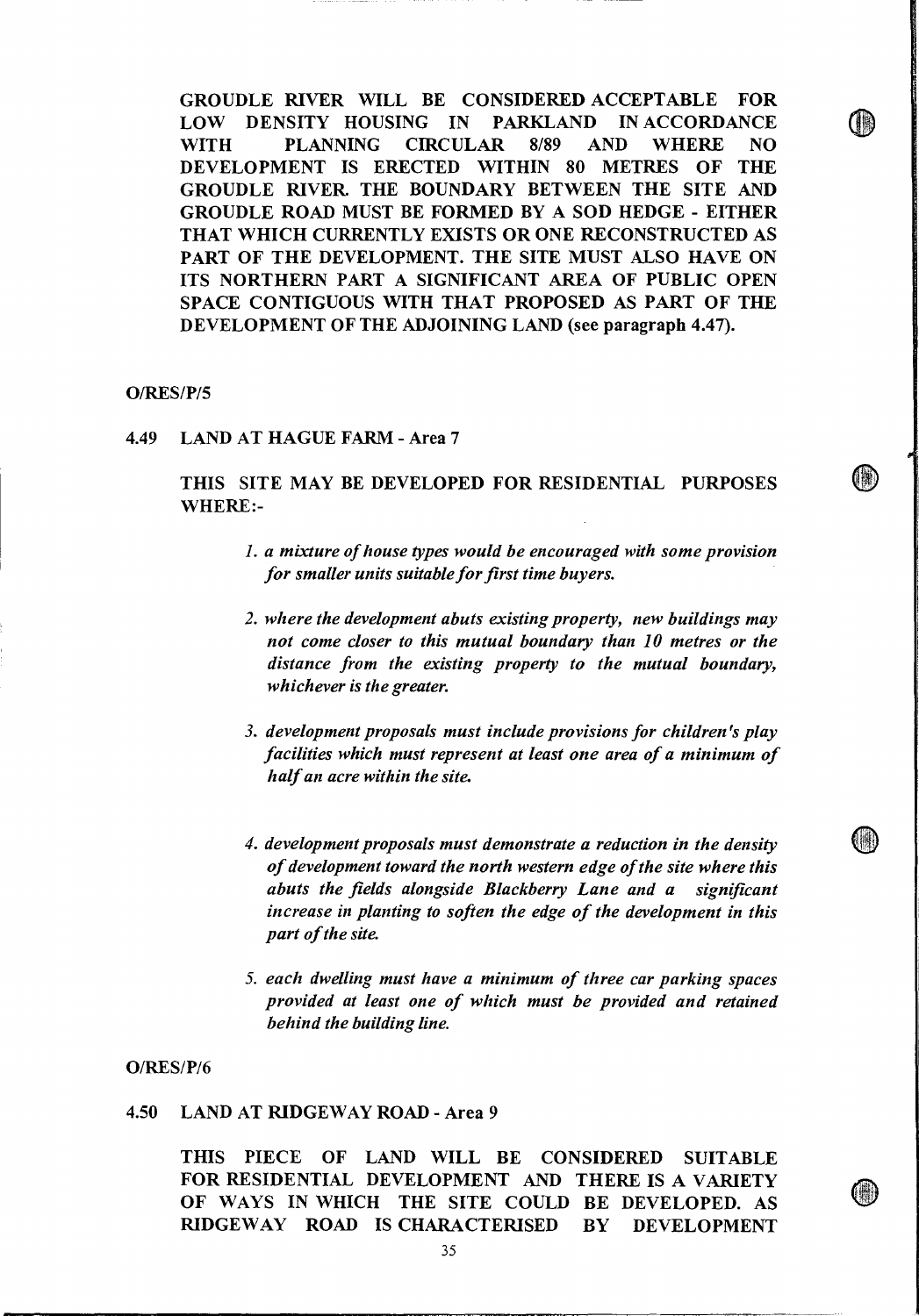OF SEMI-DETACHED AND TERRACED PROPERTIES WHICH FRONT ONTO RIDGEWAY ROAD IT IS CONSIDERED ACCEPTABLE TO RE-CREATE THIS TYPE OF DEVELOPMENT ONTO RIDGEWAY ROAD ON THE SOUTH WESTERN SIDE. HOWEVER, A MORE IMAGINATIVE SCHEME MAY BE PRODUCED BY AVOIDING A LINE OF DEVELOPMENT PARALLEL WITH RIDGEWAY ROAD. TREE PLANTING WILL BE REQUIRED AS PART OF THIS DEVELOPMENT. EACH DWELLING MUST HAVE PROVIDED A MINIMUM OF THREE PARKING SPACES AT LEAST ONE OF WHICH MUST BE PROVIDED AND RETAINED BEHIND THE BUILDING LINE. PROVISION FOR SMALLER UNITS SUITABLE FOR FIRST TIME BUYERS IS ENCOURAGED.

0/RES/P/7

HO

O)

#### 4.51 PLOTS WITHIN MANOR PARK - Area 10

DEVELOPMENT OF THE REMAINING PLOTS WITHIN MANOR PARK WILL BE PERMITTED FOR RESIDENTIAL PURPOSES WHERE SUCH DEVELOPMENT RESPONDS TO THE STYLE AND DENSITY OF DEVELOPMENT ON EACH<br>SIDE OF THE ROAD AND WHERE THE AMENITIES SIDE OF THE ROAD AND WHERE THE AMENITIES (OUTLOOK, LIGHT AND PRIVACY) OF EXISTING PROPERTIES WHICH ABUT THE SITE ARE NOT ADVERSELY AFFECTED.

#### 0/RES/P/8

#### 4.52 LAND BEHIND GOVERNMENT HOUSE - Area 11

RESIDENTIAL DEVELOPMENT MAY BE PERMITTED ON PART OF THE LAND WHICH IS PRIMARILY RESERVED FOR EDUCATIONAL PURPOSES, BETWEEN GOVERNMENT HOUSE AND HEYWOOD PARK. THIS WILL ONLY BE PERMITTED WHERE THIS LAND IS REQUIRED FOR SHELTERED HOUSING AND/OR SPECIALIST FACILITIES FOR THE MANX BLIND WELFARE SOCIETY. DEVELOPMENT WILL ONLY BE PERMITTED IN THE TOP PART OF THE TWO FIELDS CLOSEST TO HEYWOOD PARK AND PROPOSALS FOR SUCH DEVELOPMENT MUST BE ACCOMPANIED BY PROVISION OF RECREATIONAL FACILITIES FOR USE BY CHILDREN FROM ADJACENT RESIDENTIAL DEVELOPMENT. PROPOSALS FOR DEVELOPMENT MUST ALSO BE ACCOMPANIED BY PROPOSALS FOR PEDESTRIAN ACCESS FROM HEYWOOD PARK. DEVELOPMENT MUST ALSO MAKE ADEQUATE PROVISION SO AS TO AVOID ADVERSE IMPACT ON THE OUTLOOK, PRIVACY AND LIGHT OF EXISTING PROPERTIES WHICH ABUT THE SITE AND MUST INCLUDE SUFFICIENT SPACE - AT LEAST 120 METRES BETWEEN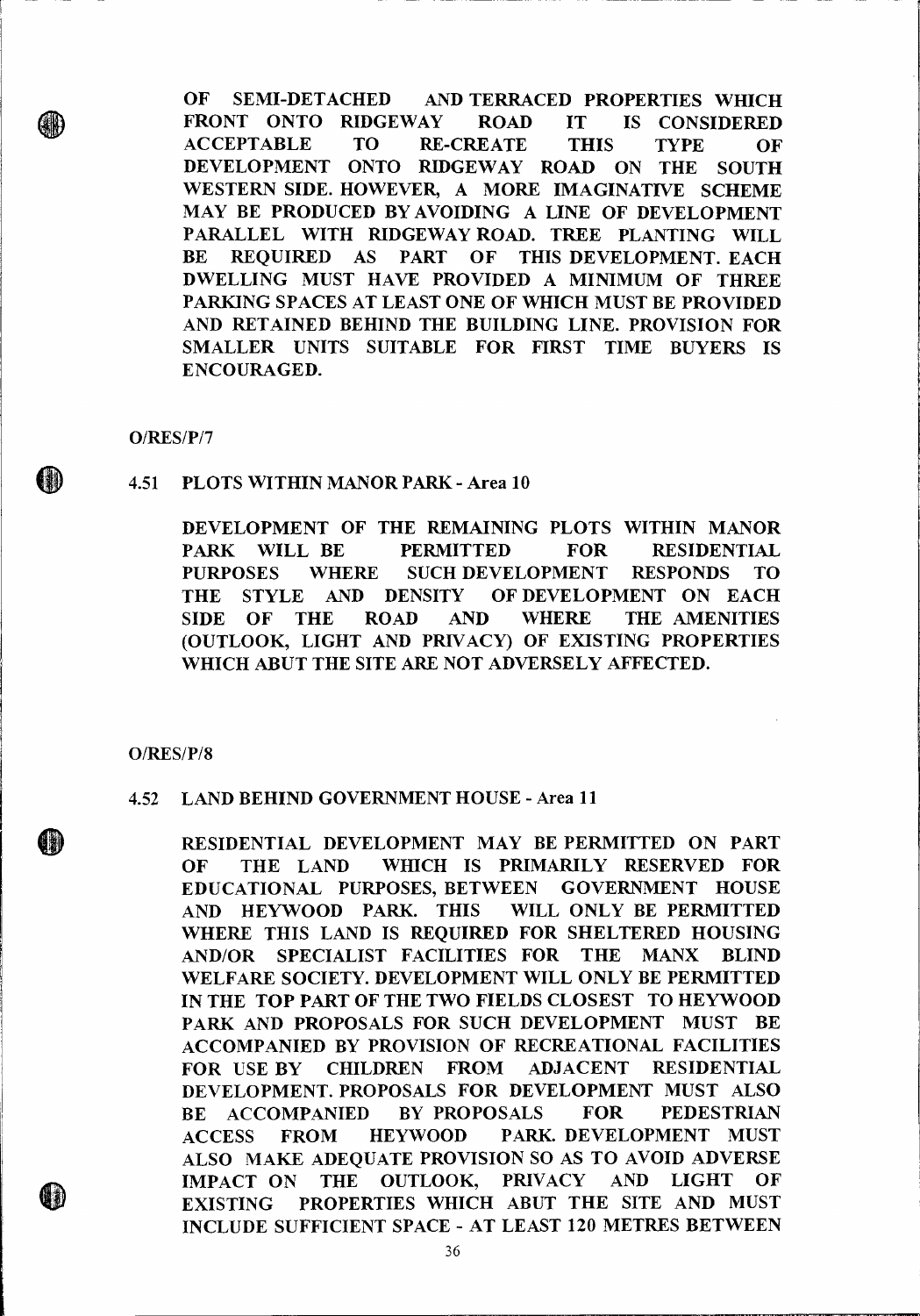THE ROADWAY AND ANY NEW BUILDING - AND PLANTING BETWEEN THE TT COURSE AND THE NEW BUILDINGS SO AS TO AVOID THE MERGING OF DOUGLAS AND ONCHAN AT THIS POINT.

#### 0/RES/P/9

#### 4.53 KING EDWARD ROAD - Area 12

THIS SITE, ADJACENT TO "FAR END" WILL BE CONSIDERED SUITABLE FOR THE DEVELOPMENT OF A MAXIMUM OF THREE NEW DWELLINGS. DEVELOPMENT MUST RESPOND TO THE NATURAL CONTOURS OF THE SITE AND MUST AVOID UNNECESSARY UNDERBUILDING OR BUILDING UP OF THE FLOOR LEVELS. DEVELOPMENT MUST RETAIN AND ENHANCE THE PUBLIC FOOTPATH WHICH RUNS THROUGH THE SITE. ACCESS TO THE SITE MUST BE IN THE FORM OF A SINGLE CUL-DE-SAC FROM KING EDWARD ROAD WITH NO GRADIENT OF ANY ROAD OR DRIVE TO EXCEED 1 IN 10. CAR PARKING MUST BE PROVIDED AT A RATIO OF AT LEAST THREE SPACES PER DWELLING WHERE AT LEAST ONE OF THESE IS PROVIDED AND RETAINED BEHIND THE BUILDING LINE.

0/RES/P/10

## 4.54 FURMAN CLOSE - Area 13

RESIDENTIAL DEVELOPMENT WILL BE CONSIDERED ACCEPTABLE ON THIS SITE WHERE THE DENSITY IS IN KEEPING WITH THAT OF THE EXISTING DEVELOPMENT IN THE IMMEDIATE VICINITY. AT LEAST THREE CAR PARKING SPACES MUST BE PROVIDED WHERE AT LEAST ONE OF THESE IS PROVIDED AND RETAINED BEHIND THE BUILDING LINE AND SINGLE STOREY DWELLINGS ONLY WILL BE PERMITTED ON PLOTS WHICH BACK ONTO EXISTING SINGLE STOREY PROPERTY.

0/RES/P/11

#### 4.55 BROWNSWOOD, ASHLEY HILL - Area 14

IT WILL BE ACCEPTABLE TO ERECT ONE FURTHER DWELLING WITHIN THE EXISTING CURTILAGE OF BROWNSWOOD, ASHLEY HILL. SUCH DWELLING MUST BE OF TRADITIONAL CHARACTER AND PROPOSALS FOR DEVELOPMENT MUST INCLUDE NEW TREE AND SHRUB PLANTING TO SOFTEN THE IMPACT OF THE DWELLING AS VIEWED FROM THE HIGHWAY.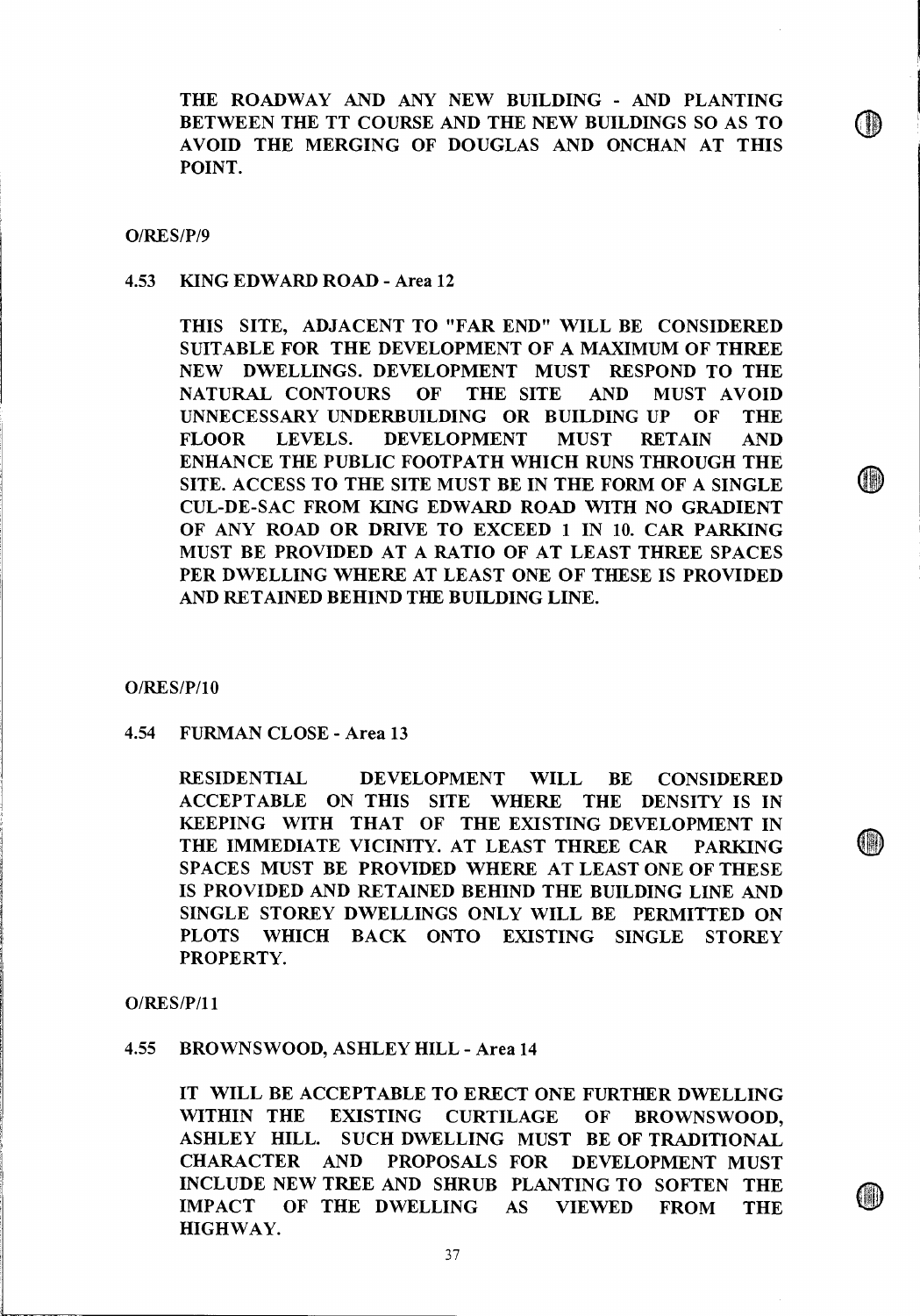0/RES/P/12

#### 4.56 26, GOVERNOR'S ROAD - Area 18

THIS SITE WILL BE CONSIDERED SUITABLE FOR THE DEVELOPMENT OF ONE DWELLING WHERE THIS DOES NOT RESULT IN THE LOSS OF TREES OVER AND ABOVE THOSE WHICH ARE CONSIDERED NECESSARY IN THE INTERESTS OF TREE MANAGEMENT ON THE SITE. SPECIAL ATTENTION MUST ALSO BE PAID TO THE IMPLICATIONS OF THE DEVELOPMENT ON THE TREES AFTER BUILDING HAS BEEN COMPLETED (FOR EXAMPLE THE EFFECT OF BRANCHES AND LEAVES ON THE COMPLETED BUILDING, ANY GROWTH WHICH MAY REASONABLY BE EXPECTED FROM EXISTING TREES AND THE IMPACT OF TREE ROOTS ON THE BUILDING AND VICE VERSA). AT LEAST THREE CAR PARKING SPACES MUST BE PROVIDED WHERE AT LEAST ONE OF THESE IS PROVIDED AND RETAINED BEHIND THE BUILDING LINE.

#### 0/RES/P/13

#### 4.57 NURSERY HOTEL SITE - Area 19

DEVELOPMENT OF THIS SITE FOR THE PROVISION OF SHELTERED HOUSING WILL BE CONSIDERED ACCEPTABLE WHERE THE DEVELOPMENT IS ADEQUATELY SCREENED FROM THE PUBLIC CAR PARK WHICH FRONTS THE SITE. EXISTING TREES MUST BE RETAINED WHERE POSSIBLE.

0/RES/P/14

#### 4.58 LOWER BALLACASHIN, ABBEYLANDS - Area 20

THE DEVELOPMENT ON ONE DWELLING WILL BE PERMITTED HERE WHERE THE DWELLING IS SITUATED IN AMONGST THE EXISTING FARM BUILDINGS, IS DESIGNED AS A MODEST TRADITIONAL FARM HOUSE IN COMPLIANCE WITH THE PROVISIONS OF PLANNING CIRCULAR 3/91 POLICIES 2-7 INCLUSIVE AND MAY INCLUDE A SINGLE STOREY DWELLING. ANY PROPOSAL FOR DEVELOPMENT MUST BE ACCOMPANIED BY A LANDSCAPING SCHEME WHICH INTRODUCES NEW TREE PLANTING OF INDIGENOUS SPECIES TO MINIMISE THE VISUAL IMPACT OF THE DWELLING.

0/RES/P/15

## 4.59 SLEGABY AND BALLCOTTIER FARMS - Area 21

THE DEPARTMENT WILL CONSIDER FAVOURABLY A PROPOSAL TO CONVERT THE EXISTING TUCK MILL INTO LIVING ACCOMMODATION WHERE THIS RETAINS THE FABRIC AND THE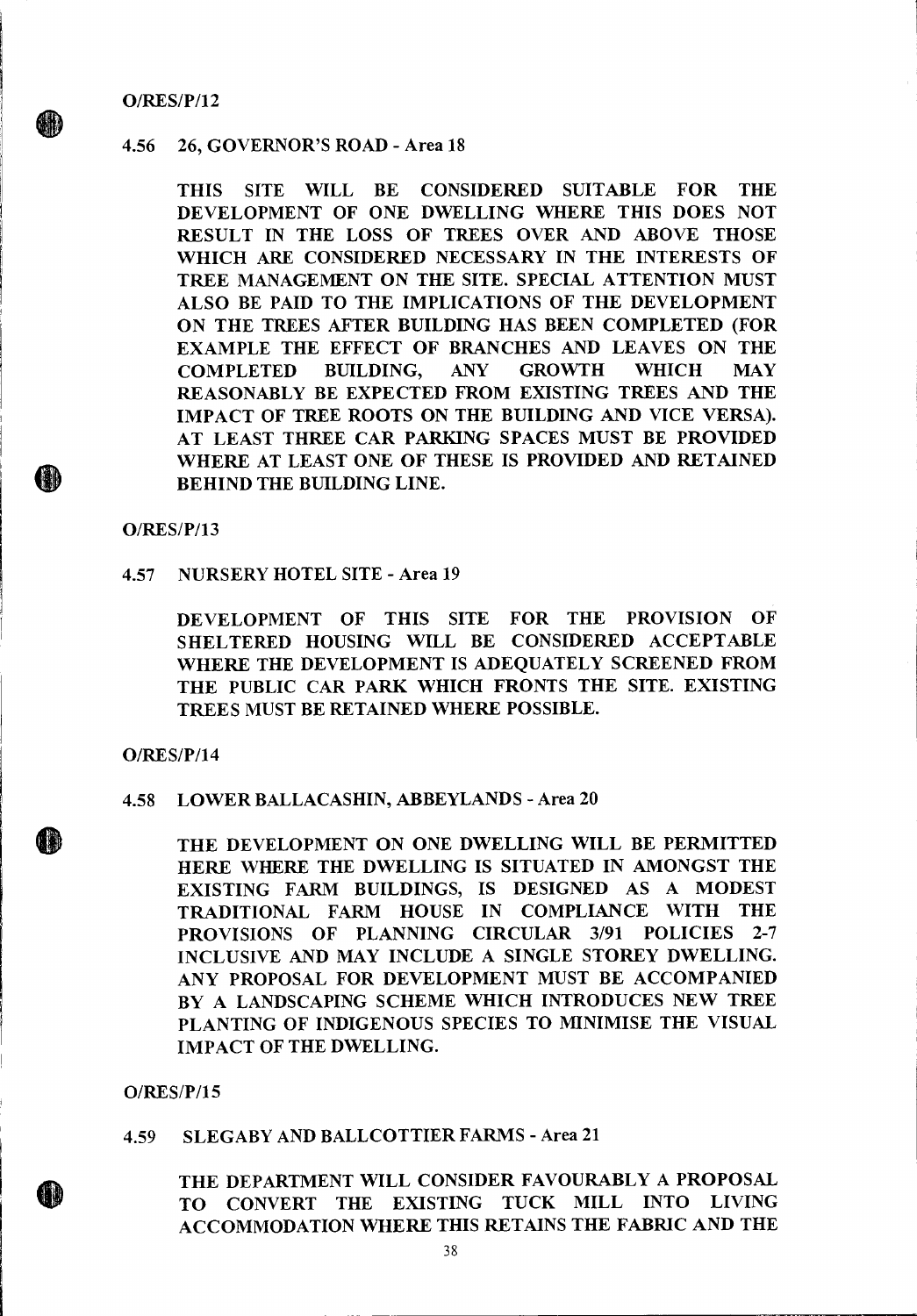APPEARANCE AND CHARACTER OF THE EXISTING BUILDING. THE APPLICANT IS ADVISED TO CONSULT THE DEPARTMENT OF LOCAL GOVERNMENT AND THE ENVIRONMENT'S CONSERVATION OFFICER AND MANX NATIONAL HERITAGE PRIOR TO THE FORMULATION OR SUBMISSION OF A PLANNING APPLICATION.

#### 0/RES/P/16

## 4.60 SLEGABY AND BALLACOTTIER FARMS - Area 21

THE DEPARTMENT WILL CONSIDER FAVOURABLY ANY PROPOSAL WHICH EITHER CONVERTS AND RESTORES THE LARGE STONE BARN IN THE WESTERN CORNER OF THE FARM GROUP FOR PURPOSES OF RESIDENTIAL ACCOMMODATION, TOURIST ACCOMMODATION OR LIGHT INDUSTRY. SUCH PROPOSALS MUST PRESERVE THE CHARACTER AND APPEARANCE OF THE BUILDING AND MUST INVOLVE THE DEMOLITION OF THE ADJACENT DERELICT BUILDING WHERE SUCH MAY NOT BE REBUILT ELSEWHERE.

0/RES/P/17

#### 4.61 SLEGABY AND BALLACOTTIER FARMS

THE DEPARTMENT WILL ALSO CONSIDER FAVOURABLY ANY PROPOSAL FOR THE DEMOITION OF THE LARGE BARN AT THE WESTERN EDGE OF THE GROUP OF FARM BUILDINGS AND ITS REPLACEMENT BY A NEW SUBSTANTIAL DWELLING, DESIGNED IN ACCORDANCE WITH POLICY 8 OF PLANNING CIRCULAR 3/91. ANY REPLACEMENT BUILDING MUST BE FINISHED IN MANX STONE TAKEN FROM THE DEMOLISHED STONE BARN.

0/RES/P/18

## 4.62 SLEGABY AND BALLACOTTIER FARMS - Area 21

ANY PROPOSAL IN ACCORDANCE WITH POLICIES 0/RES/P/15, 0/RES/P/16 AND 0/RES/P/17 MUST BE ACCOMPANIED BY A COMPREHENSIVE SCHEME FOR TIDYING UP THE COMPLEX AS A WHOLE AND MANAGEMENT OF THE EXISTING WOODLAND TOGETHER WITH A SCHEME FOR NEW PLANTING IN AND AROUND THE EXISTING TREES. APPLICANTS MUST ALSO CONSULT MANX NATIONAL HERITAGE WITH RESPECT TO THE ARCHAEOLOGICAL SENSITIVITY OF THE SITE.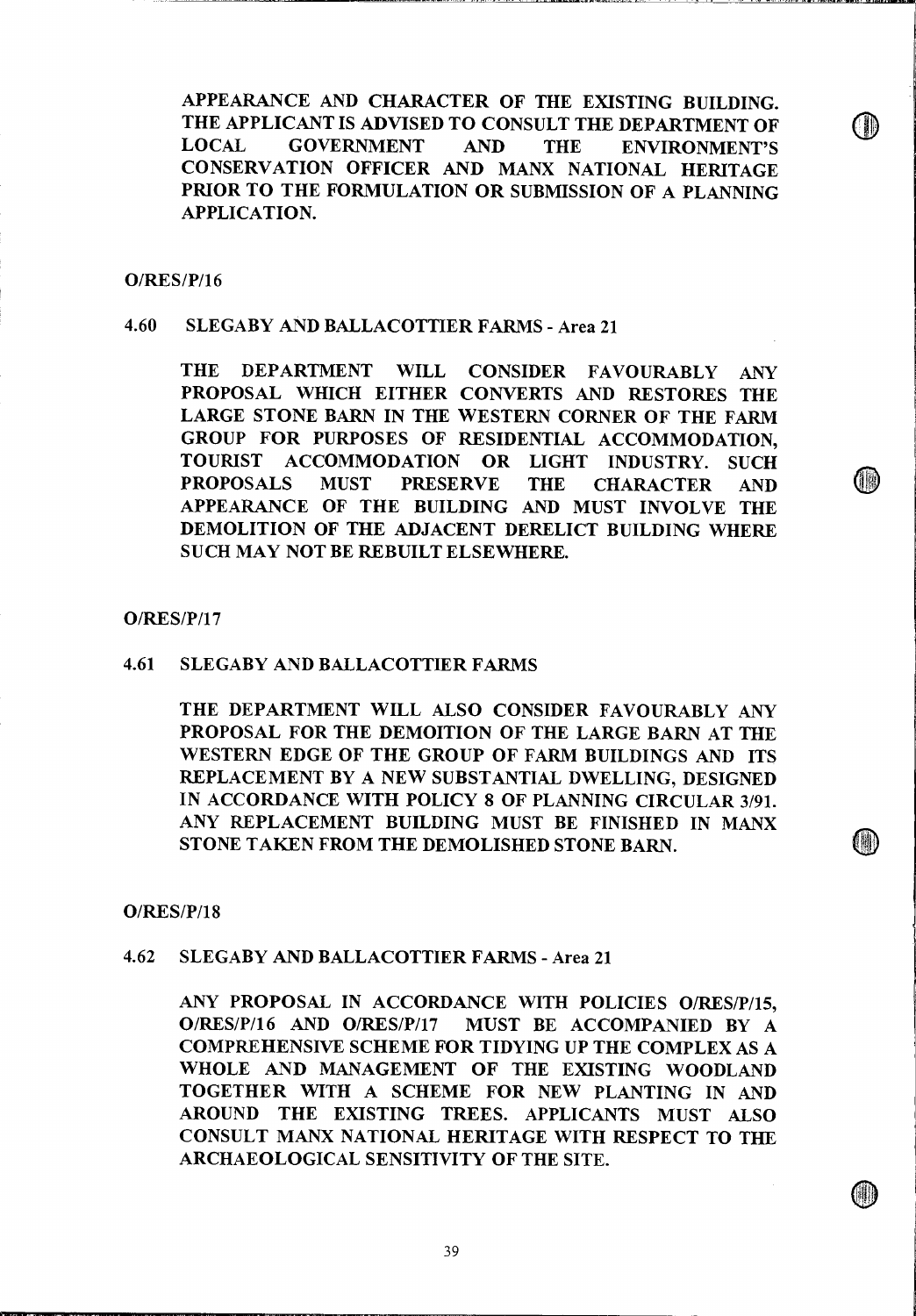0/RES/R/1

#### 4.63 SLEGABY AND BALLACOTTIER FARMS - Area 21

THE DEPARTMENT WOULD ENCOURAGE THE APPLICANT IN THE PREPARATION OF SCHEMES IN ACCORDANCE WITH POLICIES 0/RES/P/15, 0/RES/P/16 AND 0/RES/P/17 TO CONSIDER THE INTRODUCTION OF A PUBLIC RIGHT OF WAY THROUGH THE SITE FROM THE BALLACOTTIER ROAD TO THE CREG-NY-BAA.

0/RES/P/19

#### 4.64 OTHER PARTS OF ONCHAN

THE ERECTION OF NEW RESIDENTIAL PROPERTIES MAY BE PERMITTED WITHIN AREAS DESIGNATED FOR RESIDENTIAL USE WHERE THESE WOULD FIT IN WITH THE DENSITY, MASSING, DESIGN AND CHARACTER OF EXISTING ADJACENT DWELLINGS.

0/RES/P/20

4.65 EXCEPT WHERE REQUIRED OTHERWISE BY THE LOCAL PLAN, CAR PARKING STANDARDS OF AT LEAST THREE SPACES PER DWELLING WHICH MAY INCLUDE A GARAGE WILL BE APPLIED TO ALL NEW RESIDENTIAL DEVELOPMENT WITHIN THE LOCAL PLAN AREA. PERMISSION WILL NOT GENERALLY BE FORTHCOMING FOR EXTENSIONS OR CONVERSIONS WHICH RESULT IN A LOSS OF PARKING SPACE BEHIND THE BUILDING LINE.

0/RES/P/21

4.66 EXTENSIONS AND ALTERATIONS TO EXISTING RESIDENTIAL PROPERTY WILL GENERALLY NOT BE OPPOSED WHERE SUCH PROPOSALS ARE APPROPRIATE IN TERMS OF SCALE, MASSING, DESIGN, APPEARANCE AND IMPACT ON ADJACENT PROPERTY.

0/RES/P/22

4.67 OUTSIDE THOSE AREAS DESIGNATED FOR RESIDENTIAL DEVELOPMENT NEW DWELLINGS WILL GENERALLY NOT BE PERMITTED WITHIN THE LOCAL PLAN AREA. THIS APPLIES PARTICULARLY TO THE RURAL PART OF THE DISTRICT WHERE THE COUNTRYSIDE IS ALREADY PROTECTED BY PLANNING CIRCULAR 1/88 THE PROVISIONS OF WHICH WILL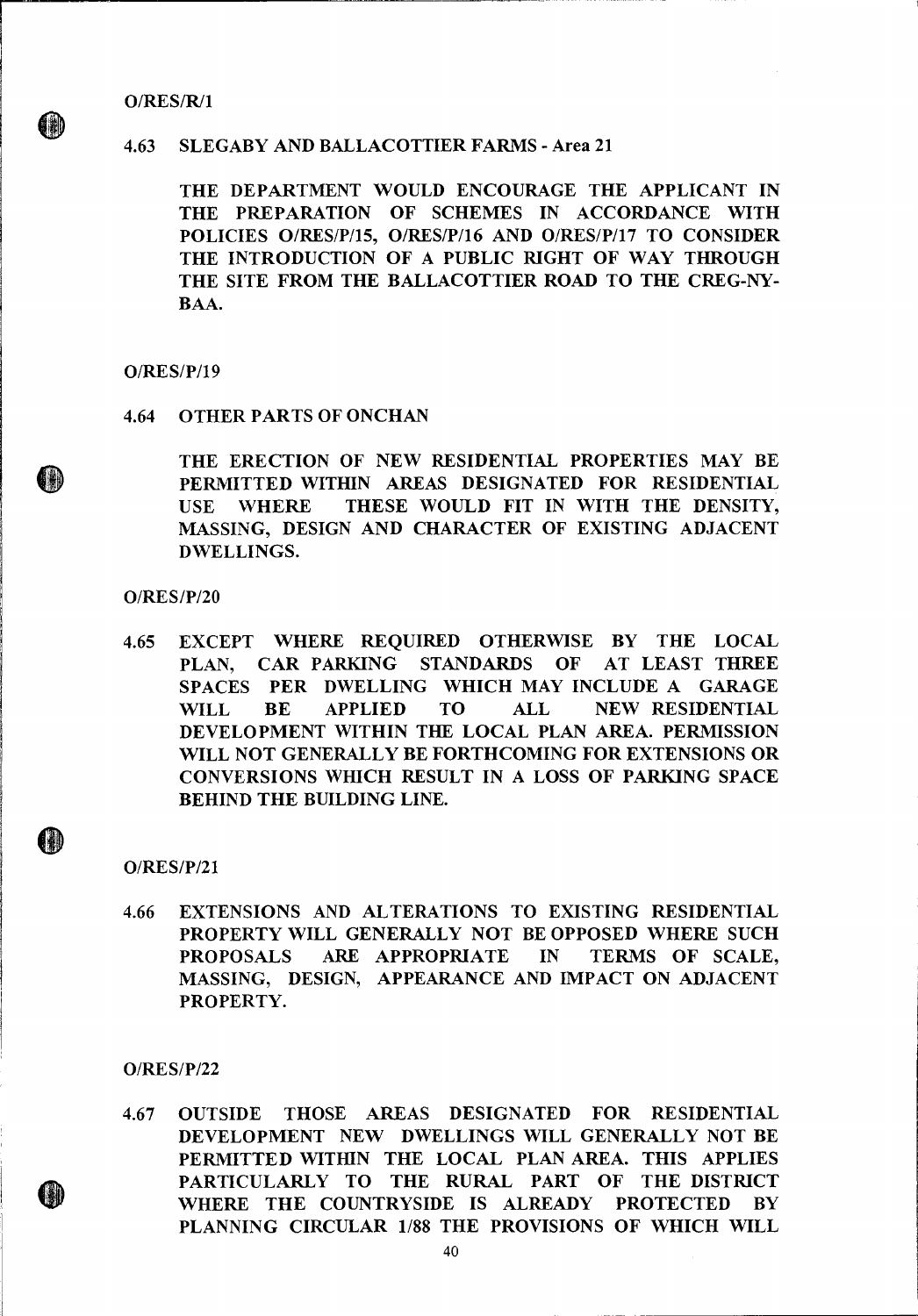CONTINUE TO BE APPLIED. IN ADDITION IT SHOULD BE NOTED THAT THE COUNTRYSIDE IN ITS ENTIRETY WITHIN THE DISTRICT IS DESIGNATED BY THE LOCAL PLAN AS OF HIGH LANDSCAPE VALUE AND SCENIC SIGNIFICANCE IN ACCORDANCE WITH THE PROVISIONS OF THE ISLAND STRATEGIC PLAN EASTERN SECTOR (PLANNING CIRCULAR 9/91).

0/RES/R/2

# 4.68 ALL NEW RESIDENTIAL DEVELOPMENT MUST COMPLY WITH THE DEPARTMENT OF TRANSPORT'S BOOKLET, "MANX ROADS".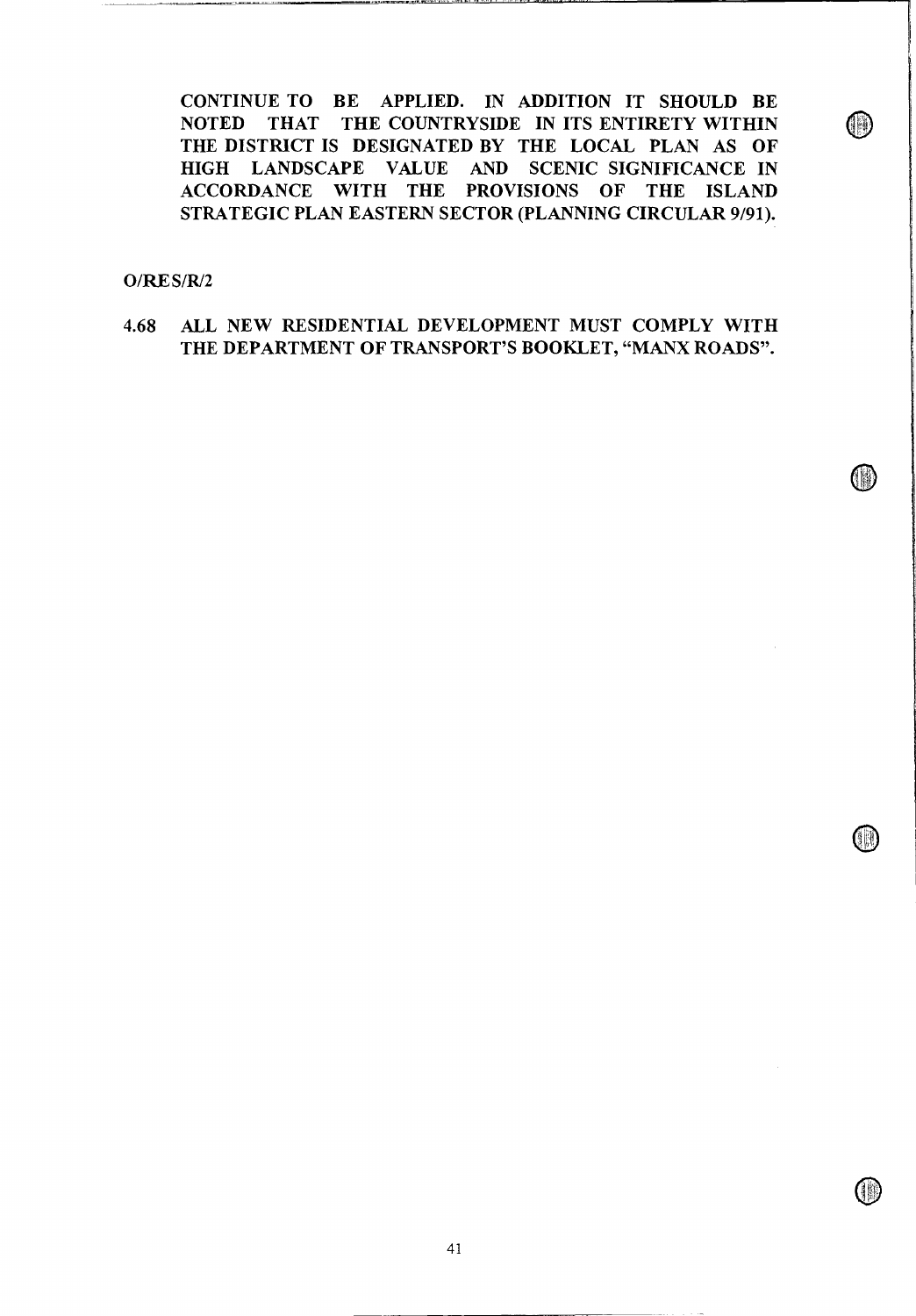# INDUSTRY

- 5.1 The Issues and Options document clarified that there are only two areas within Onchan where industrial development is encouraged these being land at Tromode and land off School Road behind Dowty Aerospace.
- 5.2 The Tromode Site, known as Clucas' Laundry has been slowly developing and changing for some time. There still remain some undeveloped plots at the rear of the site, close to the dam and some undeveloped land at the entrance for which approval has recently been granted in principle for the erection of industrial buildings (PA 98/0644). Whilst there are areas within the site which could be greatly improved in visual terms, the site owners have recently embarked upon an improvement scheme, removing unsightly structures at the entrance to the site. The site has the distinct advantage of having a heavy mature tree cover throughout the site and a position in a valley both of which help screen any development and activity from general view.
- 5.3 Whilst the existing estate sits very comfortably in its location, further development is limited by physical constraints: the dam forms the northern limit of the land which may be developed and the dam itself is of interest to nature conservation (see Section 11 - Nature Conservation). The estate is otherwise contained with the Onchan District boundaries and development outside of these boundaries is more appropriately dealt with elsewhere (i.e. the Braddan and Douglas Local Plans). In any case, on the eastern side there is already residential development built up to the boundary with the estate: the only opportunity for expansion of the estate is on the opposite side of the River below the former abattoir. This is situated within Braddan Parish and has been the subject of a planning application (PA 98/0391).
- 5.4 The School Road or Dowty site (Area 15) represents some seven acres all of which was previously zoned for industrial use. However, the 1989 Onchan Local Plan recommended that the zoning of this land for industrial purposes should be reassessed in due course with re-designation to accommodate other uses or forms of development. It is now considered appropriate to reassess this zoning and Dowty Aerospace has indicated through the Issues and Options document that not all of the site is required for industrial purposes. However, the Department is conscious of a general scarcity of industrial land in the local plan area. In addition the Department is concerned that there are physical constraints on the development of the land for residential purposes: for example, a new access would have to be provided to the site and this would necessitate the widening of Ashley Road. There is also a large bank alongside the lower end of Ashley Road which presents problems in that this would either need to be removed or would take up a significant part of the site. Also, dwellings, particularly on the upper part of the site would be very visible from Ashley Road which is relatively rural at this point and marks a gentle transition between the built up part of the village and the generally rural district. As such, in order to avoid the under-provision of land for industrial purposes, the Department has confirmed the designation of the 1989 Plan which permits the use and development of the land for industrial purposes (see paragraph 4.27) a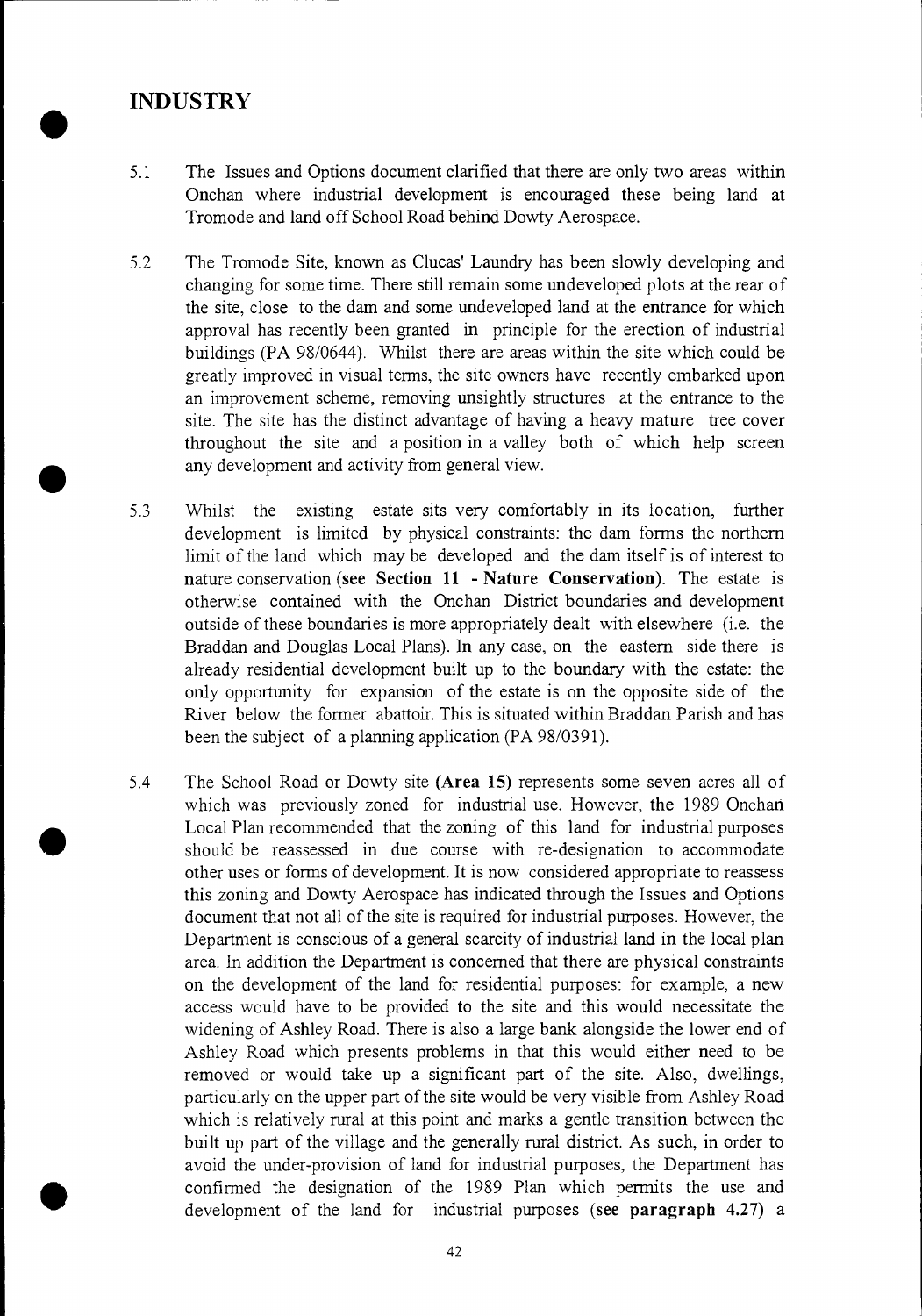conclusion with which the Inspector concurs. The Department would particularly welcome the use of the site or part of the site for a car park for heavy goods vehicles.

- 5.5 Due to the proximity of many residential properties, it is important that any future industrial development should not result in adverse impact on these dwellings through the creation of noise, excess traffic, dust or smells. It will therefore be appropriate to specifically limit the general zoning of the site to light industrial (see paragraph 5.13) as is defined in the 1982 Development Plan Order.
- 5.6 Whilst the Department of Trade and Industry has indicated that where land is removed from industrial designation this should be compensated for by designating land elsewhere in the area, this is difficult to achieve in an area where development opportunities in general are difficult to establish. As such, the Department would not encourage the introduction of new industrial development outside of those areas designated for industrial use on the Proposals Map. One exception to this may be the introduction of lorry and heavy goods vehicle parking in the outlying areas where such could be adequately screened from public view and where access is acceptable.
- 5.7 There are various industrial outlets situated outside of the areas designated for industrial use on the Proposals Map - the garage building on Little Mill Road, the industrial buildings behind Kerrowcoar Drive etc. Uses such as these can be accommodated satisfactorily within areas zoned for other uses: however, in some cases, such as the garage on Little Mill Road the visual impact of the building can be inappropriate and in others the impact through traffic and noise can be offensive and inconvenient to nearby residents. As such, where industrial uses are located within areas not zoned for industrial use, these will be taken as non conforming uses and planning applications which seek to intensify the use or invest in the built structure and thus perpetuate the nonconforming use, may be refused.
- 5.8 One of the predominant industries within the study area is agriculture, based on the rural hinterland which surrounds Onchan village. The Department recognises the contribution which farming makes to the management of the countryside and in this respect it will not oppose the development of new buildings which are necessary in terms of a viable agricultural holding and where these new buildings do not adversely affect the character or appearance of the countryside: In order to minimise the visual impact of such buildings, new agricultural buildings should be located in amongst or close to existing agricultural buildings and finished in a dark colour (dark green or dark brown). Permission will not normally be granted for new buildings in isolated locations unless these are hidden from general public view.
- 5.9 The Department of Transport currently operates a depot near to the Glen Dhoo camp site. This site is clearly visible and whilst the Department does not oppose the use of the site for the purposes to which it is currently being put, it would strongly recommend that the site is screened from public view by the introduction of a tree planting scheme. It should also be noted that the site is not zoned for general industrial use and its designation reflects the existing situation.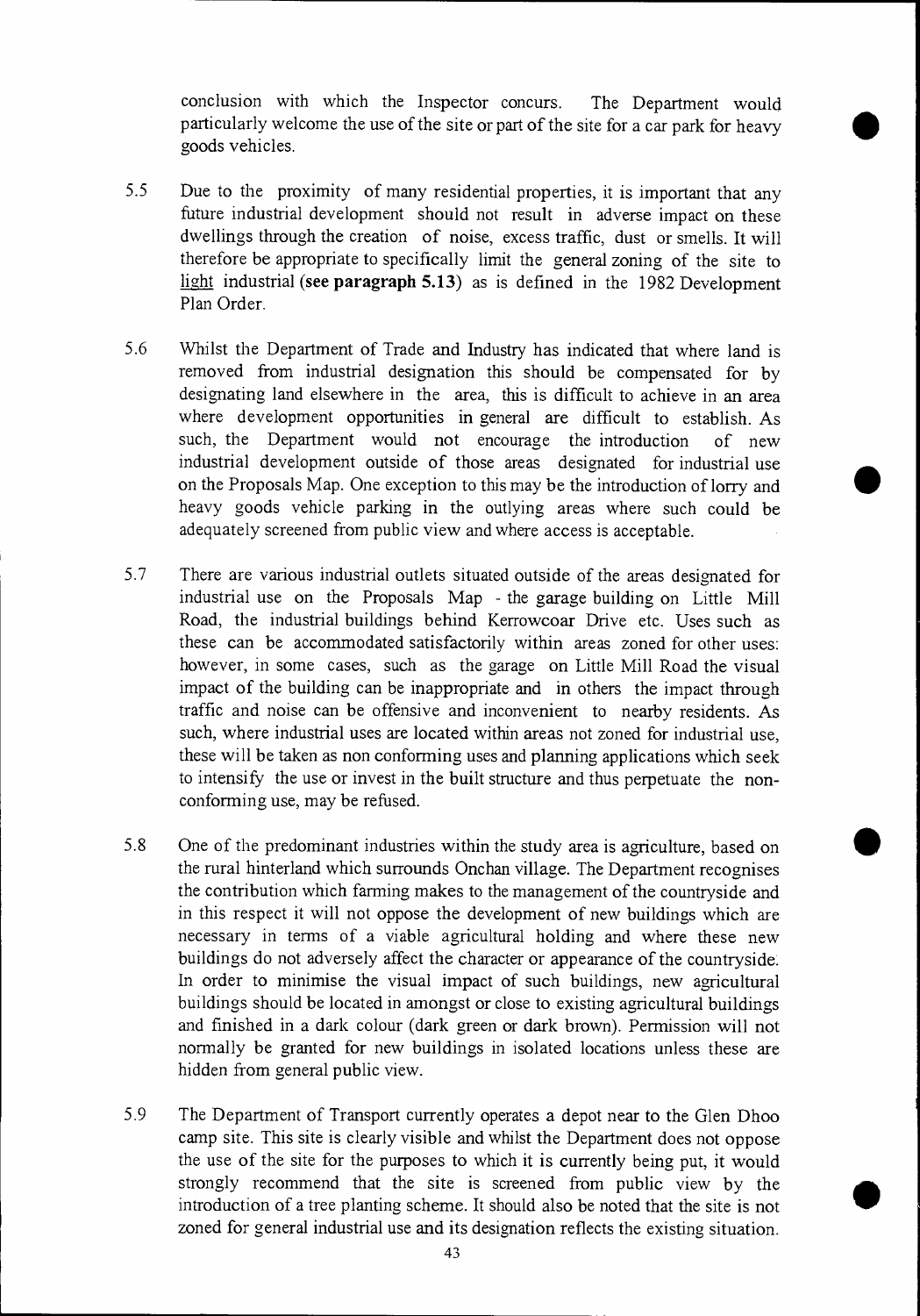The Department of Transport has suggested however that this area would be suitable for a heavy goods vehicle parking area and that if this is pursued this could result in a link being formed with the Department of Transport depot and the existing access onto the TT course closed off and a new access formed to serve both. The Department is aware, however that the use of this site for such purposes could result in a significant visual impact within the surrounding area and any proposal for the introduction of a heavy goods vehicle park must be accompanied by a tree and shrub planting scheme which will or will in time screen the proposed use from public view.

# **Conclusions**

5.10 The following policies on industrial development are considered appropriate for the Onchan Local Plan area:-

# $O/I/P/1$

5.11 NO INDUSTRIAL DEVELOPMENT WILL BE PERMITTED OUTSIDE THOSE AREAS DESIGNATED FOR INDUSTRIAL USE ON THE PROPOSALS MAP WITH THE EXCEPTION OF HEAVY GOODS AND LORRY PARKING FACILITIES WHERE SUCH ARE NOT VISUALLY UNACCEPTABLE AND WHERE ADEQUATE ACCESS CAN BE PROVIDED TO THE SATISFACTION OF THE DEPARTMENT OF TRANSPORT.

0/I/P/2

5.12 EXISTING INDUSTRIAL USES TAKING PLACE IN AREAS NOT ZONED FOR INDUSTRIAL PURPOSES WILL BE DEEMED NON-CONFORMING AND WHERE THE USE AND/OR THE STRUCTURES CONCERNED ARE CONSIDERED TO BE INAPPROPRIATE FOR THE AREA IN WHICH THEY ARE SITUATED, PLANNING APPLICATIONS WHICH SEEK TO OR RESULT IN PERPETUATION OF INDUSTRIAL USAGE OR INVESTMENT IN BUILDINGS OR STRUCTURES WHICH THEMSELVES ARE CONSIDERED INAPPROPRIATE, MAY BE REFUSED.

0/I/P/3

5.13 WHERE LAND IS DESIGNATED FOR INDUSTRY, THE ACCEPTED USE OF THIS LAND WILL BE FOR LIGHT INDUSTRIAL PURPOSES AS IS DEFINED IN THE 1982 DEVELOPMENT PLAN ORDER: THAT IS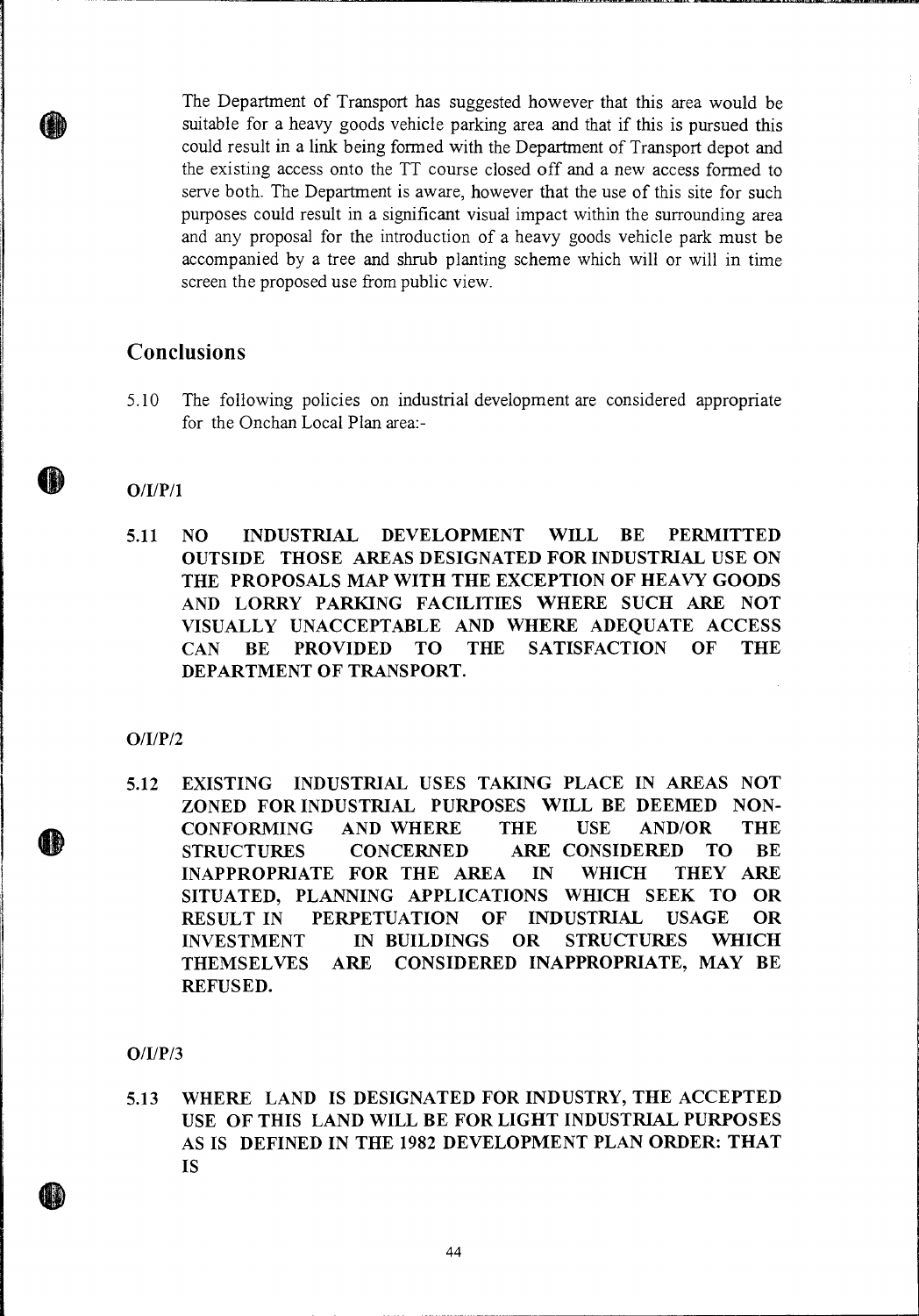**"light industrial building (not being a special industrial building in which the processes carried on or the machinery installed are such as could be carried on or installed in any residential area without detriment to the amenity of the area by reason of noise, vibration, smell, fumes, smoke, soot, ash, dust or grit or undue generation or traffic or parking of vehicles". (Part 1, paragraph 2 - page 2).** 

#### **0/I/P/4**

**5.14 WHERE NEW INDUSTRIAL DEVELOPMENT IS PROPOSED IT MUST BE DEMONSTRATED TO THE SATISFACTION OF THE PLANNING COMMITTEE THAT THE PROPOSED USE (BY VIRTUE OF THE USE AND THE BUILDINGS TO BE USED) WILL NOT RESULT IN ADVERSE IMPACT ON ADJACENT LAND: THIS INCLUDES BOTH HUMAN NEIGHBOURS AND AREAS OF WILDLIFE INTEREST. PROPOSALS FOR NEW INDUSTRIAL DEVELOPMENT MUST ALSO INCLUDE SUFFICIENT OFF ROAD PARKING AND MANOUEVRING SPACE FOR STAFF AND DELIVERY VEHICLES.** 

**0/I/P/5** 

**5.15 WHERE THE DEPARTMENT IS PERSUADED THAT THERE IS SUFFICIENT AGRICULTURAL NEED TO JUSTIFY NEW AGRICULTURAL BUILDINGS, SUCH SHOULD BE LOCATED IN AMONGST OR CLOSE TO EXISTING AGRICULTURAL BUILDINGS AND BE FINISHED IN DARK COLOURED MATERIAL (DARK GREEN OR DARK BROWN). PERMISSION WILL NOT NORMALLY BE GRANTED FOR BUILDINGS IN ISOLATED LOCATIONS EXCEPT WHERE THESE CANNOT BE SEEN BY THE PASSING PUBLIC INCLUDING VIEWS FROM PUBLIC FOOTPATHS.** 

**0/I/R/1** 

**5.16 THE DEPARTMENT WOULD STRONGLY RECOMMEND THAT A SCHEME OF TREE PLANTING IS INTRODUCED AT THE EARLIEST OPPORTUNITY AT THE DEPARTMENT OF TRANSPORT DEPOT OPPOSITE HILLBERRY CORNER IN ORDER TO SCREEN THE FACILITY FROM PUBLIC VIEW.**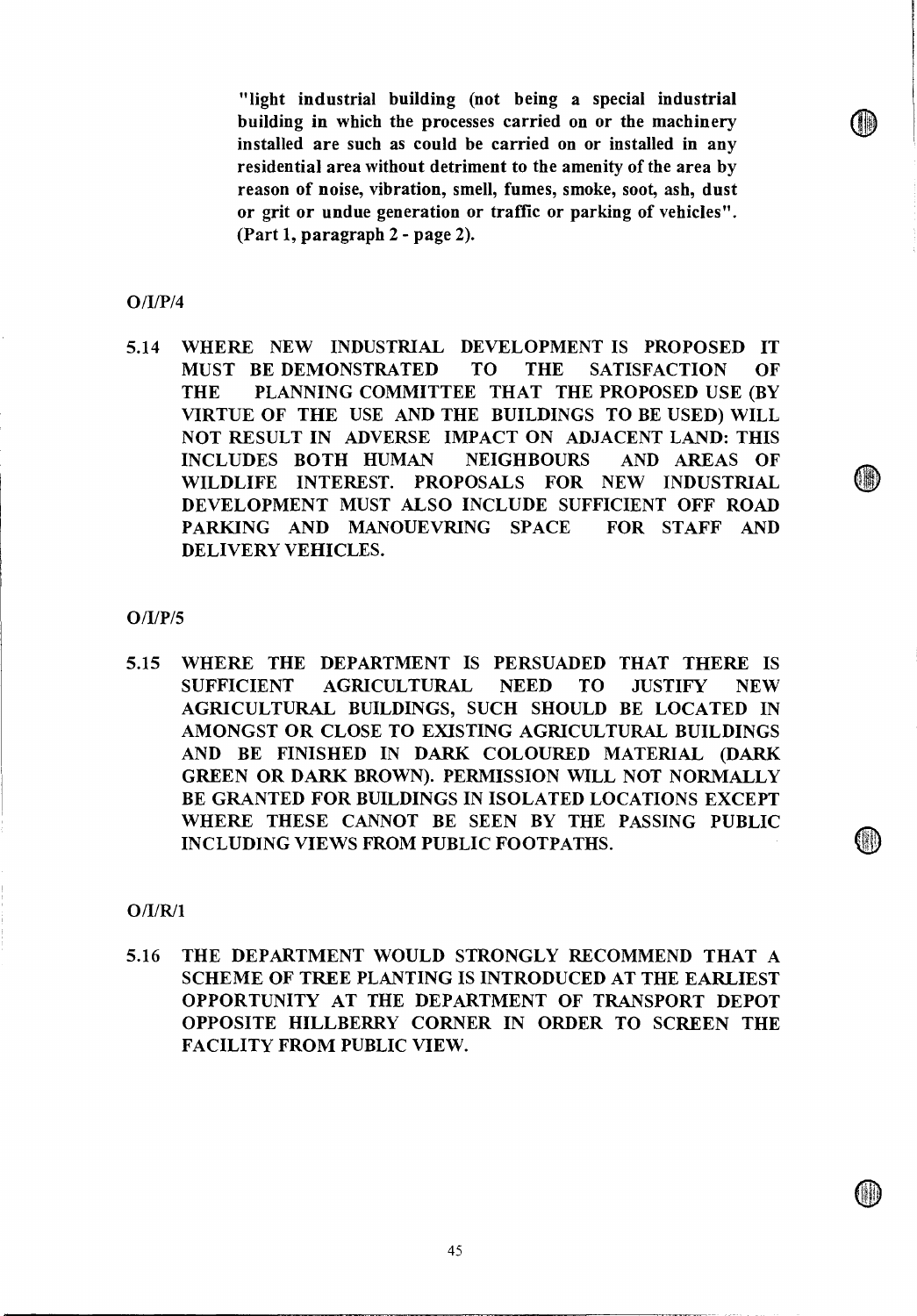# TRAFFIC AND PEDESTRIANS

- 6.1 Onchan, due to its location close to Douglas acts as a primary route for traffic from the north travelling to and from Douglas for work, business and shopping. Much of the traffic from Ramsey travels through the study area when the Mountain Road is closed in bad weather and the vast majority of Laxey and Lonan residents work in Douglas (579 persons), Onchan (52 persons), Braddan (38 persons) and Malew (34 persons) illustrating the inevitable through-put of vehicles throughout the working week. Some of the roadways are not ideal, for example the main feeder route to Douglas from the north results in traffic using the TT Course which, between Bemahague and Governor's Bridge is narrow in places and would benefit from widening and the Commissioners would recommend the introduction of a larger more permanent roundabout although the constraints of the operation of the TT Races should be borne in mind. The Commissioners have also recommended that a dual carriageway be introduced between "The Nook" and Governor's Bridge. However, the Department would prefer that the narrow road problem is resolved by the introduction of a one way system around this stretch of the Course, utilising the new public footpath through the grounds of Government House but have this widened to accommodate one way vehicular traffic. This alternative would overcome the need to remove a significant amount of trees currently alongside the road.
- 6.2 Pedestrian movements within the village are generally unrestricted although the pavements between Royal Avenue and Corkill's Garage roundabout are narrow in places and make passing difficult. The relatively poor parking facilities along Main Road do not help attract passing trade to the various shops which front onto the Main Road, although the resident village population support the local shops to a great extent and as such the changes in ownership or use of shops in the village centre is relatively low.
- 6.3 The creation of a pedestrian refuge in the middle of School Road as it meets Whitebridge Road has helped pedestrian and vehicular movement in this area.
- 6.4 There remain, however, a number of junctions and accesses which are far from ideal and pose problems within the study area, mainly within the village. The junctions of Alberta Drive/Summerhill Road, Harbour Road/King Edward Road, Stoney Road/Avondale Road and Lakeside Gardens/Whitebridge Road all present problems of visibility for emerging vehicles and other junctions such as Wybourn Drive/Governor's Road and Birch Hill Crescent/Hillberry Road are beginning to experience traffic build ups at peak times and the Commissioners would recommend the introduction of a roundabout in the latter case. Also, the Little Mill and Scollag Roads offer poor visibility from the winding and narrow nature of the roads themselves and are often the route for pony trekking and horse riders. It is not considered however, that it would be acceptable to widen either the Little Mill or Scollag Roads as this would alter significantly the visual impact of the area and may destroy a considerable amount of wildlife which exists within the hedging on both sides of the roads. Neither road is suitable for any further development thereon although it may be appropriate to provide passing points along the length of the road to assist vehicular movement.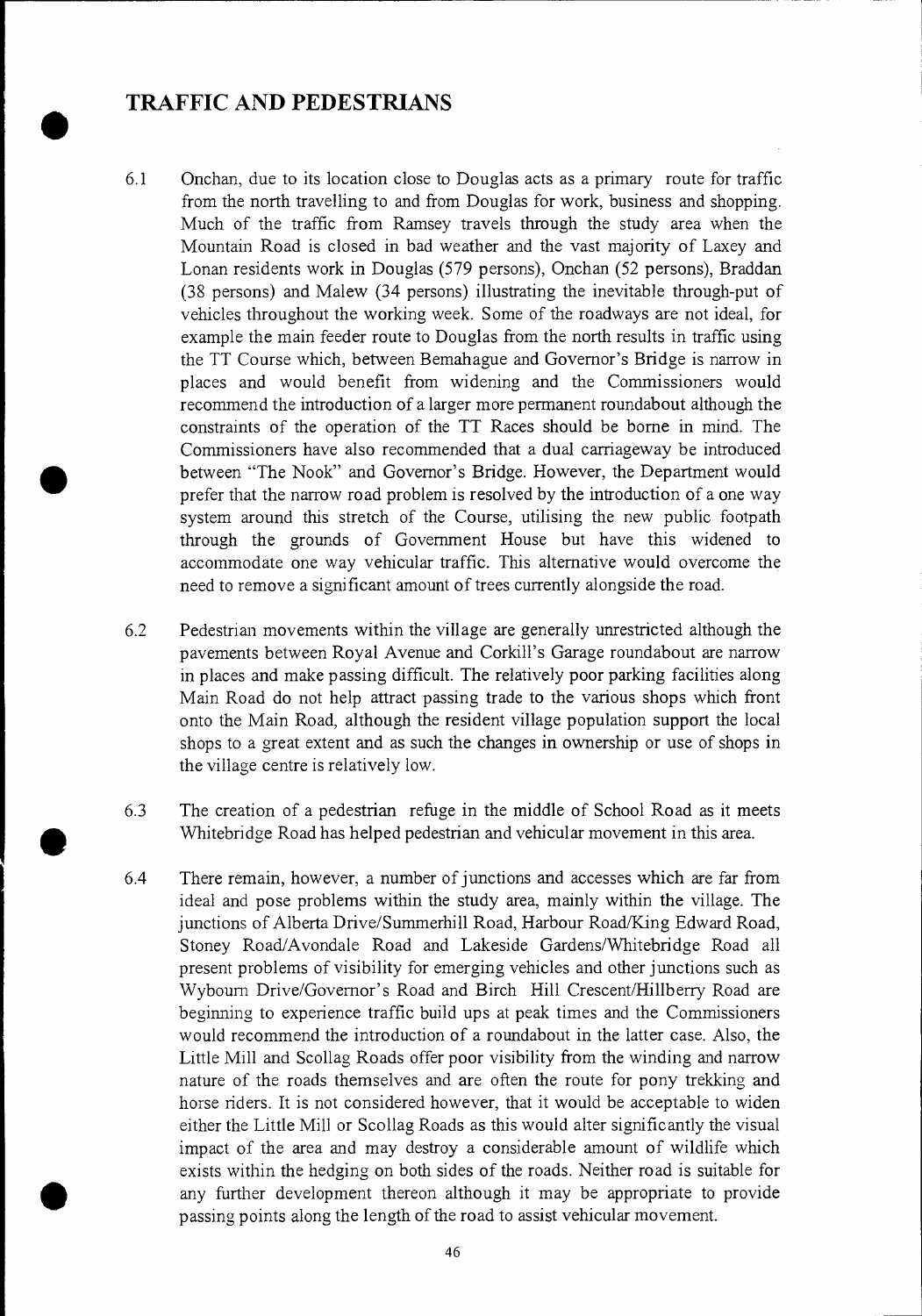# **Conclusions**

- 6.5 Whilst Onchan would benefit from the reduction in traffic passing through the centre of the village, it is unlikely that an alternative route could be identified which would be a quick and easy route for traffic travelling to Douglas. In any case most of the other routes into the capital are already heavily used and have problems of their own (Braddan Road, for example). It is not accepted that either the Little Mill or Scollag Roads should be widened and in any case it is not felt that the widening of either would help reduce traffic passing through the centre of the village. It may be possible to widen the roadway passing over Groudle Bridge thus making more attractive the coastal route through Onchan to Douglas and possibly reducing the amount of traffic passing through the centre of the village.
- 6.6 Pedestrian movement within the village could be improved with the widening of certain footpaths. Many respondents to the Issues and Options document suggested that there should be a footpath installed along Blackberry Lane to aid pedestrian safety, particularly at night as there are no street lights which make using the Lane sometimes dangerous.
- 6.7 It is considered appropriate to apply the following policies and recommendations to the study area in terms of Traffic and Pedestrians:

## **0/TP/R/1**

**6.8 THE DEPARTMENT WOULD SUPPORT THE PRINCIPLE OF THE PROVISION OF AN ALTERNATIVE ROUTE FOR THROUGH TRAFFIC THUS DIVERTING TRAFFIC FROM THE HEART OF THE VILLAGE. ALSO, THE DEPARTMENT WOULD ENCOURAGE THE CONSIDERATION OF MAKING MORE ATTRACTIVE KING EDWARD ROAD AS A ROUTE TO DOUGLAS, POSSIBLY INVOLVING WIDENING OF THE ROADWAY ON GROUDLE BRIDGE.** 

#### **0/TR/R/2**

**6.9 THE DEPARTMENT WOULD SUPPORT THE PROVISION OF A FOOTPATH ALONG BLACKBERRY LANE.** 

#### **0/TR/R/3**

- **6.10 THE DEPARTMENT WOULD SUPPORT THE IMPROVEMENT OF THE FOLLOWING JUNCTIONS:** 
	- **i) BEMAHAGUE ROAD/GOVERNOR'S ROAD (at Governor's Bridge)\***
	- **ii) SCHOOL/MAIN ROADS**
	- **iii) MAIN ROAD/ROYAL AVENUE**
	- **iv) ALBERTA DRIVE/SUMMERHILL ROAD.**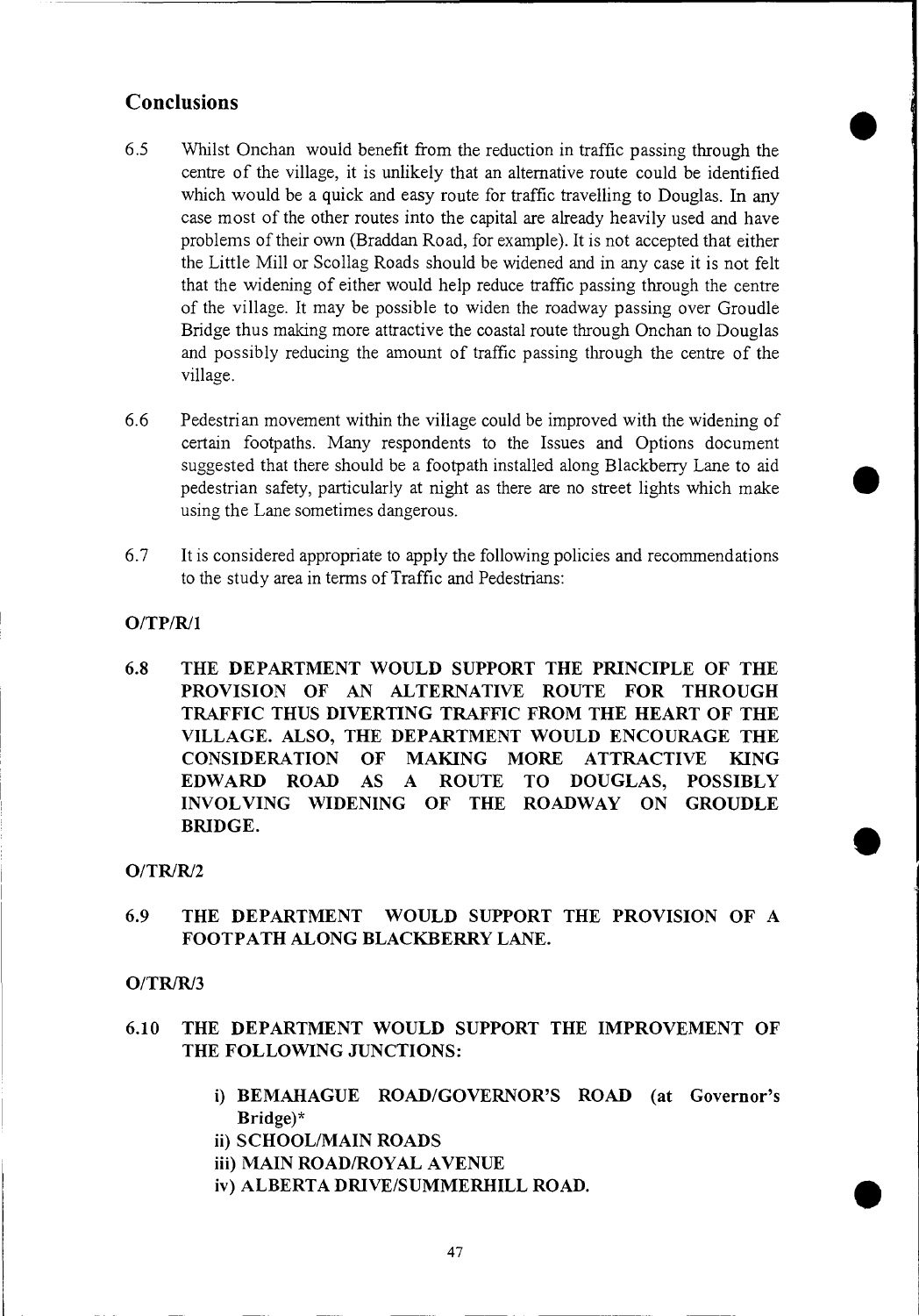\*IN THE CASE OF i) THE DEPARTMENT WOULD FAVOUR THE INTRODUCTION OF A ONE WAY SYSTEM UTILISING THE PUBLIC FOOTPATH THROUGH THE GROUNDS OF GOVERNMENT HOUSE (THE FOOTPATH WOULD HAVE TO BE WIDENED) RATHER THAN THE WIDENING OF THE TT COURSE WHICH WOULD RESULT IN THE LOSS OF A SIGNIFICANT NUMBER OF TREES.

#### 0/TR/R/4

6.11 THE DEPARTMENT WOULD WELCOME PROPOSALS BY THE DEPARTMENT OF TRANSPORT TO IMPROVE PEDESTRIAN SAFETY AND CONVENIENCE THROUGHOUT THE VILLAGE PARTICULARY IN THE MIDDLE OF THE VILLAGE, BETWEEN CORKILL'S GARAGE AND ELM TREE HOUSE AND ON THE OTHER SIDE OF THE ROAD FROM THE "ONCHAN GALLERY AND GIFT CENTRE" TO THE MAIN ROAD METHODIST CHURCH.

## 0/TR/R/5

6.12 THE DEPARTMENT WOULD ENCOURAGE PROPOSALS WHICH WIDEN GROUDLE BRIDGE IN A SYMPATHETIC MANNER SUCH AS TO ENABLE AND ENCOURAGE INCREASED TRAFFIC LEVELS ALONG KING EDWARD ROAD.

# 0/TR/P/1

6.13 ANY PROPOSAL FOR DEVELOPMENT ALONGSIDE MAIN ROAD MAY INVOLVE A REQUIREMENT FOR WIDENING THE EXISTING FOOTPATH IN FRONT OF THE SITE, WHERE THIS IS CONSIDERED CURRENTLY INADEQUATE.

#### 0/TR/P/2

6.14 THE DEPARTMENT IS OPPOSED TO THE PRINCIPLE OF THE WIDENING OF EITHER THE SCOLLAG OR LITTLE MILL ROADS ON THE GROUNDS OF INAPROPRIATE VISUAL IMPACT AND DESTRUCTION OF WILDLIFE.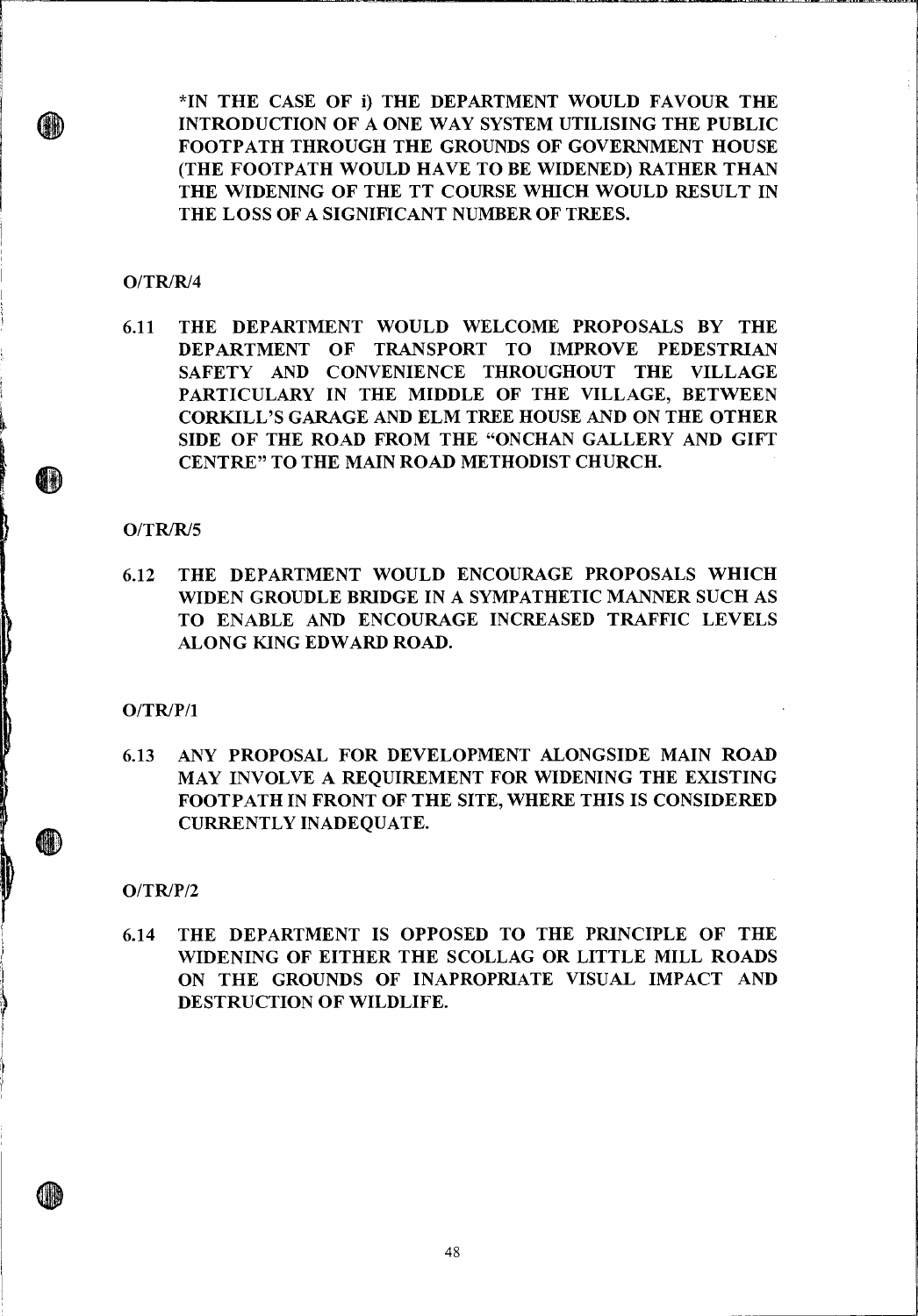# CONSERVATION AREAS AND REGISTERED BUILDINGS

# Conservation Areas

- 7.1 There is currently only one Conservation Area in Onchan and this is focused on Church Road with a frontage abutting the south side of Main Road and extending to straddle the junction of Main Road and Royal Avenue. The Conservation Area embraces the Onchan Wetlands as well as having within its curtilage three Registered Buildings - St. Peter's Church, St. Peter's Church Hall and Welch House all of which serve to underpin the special character of the area. Further areas of interest were identified in the 1989 Local Plan and centred on Avondale Road, School Road, Stoney Road with another centred on St. Catherine's Terrace, Queen's Road, Mount View Terrace and Victoria Avenue. There has been further consideration given to these areas, as well as discussions in this respect with the Onchan Commissioners and The Friends of Onchan's Heritage, however neither of these areas has been designated as a Conservation Area to date.
- 7.2 The Department of Local Government and the Environment has a duty to determine which areas of the Island are areas of special architectural or historic interest, the character or appearance of which it is desirable to preserve or enhance, under the provisions of the 1991 Town and Country Planning Act. The Department shall by order designate such areas as Conservation Areas. It is judged that the following areas are also worthy of consideration for Conservation Area status:
	- 1. an area centred around Port Jack, Royal Avenue and Royal Avenue West
	- 2. an area which focuses on the substantial period villas abutting Strathallan Road and
	- 3. an area embracing the Groudle Glen Hotel, Tram Station and adjacent buildings and the small water wheel/pump house in the Glen itself.

These areas all differ from one another, as well as being in contrast to the existing Conservation Area. It should be noted that the Onchan Commissioners would strongly support the study of the village with respect to the expansion of the existing or designation of a new Conservation Area.

7.3 There are a number of Registered Buildings within the study area:

| Kate's Cottage, Mountain Road                        | <b>RB</b> 117 |
|------------------------------------------------------|---------------|
| St. Peter's Church Hall, Royal Avenue                | <b>RB</b> 118 |
| St. Peter's Church, Church Road                      | <b>RB</b> 119 |
| St. Catherine's House, Avondale Road                 | <b>RB</b> 121 |
| Welch House, Church Road                             | <b>RB</b> 122 |
| Braeside, King Edward Road                           | <b>RB</b> 123 |
| Leafield, King Edward Road                           | <b>RB</b> 124 |
| 17, 19, 21, 23, 25, Governor's Road RBs 125-129 inc. |               |
| Woodlands Towers, Ashley Road                        | RB 133        |

•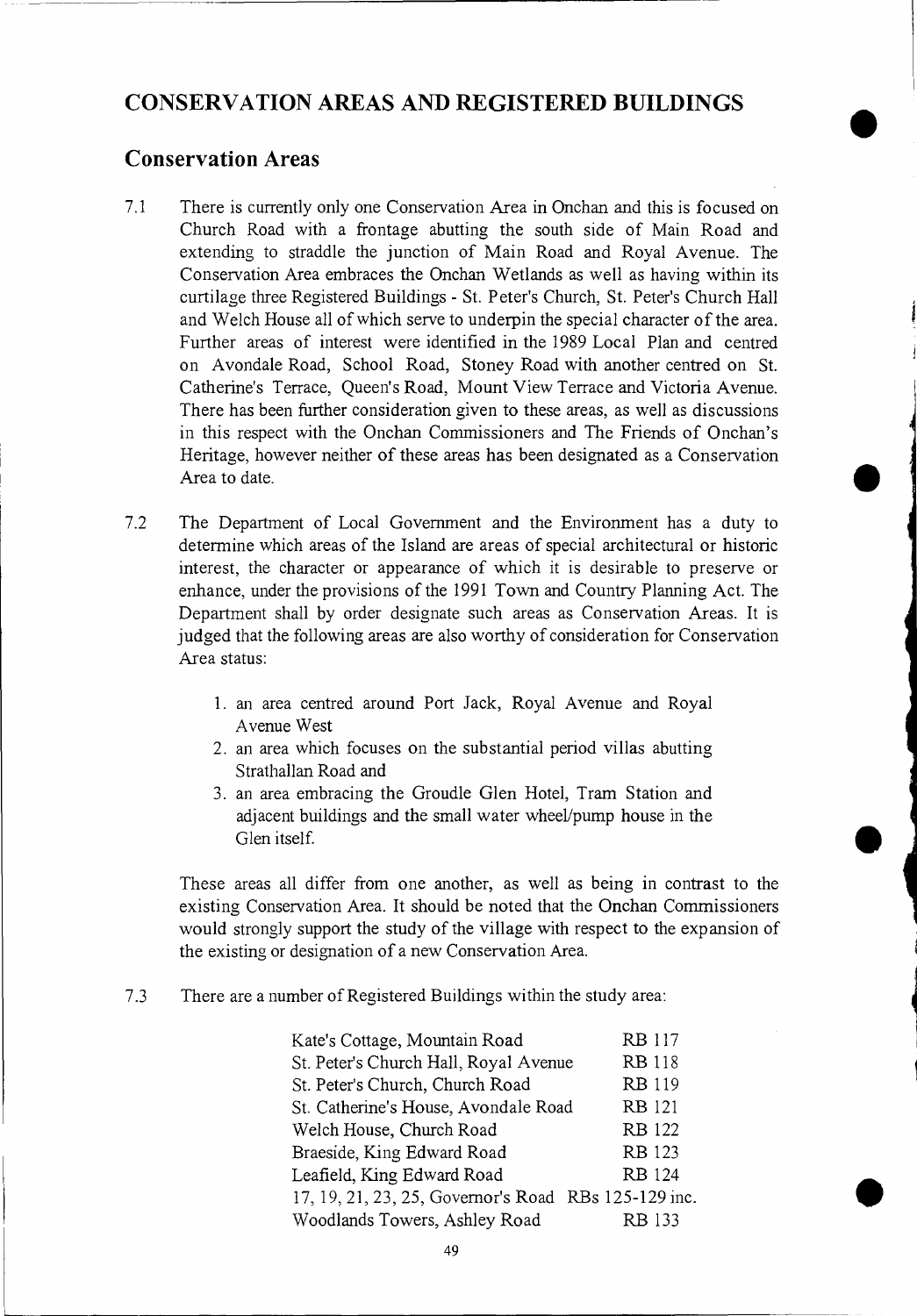7.4 It should be noted that the Majestic Hotel, King Edward Road was placed on the Registered Buildings List **(RB** 175) but was subsequently de-registered in September, 1998. This decision was confirmed at Appeal by the Minister of the Department of Local Government and the Environment in March 1999.

- 7.5 Other buildings within the study area which have been suggested for consideration for Registration are as follows:
	- 1. Ballacreetch Farmhouse
	- 2. Ballakilmartin Farm
	- 3. Ballig Farm
	- 4. Chimney at Clucas' Laundry
	- 5. Entrance Gate to former Pinfold at Hillberry
	- 6. Glenville Farmhouse and associated cottages
	- 7. Government House
	- 8. Hague Farm House, Summerhill Road
	- 9. Isle of Man Bank building
	- 10.Manx Arms Hotel
	- 11.Molly Carrooin's Cottage
	- 12.Royal Buildings, junction of Main Road and Royal Avenue
	- 13.Strathallan Cliff, Strathallan Road
	- 14.Groudle Hotel
	- 15.Water Wheel in Groudle Glen.
- 7.6 It is considered that the following policies and proposals are applied to Onchan in respect of Conservation Areas and Registered Buildings:

#### O/CARB/P/1

7.7 WHERE DEVELOPMENT IS PROPOSED FOR ANY BUILDING WHICH IS IDENTIFIED AS WITHIN AN EXISTING OR PROPOSED CONSERVATION AREA OR WHERE THE BUILDING IS REGISTERED OR ON THE LIST OF BUILDNGS WHICH ARE CONSIDERED WORTHY OF CONSIDERATION FOR POSSIBLE REGISTRATION, SPECIAL ATTENTION WILL BE PAID TO THE DETAIL OF SUCH A PROPOSAL AND NO DEVELOPMENT WILL BE PERMITTED WHERE THIS IS DETRIMENTAL TO THE CHARACTER OR APPEARANCE OF THE BUILDING OR, IN THE CASE OF BUILDINGS WITHIN AN EXISTING OR PROPOSED CONSERVATION AREA, THE CHARACTER OR APPEARANCE OF THE AREA AS A WHOLE.

#### 0/CARB/PR/1

7.8 THE DEPARTMENT OF LOCAL GOVERNMENT AND THE ENVIRONMENT SHOULD PROGRESS CONSIDERATION OF THE BUILDINGS LISTED IN PARAGRAPH 7.5 IN TERMS OF THEIR REGISTRATION.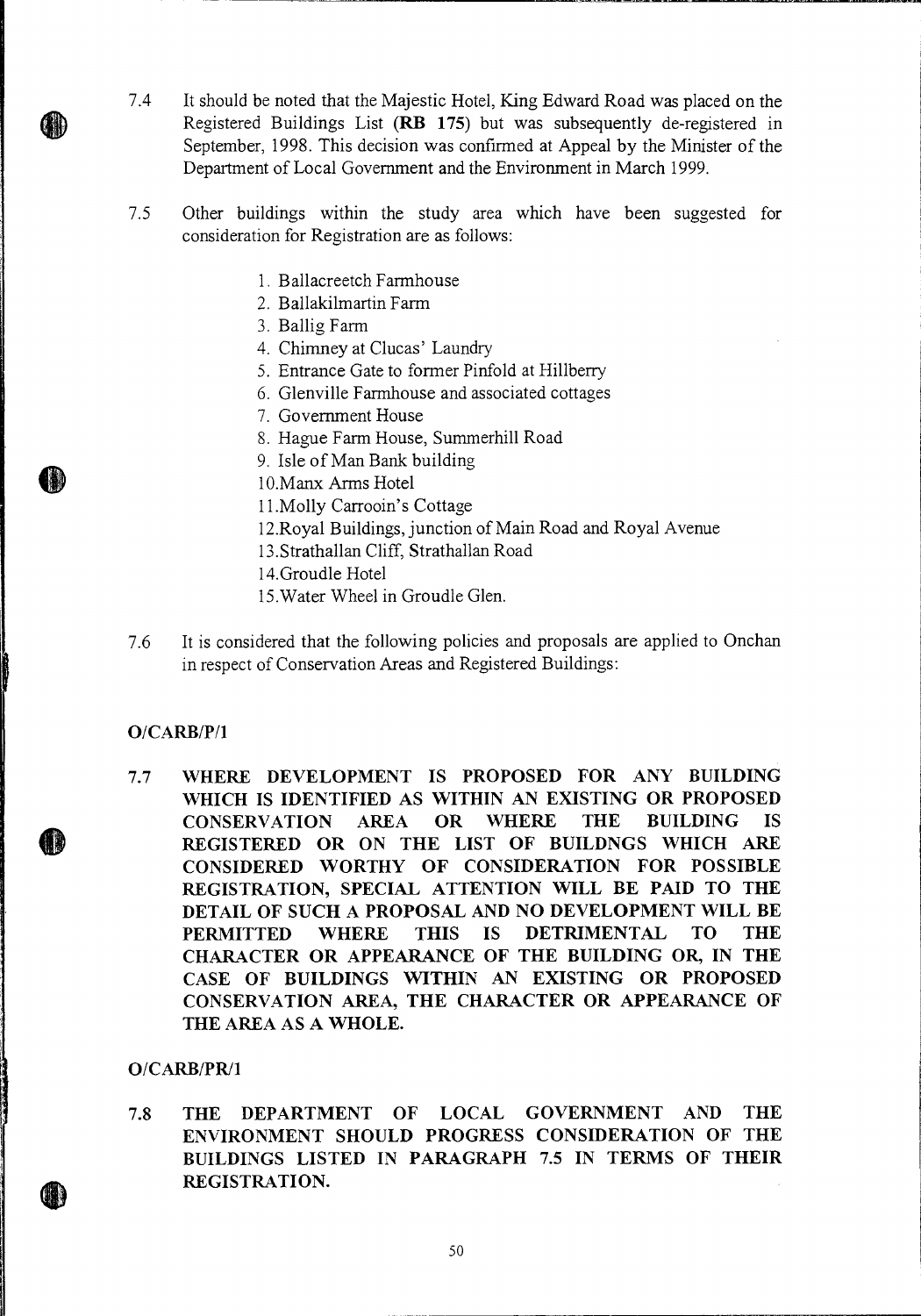## 0/CARB/PR/2

7.9 THE DEPARTMENT OF LOCAL GOVERNMENT AND THE ENVIRONMENT SHOULD PROGRESS THE CONSIDERATION OF THE AREAS IDENTIFIED IN PARAGRAPH 7.2 FOR DESIGNATION AS CONSERVATION AREAS.

 $(\| \$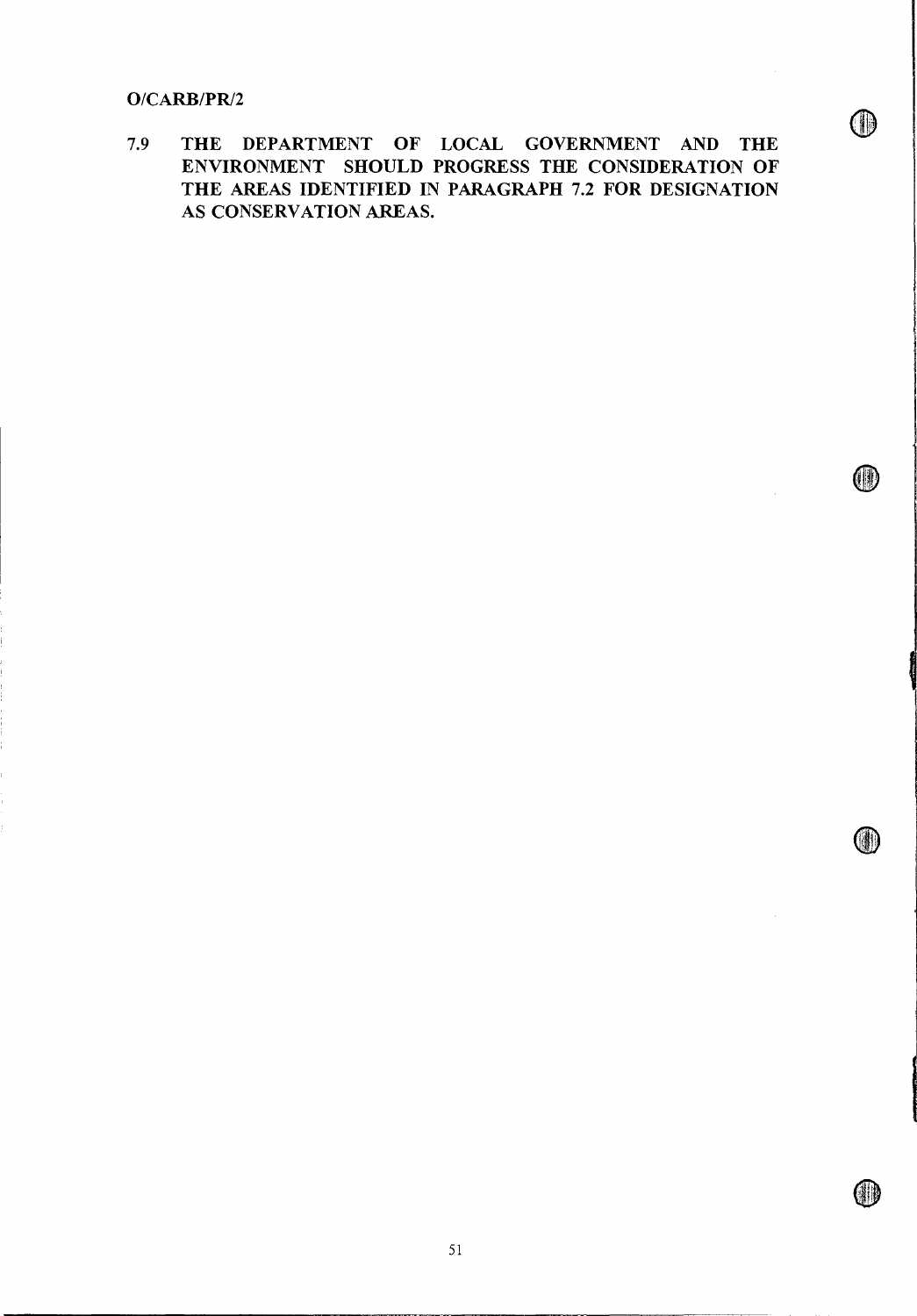# • EDUCATION

- 8.1 There are two primary schools located within the study area Onchan Primary School and Ashley Hill. The assessed permanent capacity of Onchan School is 430 pupils with 392 pupils on the school roll in 1998. Ashley Hill has an assessed permanent capacity of 371 pupils with 333 pupils attending the school in 1998. There is clearly not a great deal of additional capacity for the accommodation of further pupils brought about by inter alia, an increase in the amount of land which is zoned for residential development. In addition to this, any increase in the numbers of primary school pupils will have a knock-on effect on the number of secondary school pupils: the majority of Onchan children currently attend St. Ninian's, Park Road and Ballakermeen Schools for their secondary level of education. The Department of Education has identified a site at the Cooil Road as suitable for a new secondary school if this is deemed necessary.
- 8.2 The land currently identified for educational purposes within Onchan lies in three places - Onchan and Ashley Hill Schools and a large piece of land between Government House and Heywood Park. The zone of education land use around Onchan Primary School comprises not only the current land used by the School but also an area which lies between the top of Sandringham Drive and School Road - an area roughly the size of two pairs of semi-detached properties one fronting onto Sandringham Drive and the other onto School Road. This piece of land has clearly once been intended for residential development of a form similar to that which has already been built further down both streets, but has subsequently been considered suitable for retention for educational purposes should Onchan Primary School ever need to expand as there is no opportunity for expansion on any of the school's other boundaries. Despite having been zoned for educational purposes since 1989 - a point noted by the Inspector - and the school having been extended within its existing curtilage, the area below the school has not been the subject of any proposals for use in connection with Onchan Primary School. However the Department considers it appropriate that the land should remain designated for educational purposes in order that Onchan Primary School should not become completely unable to expand or improve its facilities.
- 8.3 The piece of land between Heywood Park and Government House (Area 11) is substantial in size (around 25 acres) and far exceeds the amount of land which would be required for the development of a new primary school on its own. However, the site represents an important boundary between Douglas and Onchan and represents and area which should remain substantially free from development if the two settlements are to be prevented from merging at this point (some coalescence has already taken place between Birch Hill and Governors' Hill where development has taken place more or less right up to the TT course on both sides of the road).
- 8.4 The Department is confident that with careful design and an emphasis on open space and tree and shrub planting a new primary school could be provided on this site without this resulting in development occurring right up to the road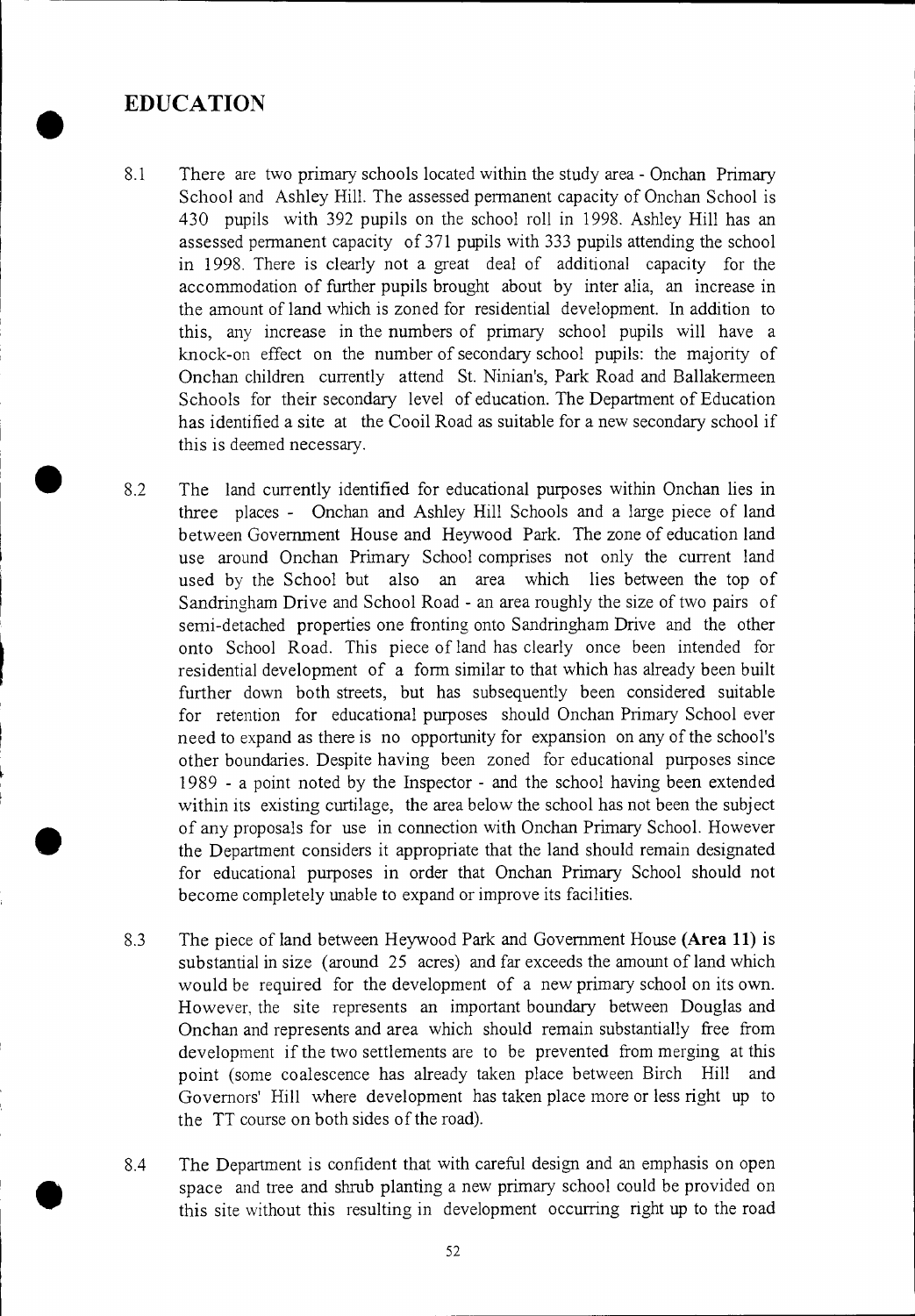and such that the open aspect and some space can be retained within the site thus separating Douglas and Onchan. The Department also feels that a small amount of appropriate residential development and recreational provision could be accommodated at the northern end of the site without the open appearance of the site being compromised (see paragraphs 3.16, 4.21, 4.22, 4.52, 9.2 and 9.5).

- 8.5 The Department is aware that there are from time to time problems with the accommodation of unexpected and often temporary rises in the school's population and the Department of Education is often forced to consider the installation of mobile classrooms within the school's curtilage. This has been the case at Ashley Hill in recent years (although all but one of these have now been removed) whereas the opportunity has been available for the extension of Onchan School when the situation arose there. Whilst the Department of Local Government and the Environment understands the situation in which the Department of Education finds itself in these circumstances, it is also aware that mobile classrooms seldom enhance the setting and appearance of the school with which they are associated and sometimes, depending upon their location, they cause offence to people living close by. As such, the Department would encourage the Department to avoid the use of mobile classrooms where at all possible and where these are essential, the Department would urge the sensitive location of such structures where such are not likely to cause nuisance to adjacent residents.
- 8.6 The Department of Education has advised that the additional capacity of both schools currently operating in the local plan area is not significant and that additional new development should be carefully controlled to ensure that such does not place additional pressure upon the schools. In this respect it is essential that new development is phased such that the existing facilities can expand in line with increasing pupil numbers and so that pupils can be accommodated satisfactorily.

# **Conclusions**

8.7 In light of the above the following policies and recommendation are considered appropriate for Onchan:

## 0/E/P/1

8.8 DEVELOPMENT WHICH IS NOT ASSOCIATED WITH THE PROVISION OF EDUCATIONAL FACILITIES OTHER THAN DEVELOPMENT REFERRED TO IN PARAGRAPHS 3.16, 4.21, 4.22, 4.52, 9.2 AND 9.5 WILL NOT BE PERMITTED ON LAND WHICH IS DESIGNATED FOR EDUCATIONAL PURPOSES IN THE SCHEME ORDER.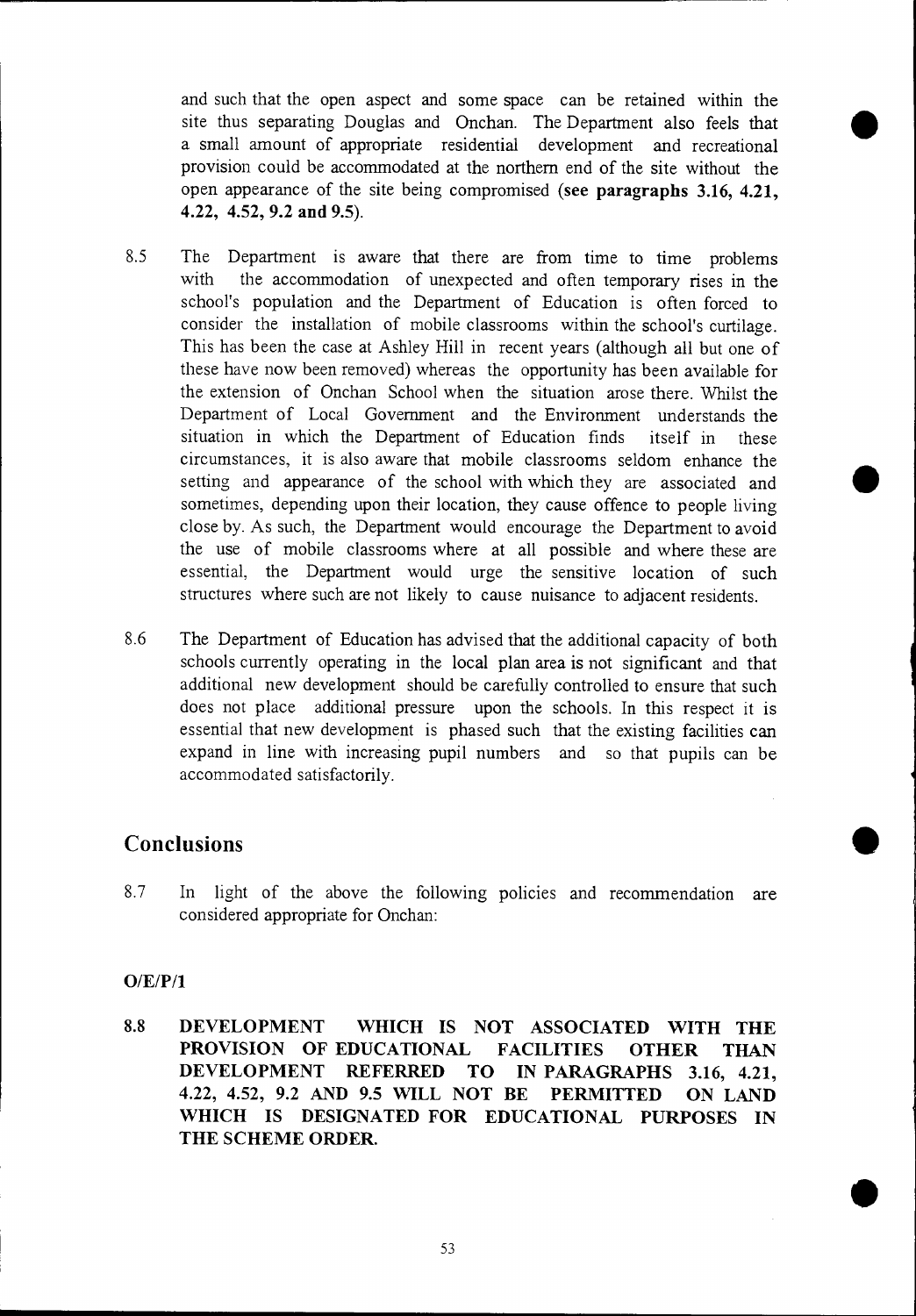$O/E/P/2$ 

8.9 NOTWITHSTANDING THE PROVISIONS FOR RESIDENTIAL DEVELOPMENT WITHIN THE STUDY AREA, DEVELOPMENT WILL NOT GENERALLY BE PERMITTED IF THE EXISTING SCHOOLS ARE NOT LIKELY TO BE ABLE TO ACCOMMODATE THE INCREASED SCHOOL POPULATION PRODUCED AS A RESULT OF THE DEVELOPMENT, UNTIL SUCH TIMES AS THE REQUIRED ACCOMMODATION IS AVAILABLE.

7

#### 0/E/P/3 - SANDRINGHAM DRIVE/SCHOOL ROAD SITE - Area 17

8.10 THE SITE WILL CONTINUE TO BE RESERVED FOR EDUCATIONAL USE.

0/E/R/1

8.11 THE USE OF MOBILE CLASSROOMS TO PROVIDE ADDITIONAL ACCOMMODATION FOR EXISTING SCHOOLS WITHIN THE LOCAL PLAN AREA SHOULD BE AVOIDED. WHERE THIS CANNOT BE AVOIDED SUCH SHOULD BE LOCATED SUCH THAY THEY DO NOT CAUSE NUISANCE OR ADVERSE IMPACT ON ADJACENT PROPERTY.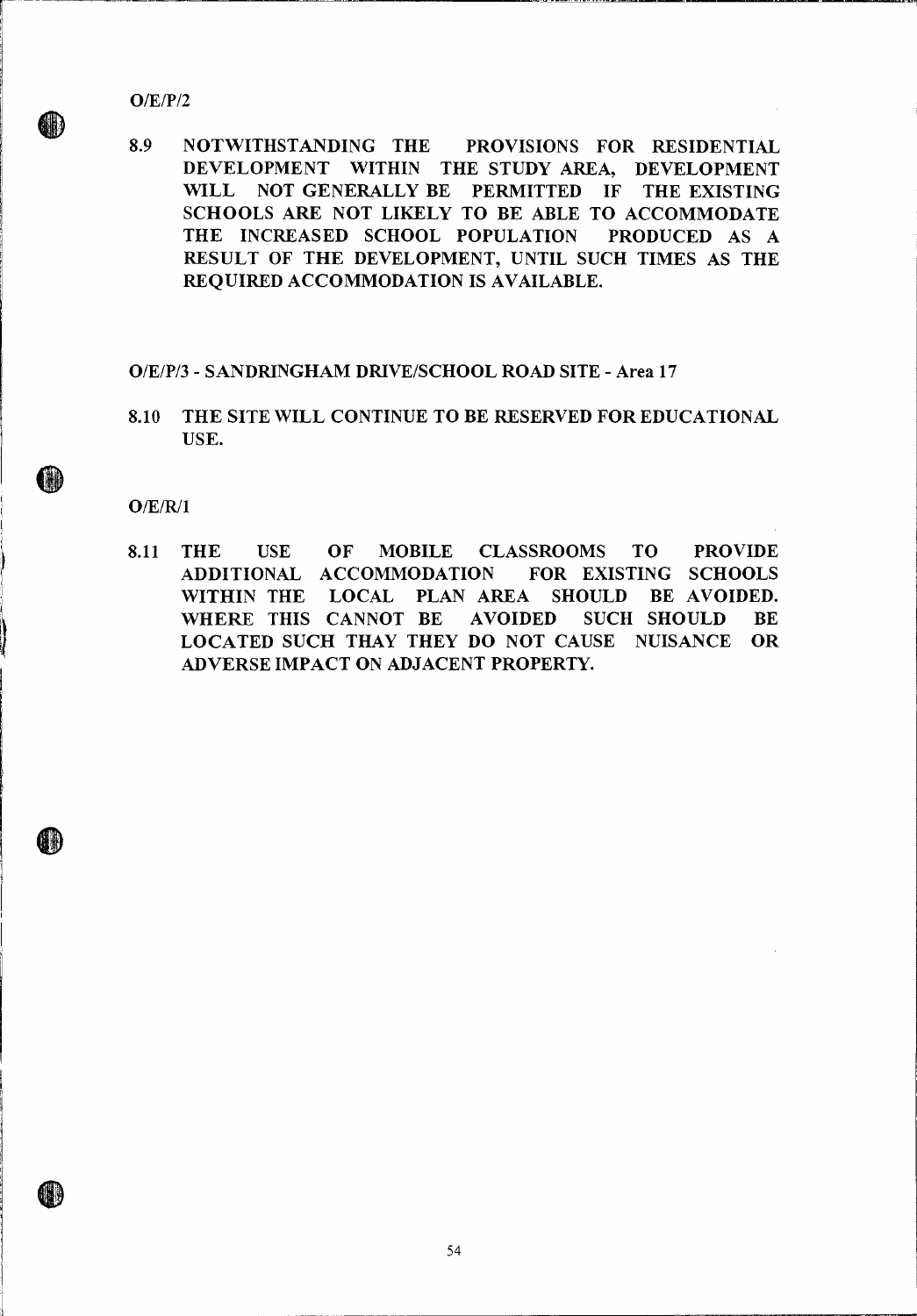# **HEALTH SERVICES**

- 9.1 There are a number of health related facilities within the area, mostly within the built-up part of the village. There are four elderly persons homes - Thie my Chree Community Home, Meadow View Elderly Persons' Home, Springfield Court and Heathercliffe Private Residential Home. In addition, there are doctors' and dentists' practices in Avondale Court and the Village Walk, a pharmacy on Main Road (that in the Village Walk having closed in relatively recent times) and a chiropodist's also in the Village Walk.
- 9.2 It has been suggested that the village would benefit from the provision of more sheltered accommodation and in this respect the following sites were proposed as being suitable for such development the Nursery Hotel site and land alongside Heywood Park, the latter for specialist housing and facilities for disabled persons (see paragraphs 4.21, 4.22 and 4.52).
- 9.3 Onchan Commissioners suggested that there may be a demand for further residential or nursing homes within the area and noted that these may be created through the conversion of larger properties within the area. Whilst this is often acceptable, it is suggested that a preferable solution would be the erection of purpose-designed new units. In this respect it was also suggested that the village may benefit from the provision of a purpose-built and designed medical centre rather than a proliferation of smaller individual practices.

# **Conclusions**

9.4 In light of the above, the following policies are considered appropriate for the study area:

•

## **0/HS/P/1**

**9.5 SHELTERED HOUSING AND NURSING AND RESIDENTIAL CARE HOMES AND FACILITIES WILL BE CONSIDERED AN ACCEPTABLE FORM OF LAND USE ON THE NURSERY HOTEL SITE AND ON LAND IMMEDIATELY ABUTTING HEYWOOD PARK (IN THE NORTHERN PART OF THE LAND BEHIND GOVERNMENT HOUSE - AREA 11) PROVIDED THAT AS PART OF THE DEVELOPMENT OF THE LATTER SITE, CHILDREN'S PLAY FACILITIES ARE PROVIDED: A FOOTPATH LINK WITH HEYWOOD PARK MUST BE INCORPORATED.** 

#### **0/HS/P/2**

**9.6 A MEDICAL CENTRE WILL ALSO BE CONSIDERED A SUITABLE FORM OF DEVELOPMENT ON THE NURSERY HOTEL SITE.**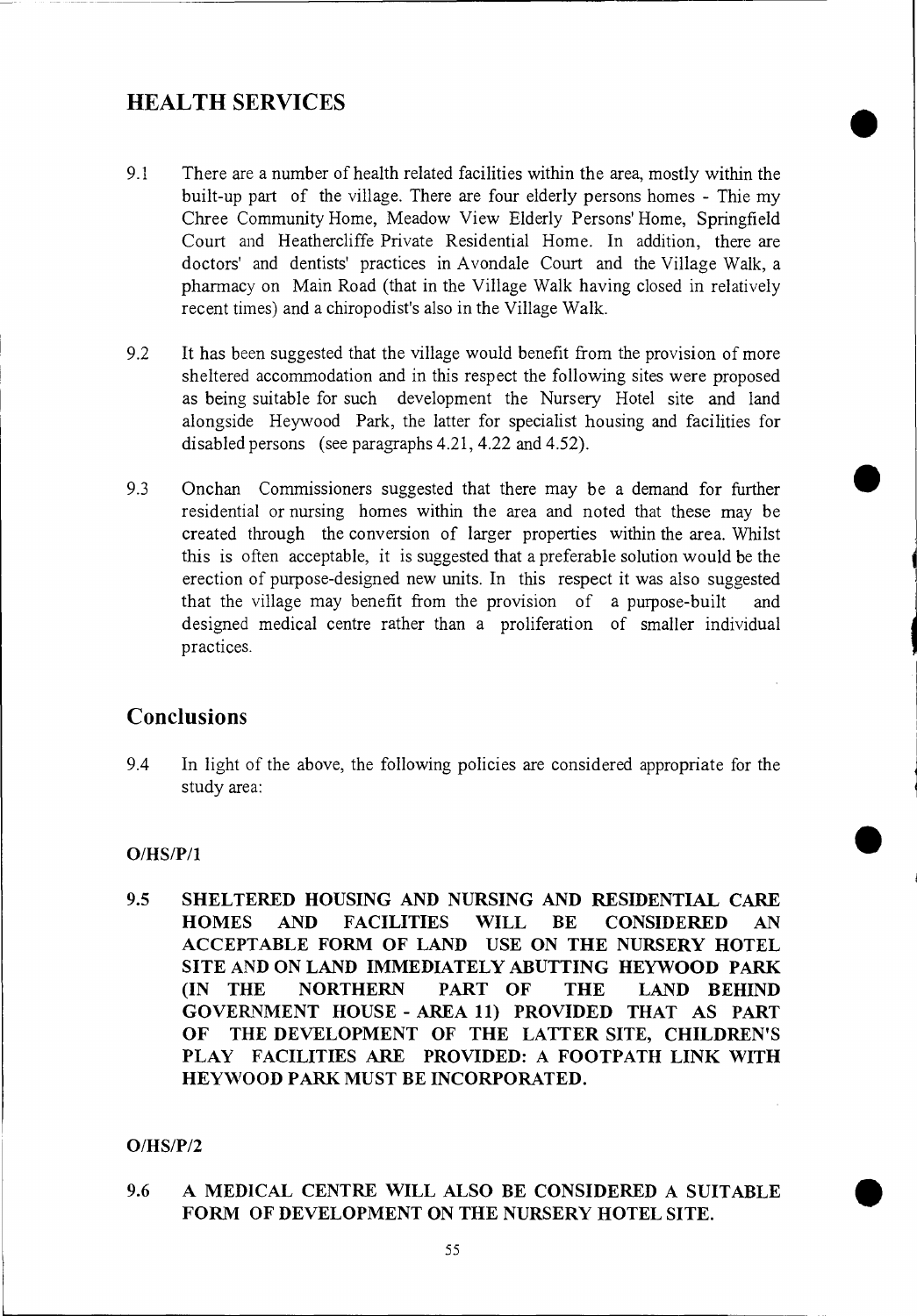## 0/HS/P/3

**IND** 

11

9.7 THE PROVISION OF HEALTH-RELATED FACILITIES (INCLUDING SHELTERED HOUSING, RESIDENTIAL OR NURSING HOMES) WILL BE CONSIDERED AN ACCEPTABLE FORM OF USE WITHIN AREAS DESIGNATED FOR MIXED USE OR RESIDENTIAL USE WHERE APPROPRIATE LEVELS OF CAR PARKING ARE AVAILABLE AND WHERE THIS WOULD NOT HAVE AN ADVERSE IMPACT UPON ADJACENT PROPERTY.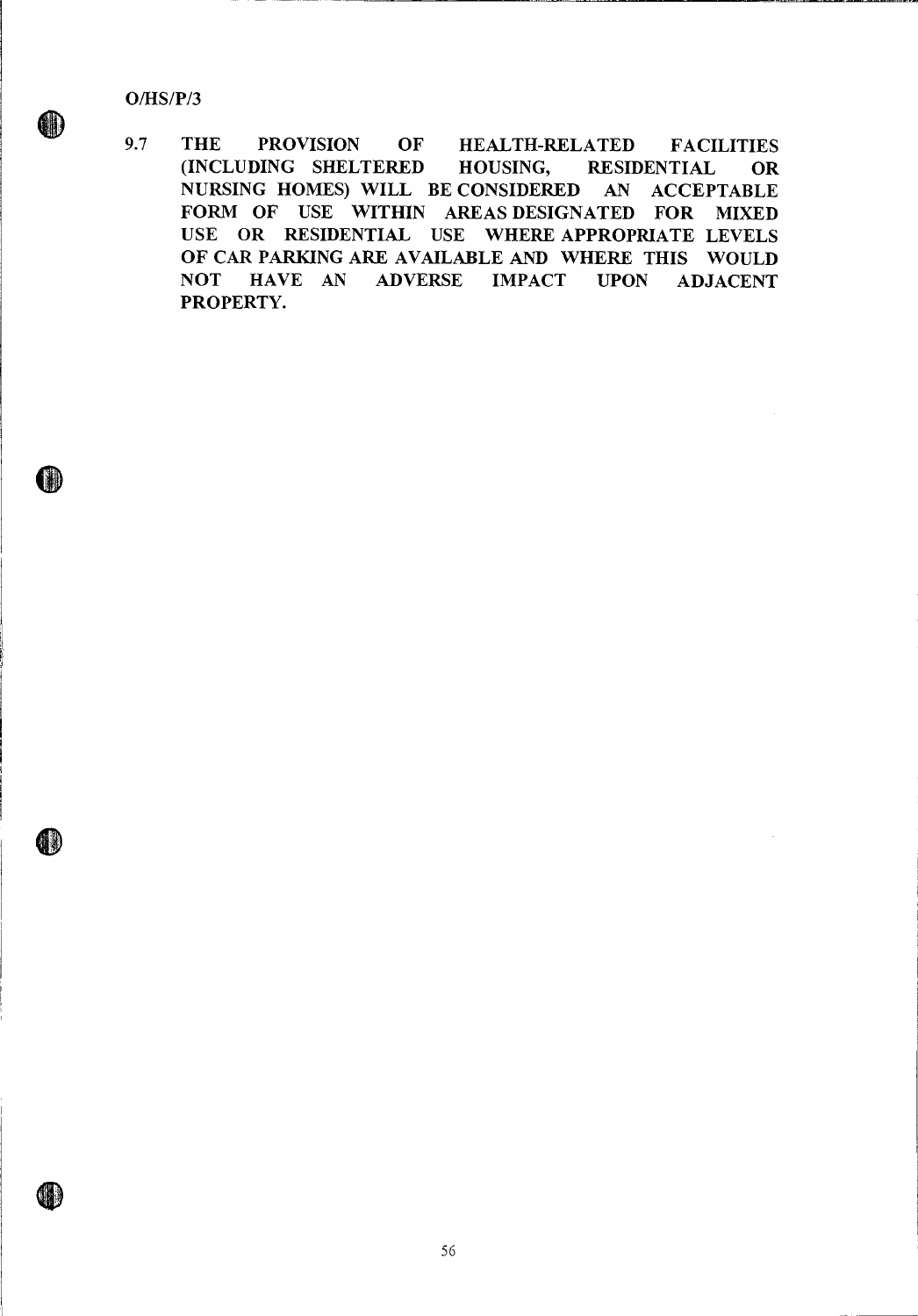# OPEN SPACE AND NATURE CONSERVATION

# Open Space

- 10.1 Onchan District has a significant amount of open space within its boundaries as most of the district comprises open countryside. Even within the built-up part of the district there are significant areas of open space which can be enjoyed either in the form of recreational facilities usable by the public or by green areas which, whilst sometimes in private ownership represent breaks in development which are visually appreciated by many or simply the few who live alongside. Areas of open space also have considerable value for nature conservation.
- 10.2 The main areas of open space within the built-up part of the district are as follows:-
	- Onchan Park
	- Howstrake Golf Course
	- the coastline between Summerland and Sea Cliff Road
	- the coastline between "Far End" and Sea Lion Rocks (although the Howstrake Holiday Camp site remains unimproved and visually intrusive)
	- the open fields alongside Blackberry Lane
	- Port Jack Glen
	- Molly Quirk's Glen
	- Groudle Glen
	- play areas at Lakeside, Birch Hill and "the Rec" (School Road)
	- the wetlands off Church Road
	- the land behind 114-118 Royal Avenue
	- the land between Lakeside and Groudle Glen (Area 6)
	- the open fields between Government House and Heywood Park
	- land opposite Ridgeway Road (Area 9)
	- Faaie Chiondroghad (the village green in Church Road).

The last four areas have been dealt with previously in the local plan (see Section 4 - Residential) and already have specific policies applied to them. Also, a small part of the coastal zone has been identified as suitable for residential development (Area 12 - see paragraphs 4.23 and 4.53). The remainder are considered important elements of the local plan area and require specific policies applied to them to protect them from development.

10.3 In addition, the area which forms the rural backdrop to the village - Little Mill, Glen Dhoo, Ballachrink, Howstrake, Bibaloe Moar and Ballakilmartin are also just as important in terms of their need for protection from inappropriate development. Whilst some or most of these areas may warrant absolute protection from any development, others may justify some development due to the nature of the prevailing land use. For example, Glen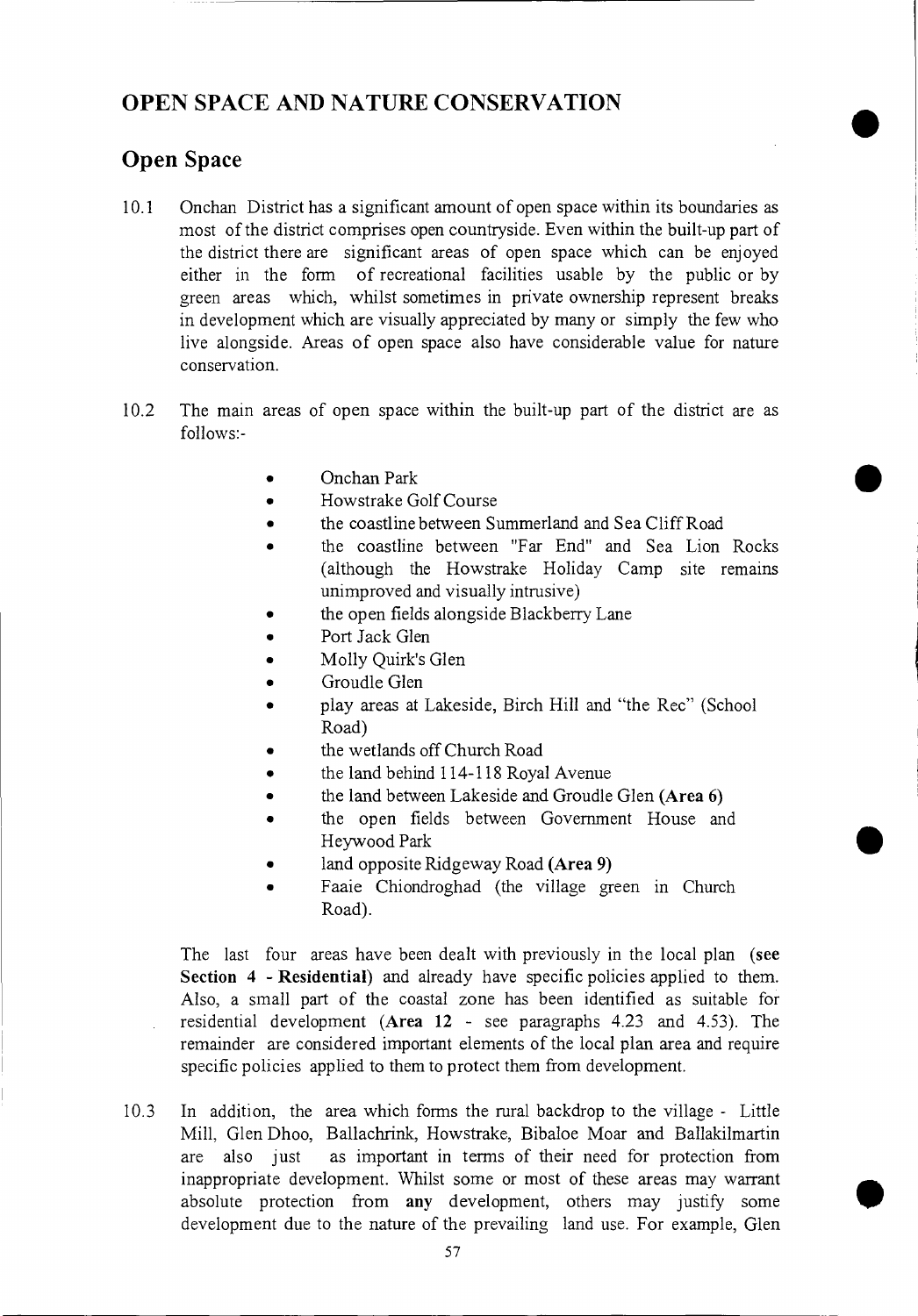Dhoo accommodates a successful camp site and further structures may be required to further this aim: similarly there are many farm holdings which delineate the boundary of the built-up area and some of these may require so required to further this aim: similarly there are many farm holdings which development in order to remain viable or in the interests of good agricultural practice. In the case of agricultural need, the Department would not generally oppose proposals for new structures although these must not be detrimental to the amenities of the area, for example, in terms of visual impact, pollution of adjacent land or water courses or loss of wildlife habitat.

> 10.4 As well as being attractive in visual terms, much of the open space within the local plan area is valuable in terms of nature conservation.

# **Nature Conservation**

10.5 The Government's general policy on nature conservation is set out in the Wildlife Act 1990. This Act empowers the Department of Agriculture, Fisheries and Forestry to designate Areas of Special Scientific Interest (ASSI's), Areas of Special Protection for birds and Areas of Special Protection for animals and plants.

# a. Species Protection.

 $\bullet$ 

- 10.6 The Wildlife Act 1990 places restrictions on the killing, taking, keeping and sale of wild birds and their eggs and of other animals and plants listed in the Schedules to the Act. In addition, the Isle of Man is signatory to the Agreement on the Conservation of Bats in Europe which seeks to protect habitats, including feeding grounds. Bat roost sites and sites which they use for shelter and protection are specifically protected under Schedule 5 of the Wildlife Act. In compliance with legislative requirements, consultation must be undertaken with the Department of Agriculture, Fisheries and Forestry on all proposals to alter buildings and other sites which bats are known to use as roost sites. In this respect it is important to note that the Tromode Dam and associated area is possibly the most important site on the Island for bats and that all six of the species known to be on the Island have been recorded here which in itself is relatively rare.
- 10.7 The local plan will seek to protect sites containing plants specifically protected under Schedule 7 of the Wildlife Act. Within the local plan area there are likely to be orchids. In addition the following notable species of flora and fauna are present in the local plan area:
	- the common frog
	- a number of protected birds and
	- the common lizard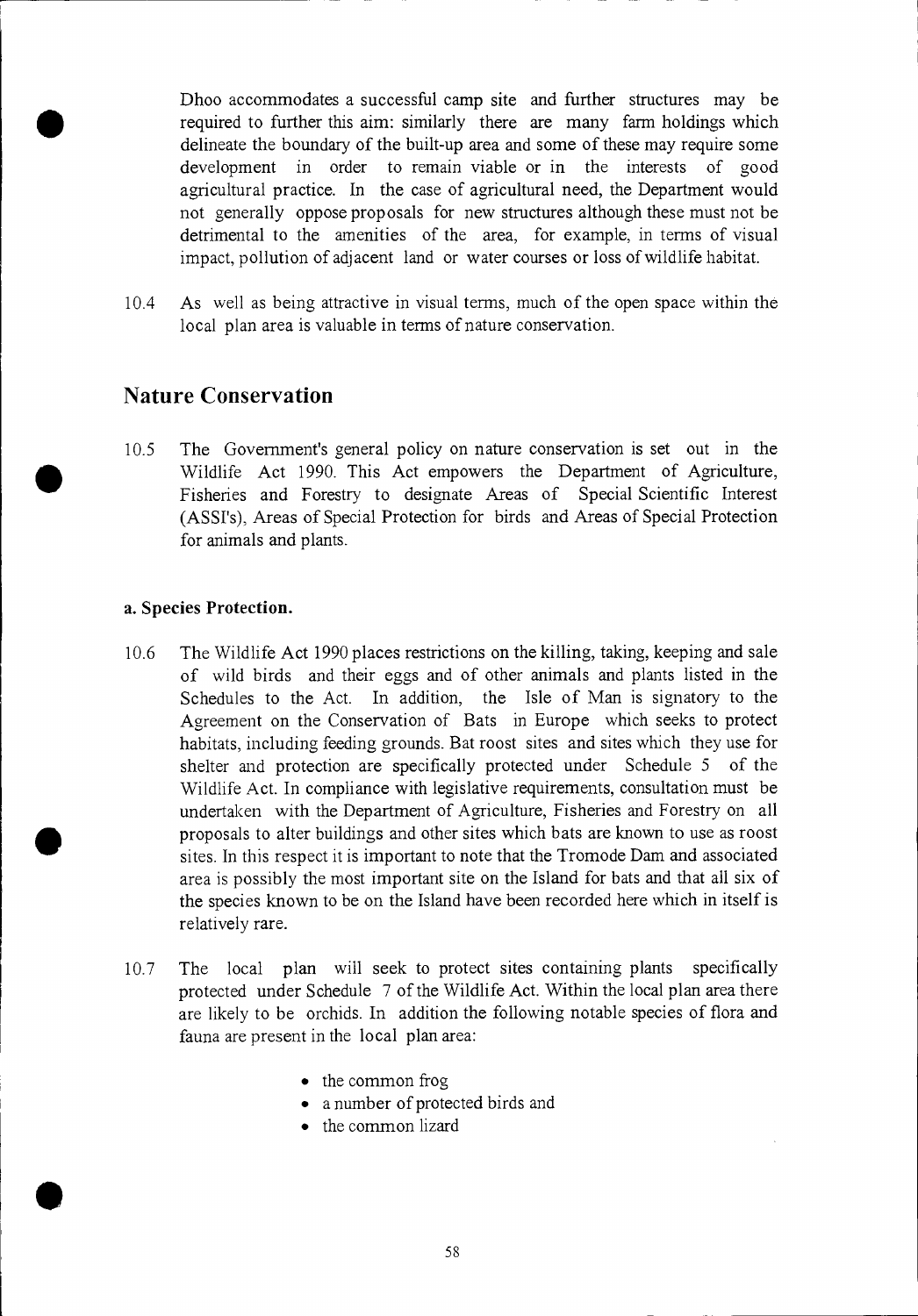#### b. Site Protection.

- 10.8 The Department of Agriculture, Fisheries and Forestry has undertaken an ecological habitat survey of the whole Island including the area covered in this local plan. The Phase I Habitat Survey undertaken 1991-4 produced a number of target notes for areas of ecological interest within the local plan area. There is also an area of ecological interest identified on the 1982 Development Plan at Groudle.
- 10.9 The following have been identified as areas of interest within the area:
	- the coast
	- the valley of the Groudle River
	- the Ballacreetch area
	- the River Glass area
	- the Howstrake Golf course much of which is characterised by dry dwarf shrub heath and is the largest of such areas close to the Douglas/Onchan built up area
	- the nature reserve at Lakeside Gardens (Curragh Kionedroghad)
	- Tromode Mill Dam
	- Sir George's Bridge
	- Ennemona Plantation
	- Injaign Plantation
	- Slieu Lhost
	- Clypse and Kerrowdhoo Reservoirs,
	- the woodland at the Baldwin valley,
	- heathland and bogland at Slieau Ree and Slieau Meayll,
	- the habitat associated with the Ballacottier River and the Sulby River and its tributaries,
	- wetland east of Ballaskelly (near Brandish Corner),
	- semi-natural habitat associated with the Groudle River above the Clypse and Kerrowdhoo Reservoirs and
	- the semi-natural habitat north of Ballakaighen.

It should be noted that Injaign and Ennemona plantations were originally intended by Department of Agriculture, Fisheries and Forestry as woodland grown for commercial purposes and certainly in the case of Injaign Plantation, is likely to be harvested at some time in the future. Ennemona Plantation has recently been replanted as broadleaved amenity woodland.

10.10 The Manx Wildlife Trust has convened a steering a group which comprises a number of conservation parties including Government Departments and which is developing a system of Wildlife Site designation. These are sites which may not qualify for designation under the Wildlife Act but nevertheless have an intrinsic ecological interest. It is hoped that landowners will continue to voluntarily conserve and sympathetically manage these once they are notified of the value of the site in their possession. The above sites are identified in the local plan as potential Wildlife Sites in addition to any statutory designation that any of the sites may have in the future.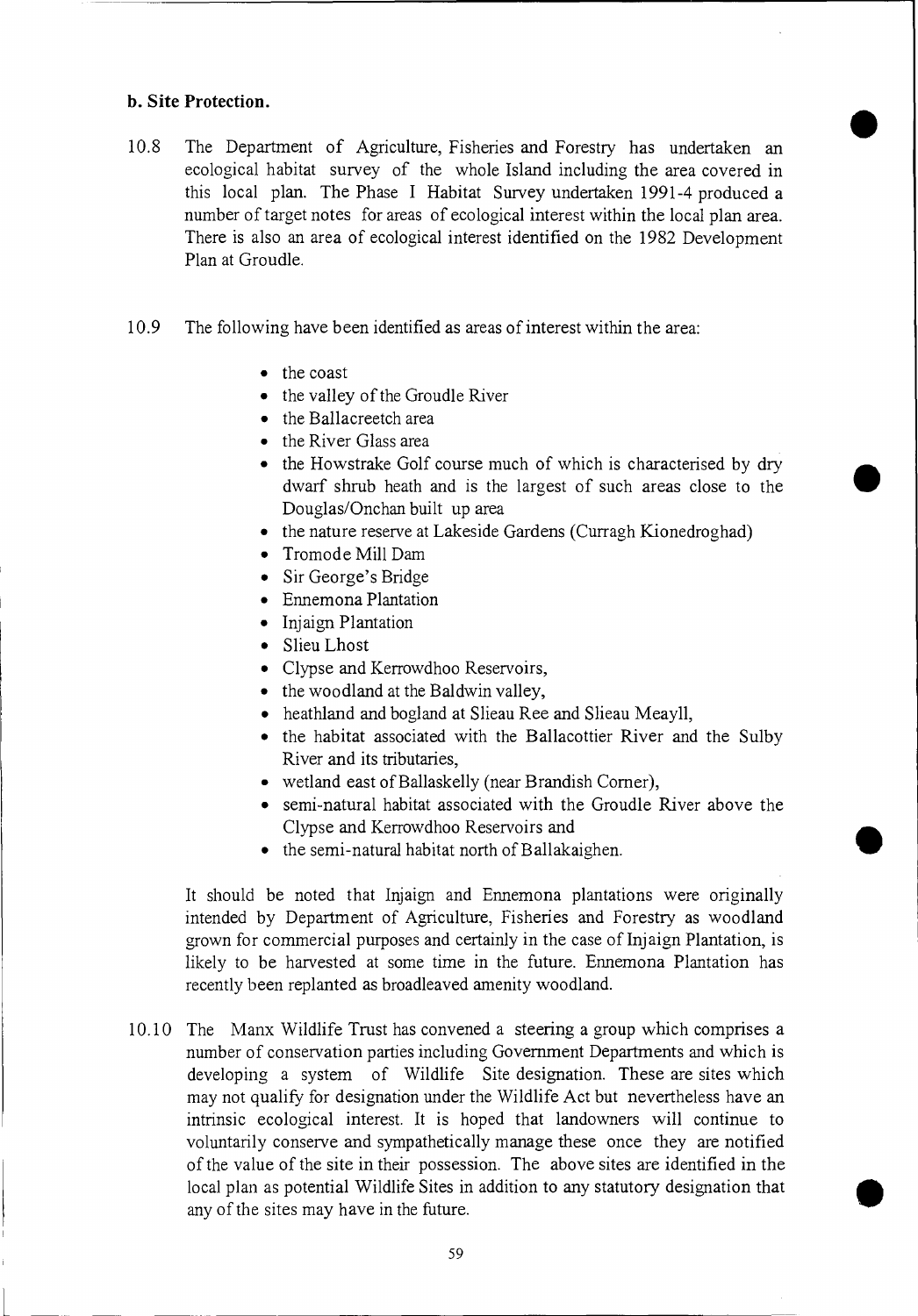10.11 In addition to the above it is important that "green" or "wildlife" corridors are afforded protection in the local plan. These are defined as linear features of semi-natural vegetation and provide an important resource for wildlife allowing the movement of flora and fauna and providing important educational and recreational resources.

## **c. Habitat Protection.**

10.12 The Isle of Man is signatory to the Ramsar Convention on Wetlands of International importance especially as Waterfowl Habitat. This requires the Government to conserve wetlands generally and sites designated under the Convention ("Ramsar Sites") in particular. Whilst there are no wetlands of international importance in Onchan, there are wetlands of local importance and provision should be made for their protection. No development should be permitted in the vicinity of the Clypse or Kerrowdhoo Reservoirs with the exception of facilities associated with nature conservation such as bird hides, interpretation boards etc. No development will be permitted which would adversely affect the existing water courses within the area.

# **d. Encouraging Management.**

10.13 Section 30 of the Wildlife Act 1990 permits the Department of Agriculture, Fisheries and Forestry to enter into management agreements for the purpose of conserving or enhancing the natural beauty of any land, conserving the flora or geological or physiographic features, or to promote its enjoyment by the public.

# **e. Woodland Protection.**

10.14 The Tree Preservation Act 1993 makes provision for the protection of trees, facilitates the Registration of specific trees and makes it an offence to fell, uproot or intentionally destroy a tree without a licence granted by the Department of Agriculture, Fisheries and Forestry. There are groups of trees identified as Woodland in the 1982 Development Plan and this designation automatically affords Registered status to trees contained within each zone. This also applies to areas designated in the 1982 Development Plan Order as Low Density Housing in Parkland and Public Open Space. The areas of Woodland shown on the Scheme Order (Proposals Map) reflects the trees which are in existence at the time of the preparation of the map and may not coincide with those areas identified on the 1982 Development Plan Order. The Department of Agriculture, Fisheries and Forestry may in due course decide to Register some of those trees which are presently not Registered and any queries in respect of whether certain trees are protected should be directed to the Department of Agriculture, Fisheries and Forestry, Forestry Division.